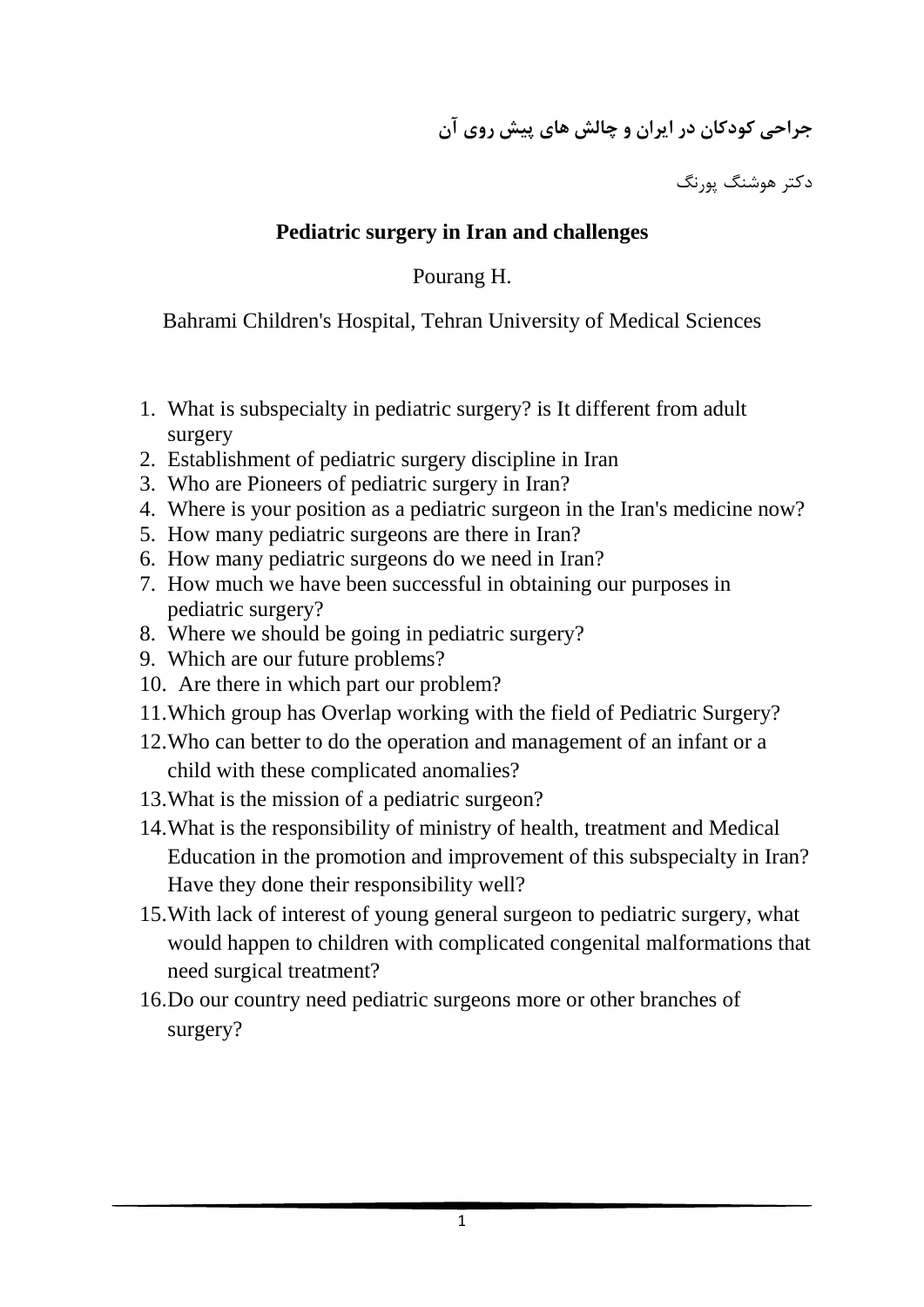## **تاثير شكاف كام درتكامل اوليه تكلم**

دكتر فاطمه درخشنده

### **Effect of Cleft Palate on Early Speech-Language Development**

Derakhshandeh F

#### Affiliation: Isfahan Cleft Palate Research Center. Isfahan University of Medical sciences Isfahan, Iran

The literature suggests that prior to 3 years of age; toddlers with cleft palate demonstrate limited vocabulary, restricted sound inventories, and the emergence of compensatory articulation errors. Babies with cleft palate are at a distinct disadvantage during early vocal development. Throughout the prelinguistic period at least, the baby is obligated to engage in vocal practice without the normal division between the oral and nasal cavities provided by the hard and soft palate and, in many cases, the absence of normal articulatory contacts in the anterior portion of the hard palate. These anatomical constraints have the potential to influence the baby's vocalizations in several ways: -producing sounds that do not require linguapalatal contacts. -avoid production of early stop consonants during babbling. Conductive hearing loss may distort the auditory signal and impair vocalizations. The majority of children with cleft palate will require the services of a speech-language pathologist (SLP) at some point in their lives. In such cases the SLP may not provide direct services to the baby but will instead serve as a resource for parents, who need information about the effects of a cleft on speech and language development. SLPs may meet with parents and their baby for the first time just before or immediately after the palatal repair. This is unfortunate because valuable time has been lost during a critical period in communication development. Ideally, the SLP on a cleft palate team or early intervention team should initially meet with parents when the infant is no more than 3 months old.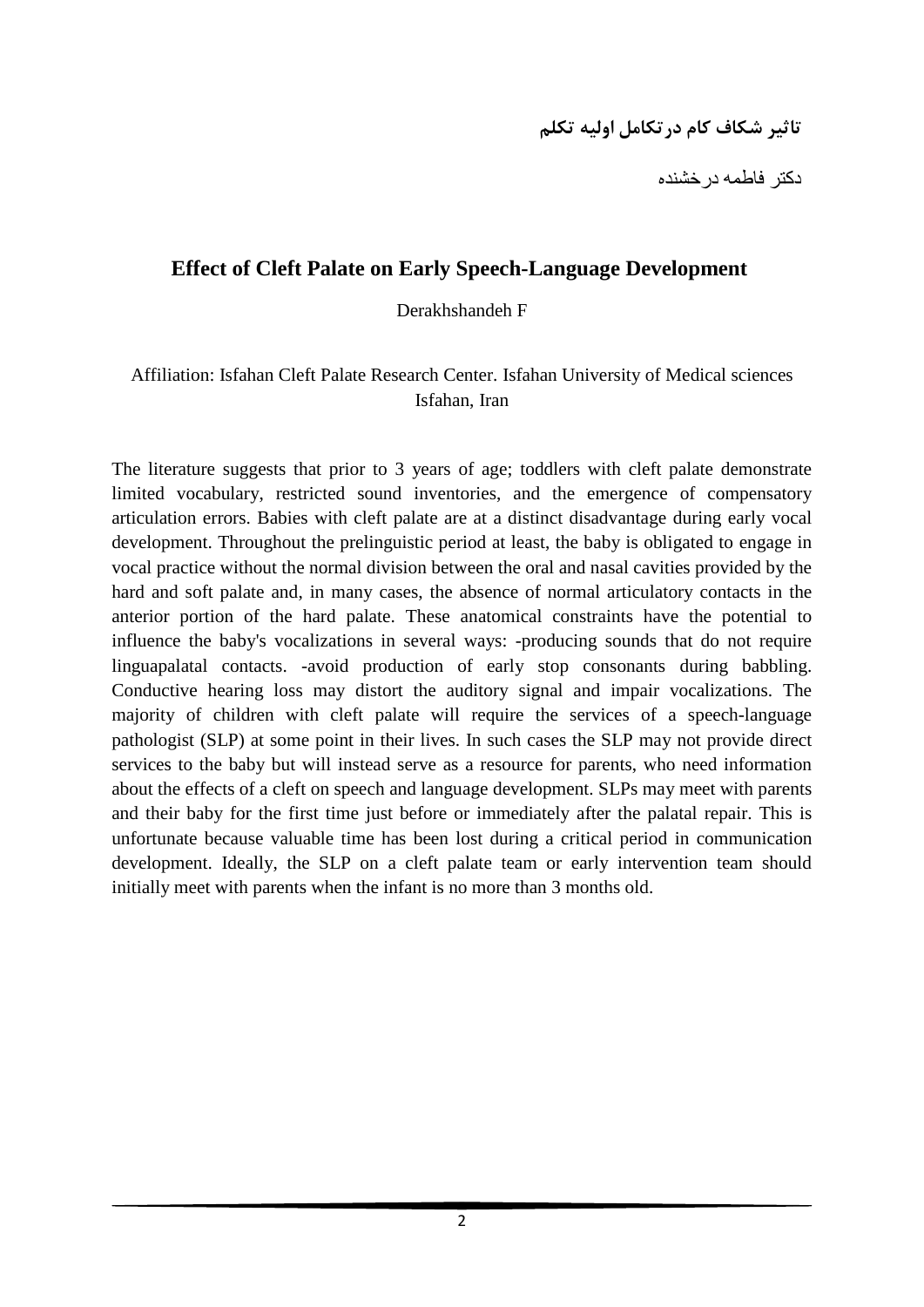**كاربرد فيبرين طبيعي و مواد مصنوعي باهم درترميم فيستول بعد از ترميم شكاف كام**

دكتر مرجان جودي، دكتر مهران هيرادفر، دكتر رضا شجاعيان، دكتر رضا نظرزاده

## **Combination of Native Fibrin Adhesive and Prosthetic Materials in Post-Palatopasty Palatal Fistula**

Joudi M, Hiradfar M, Shojaeian R, Nazarzadeh R

Department of Pediatric Surgery, Mashhad university of Medical Sciences, Mashhad, Iran

**Aim**: Palatal fistulas represent a challenging problem for surgeons caring for patients with cleft palate. The incidence of fistula occurrence after palatoplasty is ranged 11%–34%.all conventional attempts in fistula closure show disappointing results. Fistula repair with combined prosthetic and native materials are rarely discussed so we presented our results in this filed.

**Methods**: Patients with palatal fistula after palatoplasty were admitted and blood sampling and processing was performed to obtain native fibrin glue. Limited palatal flaps were created around the fistula edge circumferentially and a Prolene mesh a little bigger than the fistula was placed under the flaps to cover the fistula completely and fixed with 5-0 Vicryl sutures. Fistula edge was refreshed and the prosthesis was covered with native fibrin adhesive and a free bucal mucosal graft was laced over the fistula and fixed with 6-0 Vicryl sutures.

**Results**: among five patients with palatal fistula reconstruction with prosthesis and fibrin glue was planed meanly in 4 month after the first operation. Mean age was 2.7 years. Patients were fallowed for at least 2 months and successful results were observed in four cases. Recurrent fistula was seen in only one case while the fistula decreased in size significantly from 1.3mm2 to 0.6mm2 and the mesh was preserved in place without any infection or other complications. A limited debridement and redo fibrin glue coverage of fistula was performed and the fistula was obliterating after the second operation.

**Conclusion**: We suggest this technique as a safe, effective, and simple method of palatal fistula repair with significantly lower fistula recurrence rates but further experiences on more cases need for better judgment.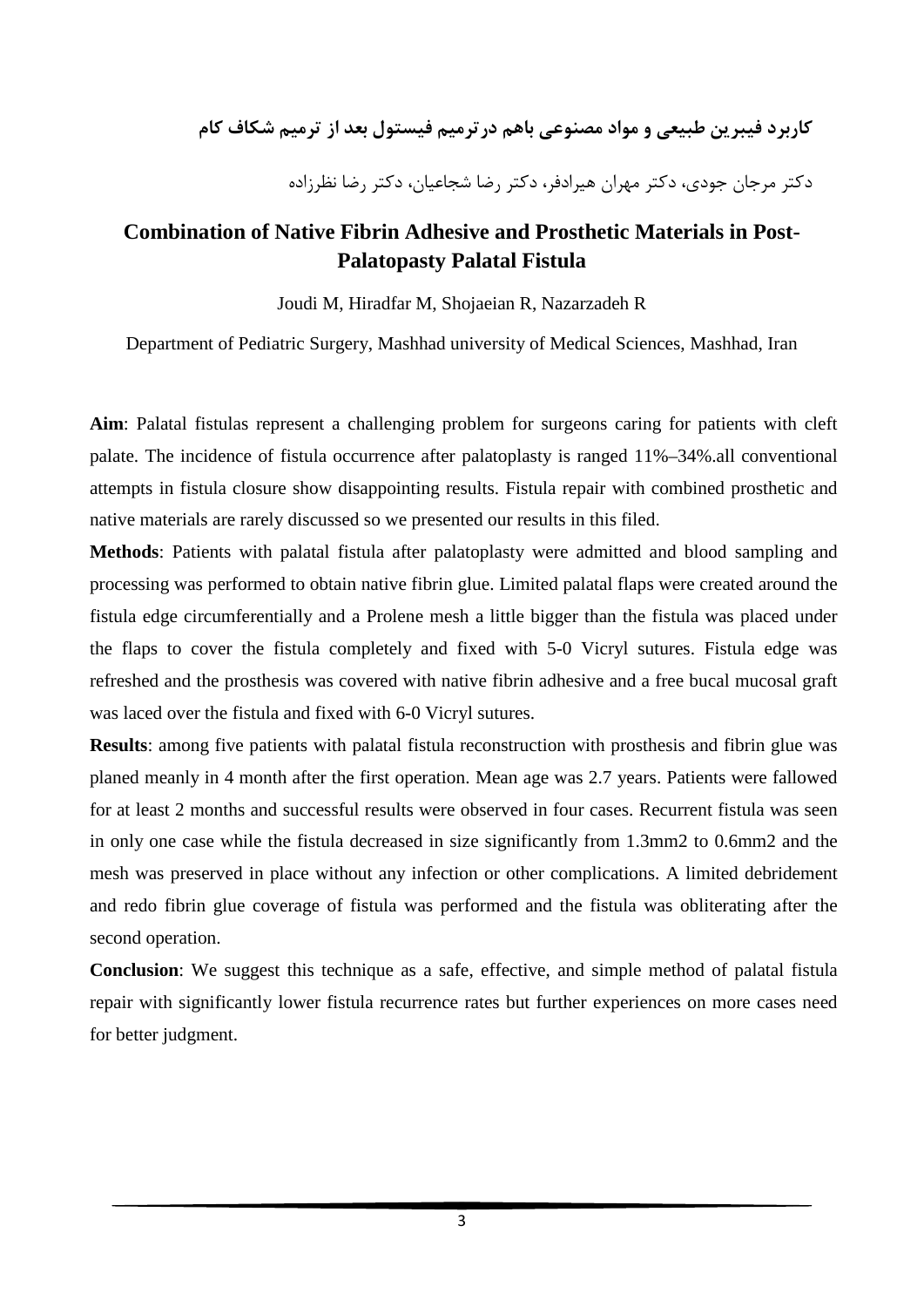**نقش فلپ هاي فارنژيال خلفي در درمان اختلالات ولوفارنژيال** 

دكتر احمد بذرافشان، دكتر رضا شجاعيان

#### **The Role of Posterior Pharyngeal flap in the Treatment of VeloPharyngeal Dysfunction**

#### Bazrafshan A, Shojaeian R

Department of Pediatric Surgery, Mashhad university of Medical Sciences, Mashhad, Iran

**Background**: The velopharyngeal apparatus is the combination of soft palate & pharyngeal structures that regulate airflow from the lungs  $\&$  larynx through the mouth for oral sounds  $\&$ through the nose for nasal sounds. Throst – cardamone uses Velopharyngeal inadequacy as the generic term for any type of abnormal velopharyngeal function and divides that in to 3 categories by etiology: Velopharyngeal (VP) insufficiency, VP incompetence & VP mislearning. VP dysfunction is used as the generic term for any type of abnormal Vp function (D, antonioz). The most common cause of VPD seen by plastic surgeons is clefting of the secondary palate. Structural causes of VPD due to cleft palate occur in 1 in 2000 live births and VPD occurs in approximately 20% of children after palatoplasty. The most common symptom in VPD is hyper-nasality. In VPD a careful approach should be used to localize the cause, if the problem is a VP gap then is surgical intervention can be selected. The pharyngeal flap is the preferred surgical approach in patients with good lateral Pharyngeal wall motion who have a persistent central gap resulting from poor Palatal motion as is common following repair of a cleft palate. one large series of 500 patients with pharyngeal flap repair, reported normalization or resolution of hyper-nasality in 90% of patients.

**Method**: This article is a report of the results of posterior pharyngeal flap in the treatment of VPD in 8 patients after cleft palate repair. Nasoendoscopy and oudiometric and speech assessment exams were used to evaluate the patients before and after surgical intervention.

**Results**: There was a significant improvement in nasoendoscopic and oudiometric and speech assessment exams among our patients after pharyngeal flap repair.

**Conclusion**: Pharyngeal flap repair suggested as an effective method in treatment of velopharyngeal dysfunction.

4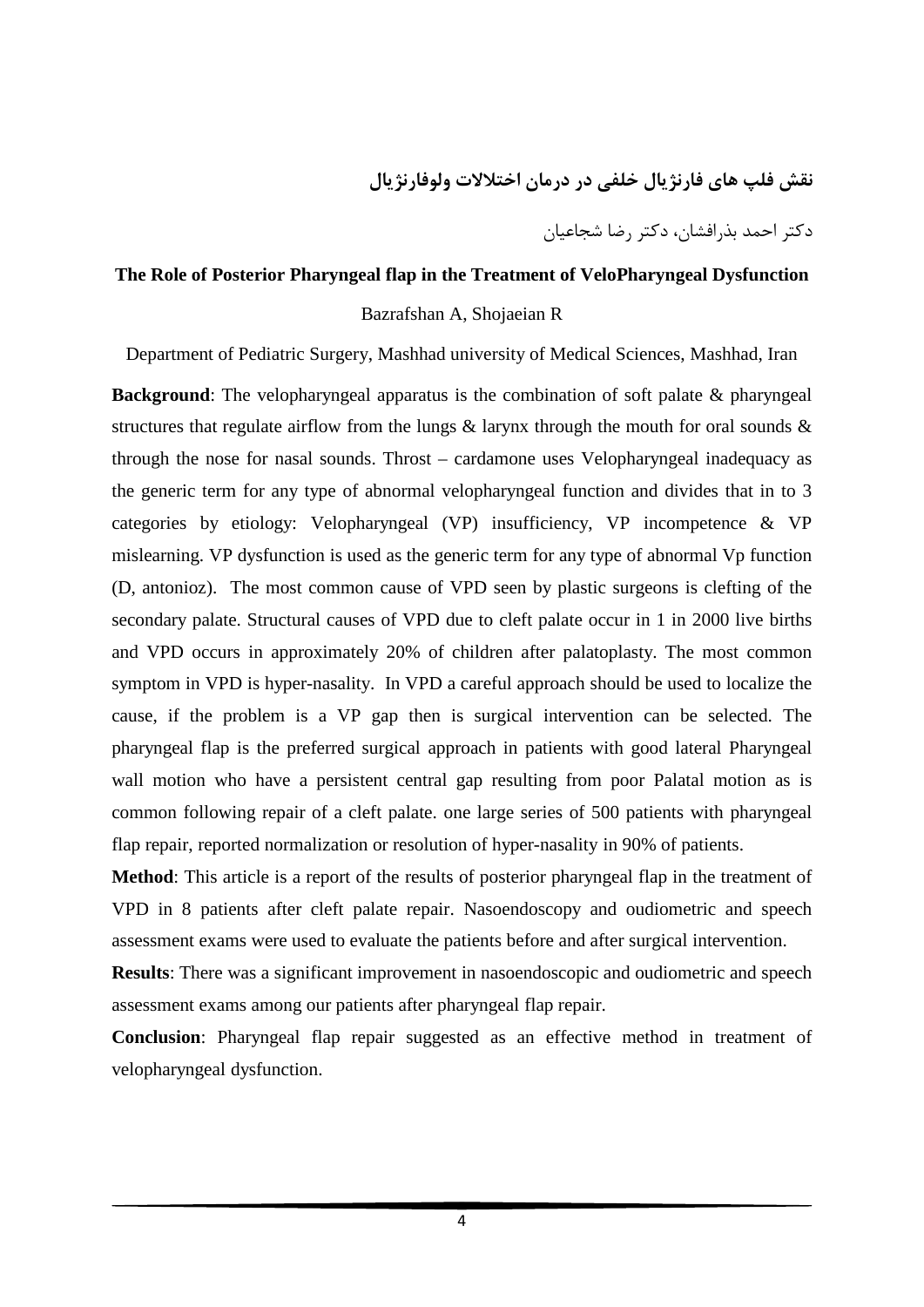**ترميم شكاف لب و كام در بيمارستان كودكان فرانسوي كابل- افغانستان**

دكتر محمد طارق رحيمي

## **Cleft lip and Palate at FMIC**

### Tareq Rahimi M

### Kabul, Afghanistan

Generally cleft lip (CL) and palate (CP) is the defect on the upper lip and the roof of the mouth and form embryological it's result of internal nasal, external nasal and maxillary buds fusions anomaly. Second common malformation after club foot, affecting approx one in every 1000 births worldwide. This malformations is more in Asian than the other races, incidence of CL is 2/1 according to male /female and CP 2/1 female/male. Diagnosis made by ultrasound exam during pregnancy or simply by physical exam after births.

Clinically it has four types Cleft lip ,Alveolar Cleft ,Hard Palate cleft and Soft Palate cleft .The only option for treatment is surgery ;closure of lip and palate which has different type and modifications and operation timing.

In our Institution FMIC the best and accepted timing for CL is three months age and for CP six months and according of our experience and finding the best procedure for CL closure for functional and cosmetic side is Tennisson, Simple Z, Double Z, Malek, Skoog and modification by Onizuka, for CP closure is Veau-kilner –Wardill technique, Bardach Method-Two Flap technique and Sommerlad procedure. After six months usually we perform cleft lip and palate repair is some time in one stage, for CP repair up to five years age we do muscle closure by sommerlad technique and after that age repair of palate and Pharyngoplasty. For secondary Lip surgery we do by Onizuka technique (modification of Millard 3), we're trying to operated very carefully and not just simple lip closure and adhesion but real Cheilo-septorhinoplasty. According to our study lip adhesion distorting the normal lips muscles and tissues

Since 2007 up to now (Dec.2011) we had operated 271 cases of CL and CP, in which 177 CL and 94 CP, Male and Female ratio 174/97 totally, for CL 103/74 and CP 44/50.According to age about 132 patients up to 6 months, 59 patients up to one year, 32 patients over 10 years and others over them, In 25 cases CL and CP repaired in one stage, two cases of CP with Teacher Collins's syndrome.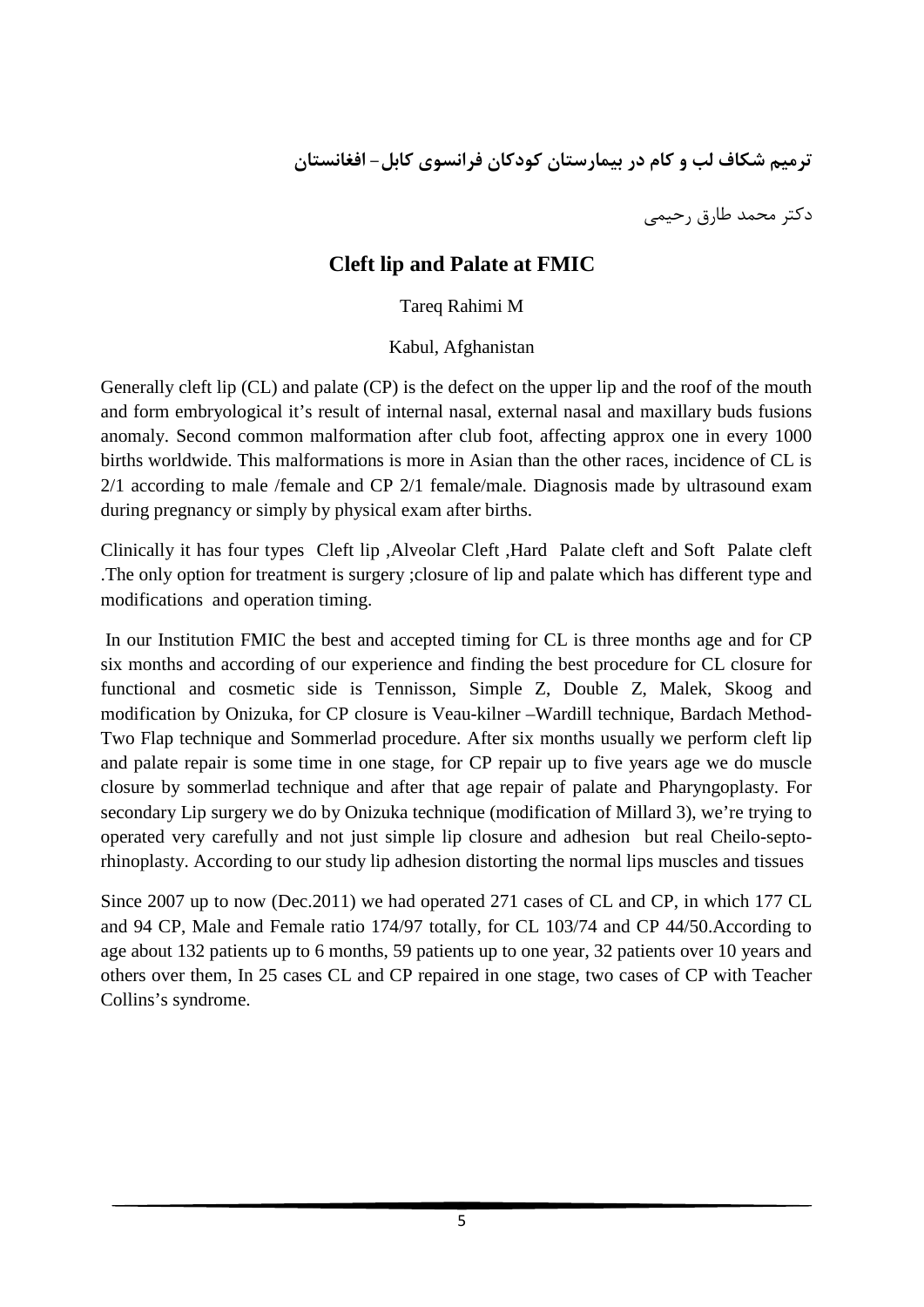### **Lateral Videoflouroscopy in Diagnosis of Velopharyngeal Insufficiency (The report of Palatal Secondary Surgeries in Children with cleft palate)**

Derakhshandeh F, Khanlar F, Memarzadeh M

Departments of Speech Pathology & Pediatric Surgery Isfahan Cleft Palate Research Center, Isfahan University of Medical Sciences, Isfahan, Iran

**Objective**: To describe the use of Lateral Videoflouroscopy in palate re-repair in the treatment of velopharyngeal incompetence (VPI) and analyze the results in a consecutive series of patients operated on by a single surgeon. Design: Prospective data collection, with perceptual and instrumental (lateral videofluoroscopy) assessment of speech and velar function. Patients: seven consecutive patients with previously repaired cleft palates and symptomatic velopharyngeal incompetence (VPI) and evidence of anterior insertion of the levator veli palatini underwent palate re-repairs by a single surgeon (Brian Sommerlad) from 2008 to 2011 in Isfahan Cleft Clinic. Interventions: Palate re-repairs, with radical dissection and retropositioning of the velar muscles, were performed using the operating microscope. Main Outcome Measures: Pre- and postoperative perceptual speech assessments using the universal parameters for reporting Speech outcomes in individuals with cleft palate (Farsi version), measurement of velar function on lateral videofluoroscopy.

**Results**: There were significant improvements in hyper-nasality, nasal emission, and nasal turbulence and measures of velar function on lateral video-fluoroscopy, with improvement in the closure ratio, velopharyngeal gap. Conclusions: Video-fluoroscopy is a radiographic procedure for visualization of all aspects of the velopharyngeal portal during speech, through the use of several standard views. Palate re-repair has been shown to be effective in treating VPI following cleft palate repair in patients who have had a previous attempt at muscle dissection and retro-positioning. Palate re-repair has a lower morbidity and is more physiological than a pharyngoplasty or pharyngeal flap.

**فتق ديافراگم تشخيص وپي آمد قبل از تولد**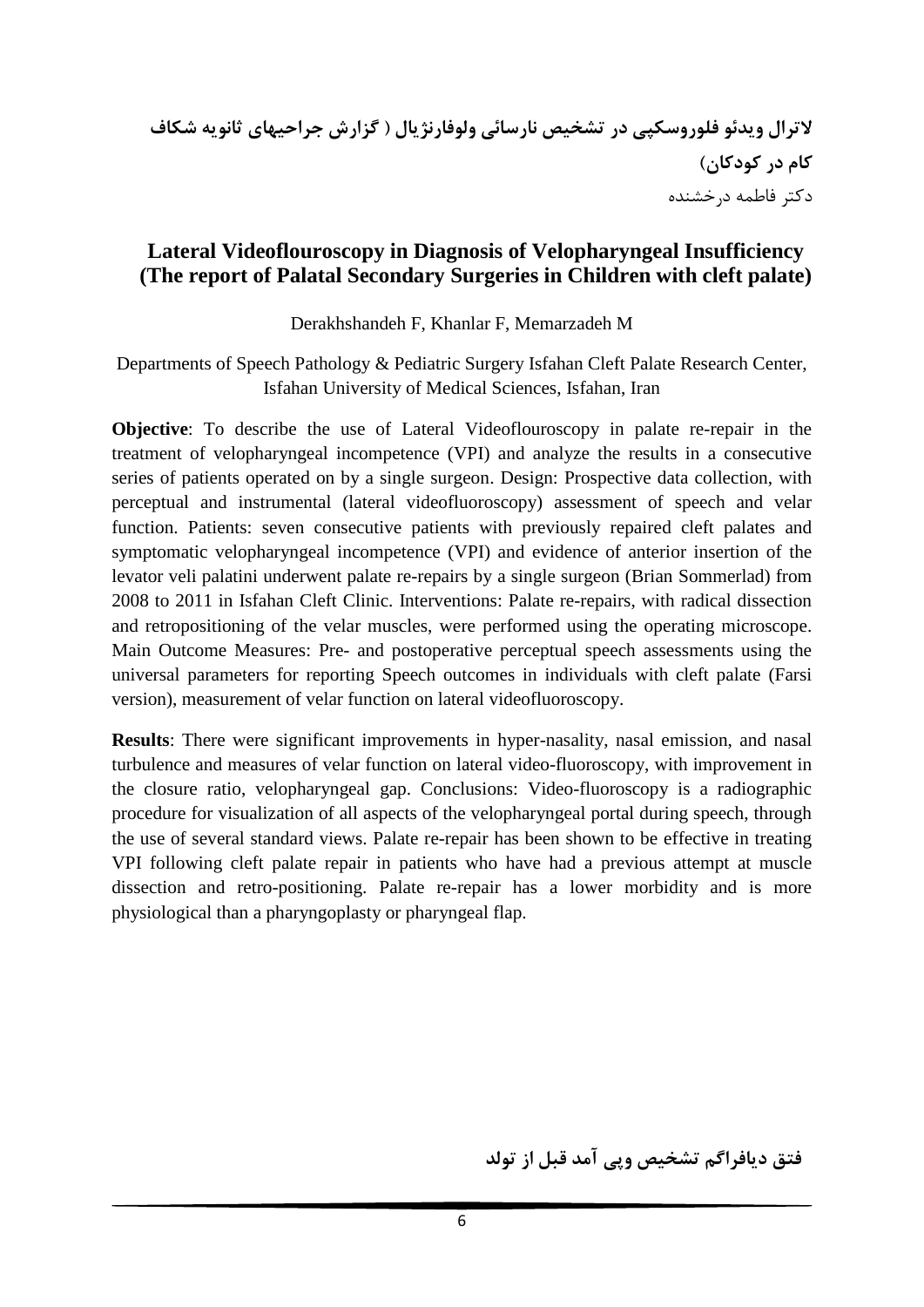دكتر زرين آجوداني، دكتر شهناز باباينزاد

### **Congenital diaphragmatic hernia: Antenatal diagnosis and outcome**

Ajoodani Z, Babayanzad Sh

#### Department of Obstetrics and Gynecology, Alborz Hospital Nursing and Midwifery Faculty, Islamic Azad University, Karaj, Iran

**Introduction:** Congenital diaphragmatic hernia (CDH) is a potentially correctable anatomical defect that continues to represent a significant cause of neonatal death. The incidence of CDH is between 1 in 2000 and 1 in 4000 live births and it accounts for about 8% of all major congenital abnormalities. It can be detected during fetal life when screening ultrasonography demonstrates herniation of the intestine and/or the liver into the thorax.Clinical problems are due to associated abnormalities and the neonatal risk of severe respiratory failure induced by pulmonary hypoplasia and persistent pulmonary hypertension.

**Aims**: We want to describe antenatal detection and outcome of CDH in neonates.

**Methods**: A retrospective study of 19200 live births during4years between Jan .2008 and Dec2011was performed and **5** cases of CDH were detected after birth.

**Results**: We reviewed the medical records of 5caces of CDH both neonates and their mothers , all mothers had prenatal careand4of them had at least two ultrasound examinations of normal fetus during pregnancy .4 neonates were born with cesarean section and one with normal vaginal delivery,**5**min APGAR score was >**7**in3 cases. 4 neonates were expired within 6 hours after birth and one was alive and was sent to a referral hospital for further management.

**Conclusion**: Studies show increasing antenatal detection rate of CDH about 54% and increasing survival rate about 50-80%, whenever antenatal diagnosis is made, it is advisable to direct the mother to a tertiary perinatal center in which all the necessary obstetric, neonatal and surgical skills are concentrated.

**نخستين گزارش موارد ترميم استنوز هيپر تروفيك پيلور به روش لاپاروسكوپيك در ايران** دكتر مهران هيرادفر، دكتر احمد بذرافشان، دكتر مرجان جودي، دكتر رضا شجاعيان، دكتر رضا نظرزاده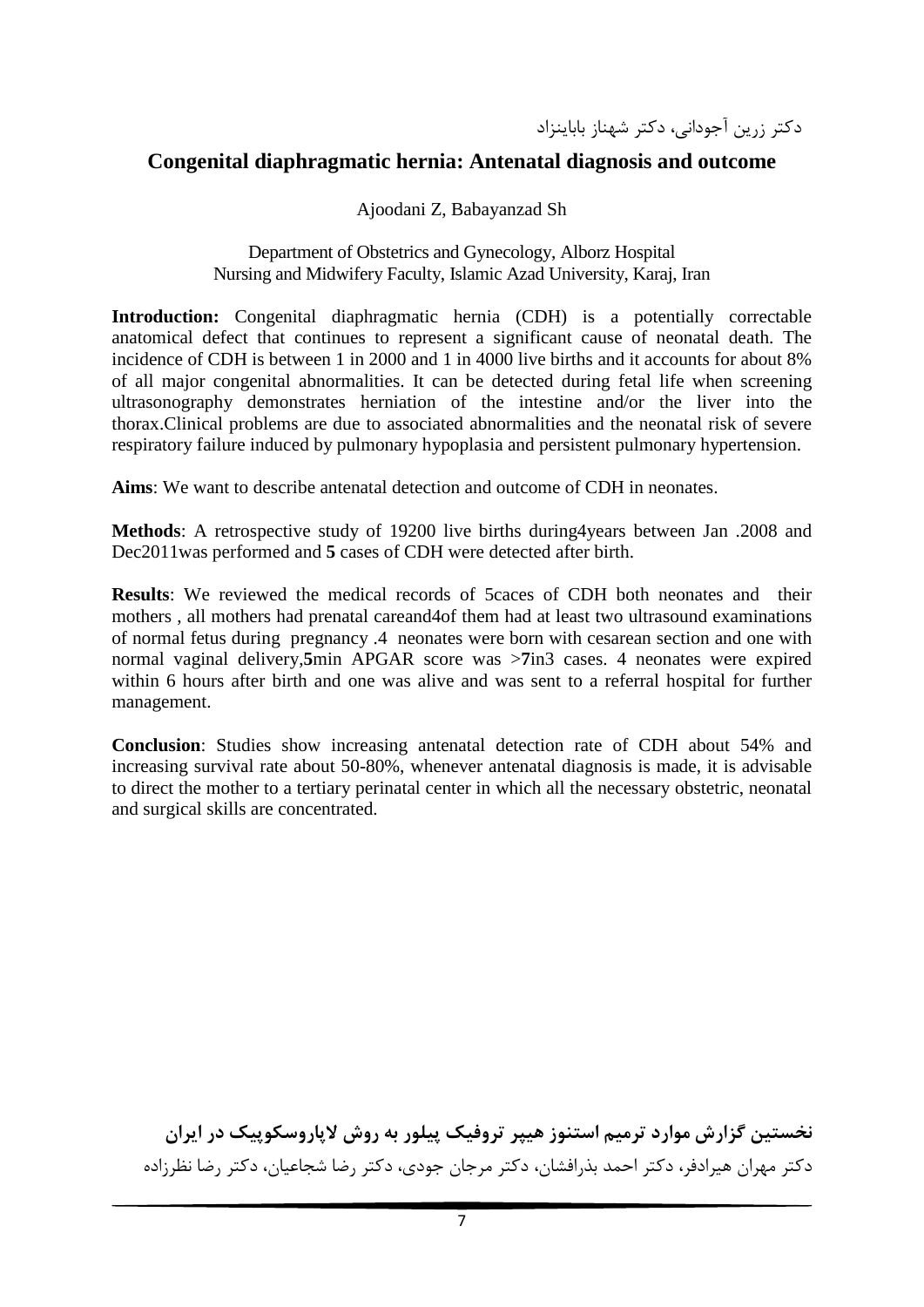### **The First Experience of Laparoscopic Pyloromyotomy for Hypertrophic Pyloric Stenosis in Infant from IRAN**

#### Hiradfar M, Bazrafshan A, Joudi M, Shojaeian R, Nazarzadeh R

Department of Pediatric Surgery, Mashhad University of Medical Sciences, Mashhad, Iran

**Introduction:** Conventional Ramstedt pyloromyotomy was an accepted method in treatment of IHPS for decades. In 1991 the first successful endoscopic pyloromyotomy was performed in the world and recently the single port endoscopic repair is introduced in this filed. We started endoscopic treatment of IHPS for the first time in Iran (Mashhad University of Medical sciences) From the May of2010.In this article we report the results of this modality in IHPS.

**Method and patients:** From the may 2010 to February 2011, 11 cases were included in this study. Diagnosis was at the base of Ultrasonography. Laparoscopy performed by inserting the supraumblical 3-5 mm port for camera and 1-2, 2-3 mm stab wound for instruments. Intra-abdominal Pressure was maintained in the range of 3-6 mmHg. Superficial electro-cautery followed by cold knife incision and dissecting the hypertrophic segment by grasping forceps was performed in all cases. Feeding started the day after operation.

**Results:** 11 cases were included in study (male- 3 female).In all cases we finished the procedure by endoscopy. There was no need for conversion. In 9 cases feeding was started at the day after operation and was tolerated well except in 2 cases that tolerated later. In one case omentum protruded through the 3<sup>mm</sup> stab wound site which was excised and returning to abdominal cavity under sedation. No any other complication occurred during hospital stay.

**Conclusion:** MIS in management of IHPS is an acceptable method with a good result and at least with a better cosmetic outcome.

> **تظاهرات حاد و تاخيري فتق ديافراگم در كودكان گزارش يك مورد از بيمارستان مفيد** دكتر فتح اله روشن ضمير، دكتر احمد خالق نژاد طبري، دكتر رضا خالق نژاد طبري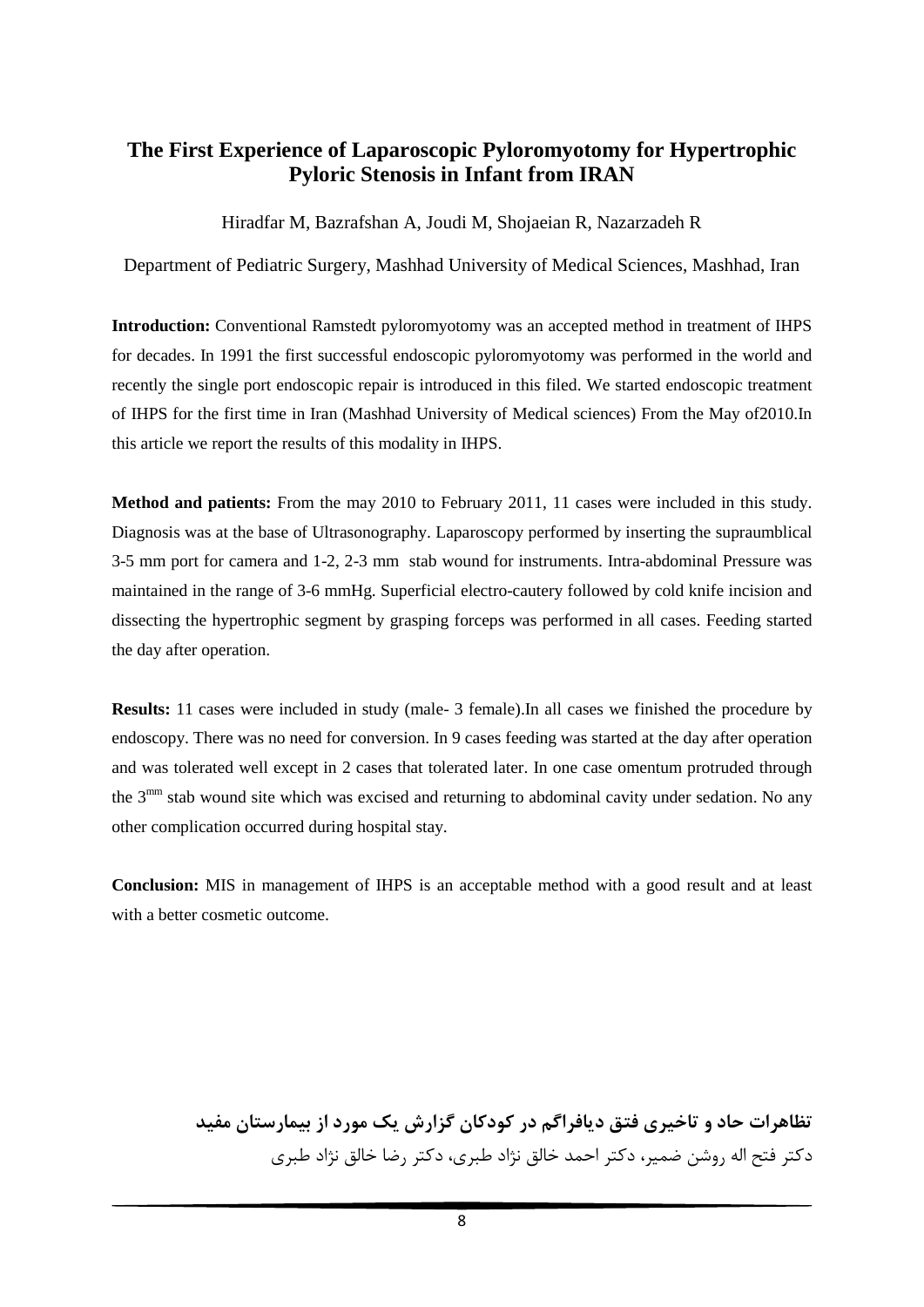## **Late and Acute presentation of congenital diaphragmatic hernia in Mofid Children's Hospital**

Roshanzamir F, Khaleghnejad Tabari A, Khaleghnejad Tabari R

Pediatric Surgery Research Center

Shahid Beheshti University of Medical Sciences, Tehran, Iran

**Aim:** Congenital cystic lesions of lungs are uncommon, but have similar embryologic and clinical characteristics. Some of these lesions have late and acute presentation with unusual clinical manifestation.

**Case report:** 7 months old girl that presented to pediatric emergency department with respiratory distress and mild cyanosis. On physical examination child was tachypenic and restless with decreased breathing sound in left thorax. In chest X-ray there was huge pneumothorax in left thorax with shifting of mediastinum. Patient was admitted immediately to PICU for respiratory support. Surgical consult was done. Resident surgeon asked the pediatric surgeon for chest tube insertion. Evaluation of patient by pediatric surgeon showed her respiratory distress is mild and her O2 saturation was 93% and her vital signs are stable. Chest tube insertion cancelled and patient kept in PICU under close observation for more investigation. Chest CT was done in the next day that confirmed cystic lesion of left lung. Left thoracotomy was done that showed a single huge lobulated cystic lesion from lingula lobe of left lung that inflate with inspiration and compressed the normal lung. Resection of cyst was done. The left lung expanded well. Patient has had uneventful recovery and discharged from hospital in a few days.

**Conclusion:** In patient under 1 year old, cystic lesions were discovered by respiratory distress; and in patients over 1 year old signs of infection were the most important clinical features. Early recognition of these relatively rare congenital cystic lung lesions would lead to the immediate, proper surgical intervention.

**اسپلتكتومي به روش لاپاروسكپي در بيماران با آنومالي سيكل سل**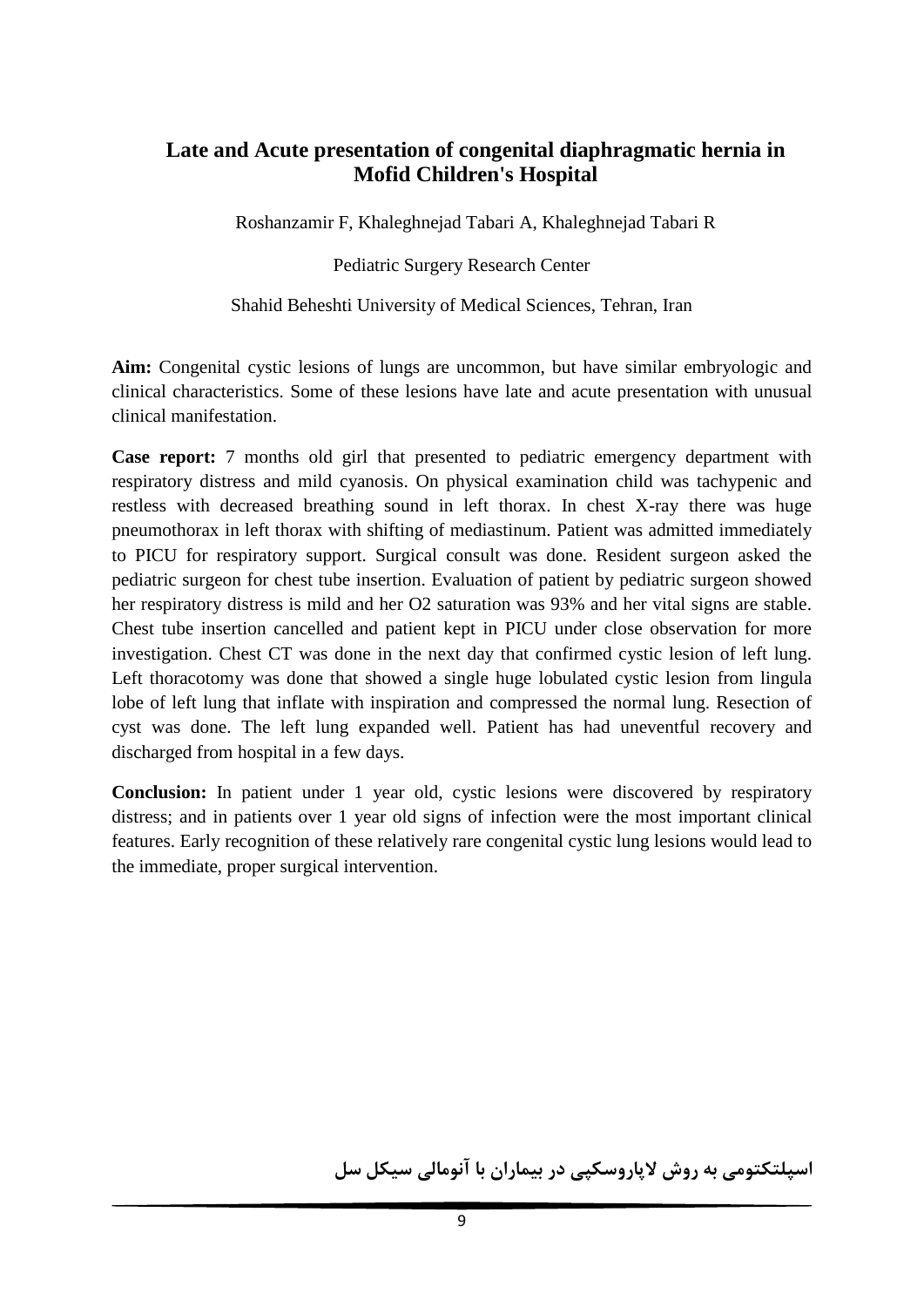دكتر زينب ال بلوشي، دكتر احمد نجيب، دكتر يوسف ال شخصي، دكتر ياسر والي

## **Laparoscopic splenectomy in Sickle Cell Disease children**

Al Balushi Z, Najeeb A, Al Shaqsi Y, Wali Y

Department of general surgery, pediatric surgery division, department of child health, hematology division, Sultan Qaboos University Hospital, Oman

**Background**: Sickle cell disease (SCD) is the most common heamoglobinopathy in the Arabian Gulf region and in Oman. Though the natural history of SCD in the Caribbean and African haplotypes is that of autosplenectomy by age of 5 years, the Arab –Indian haplotypes children maintain their spleen enlarged till older age group.

They are at risk of splenic sequestration, hypersplenism and massive splenomegaly. Over the past 15 years splenectomy was practiced in Sultan Qaboos University Hospital (SQUH) through an open approach. Recently from December 2009 we are shifted to laparoscopic approach. We report our experience of open versus laparoscopic splenectomy in children, age 3-14 years old with SCD from July 2008 to December 2011.

**Subjects and methods**: All children with SCD who had splenectomy over the past 3 years in SQUH were included in this study.

They were divided into 2 groups. Group A (n=22) those who had open splenectomy. Group B (n=24) those who underwent laparoscopic splenectomy.

**Results**: The mean ages for both groups were 7.2 years. The indications for splenectomy were recurrent splenic sequestration (93.5 %) and hypersplenism (6.5 %).The mean size of the spleen in both groups were 13.7 cm. Post surgical pain severity in Group A (5.9) and in B (3.5) with p value <0.0001. Complications related to SCD such as acute chest syndrome was 18.2% in group A versus 8.5% in group B. There were no vaso-occlusive crises or Hemorrhage in both groups. Post-operative pyrexia was 36.4 % in first group versus 25 % in second group with p value of 0.05, Restoration of normal appetite and bowel habits were almost equal in both groups. Post op blood transfusion (3 patients in group A as well 3 patients in group B. Mean Length of stay (8.8 days in Group A versus 6.2 days in group B with p value of 0.0001Risks of recurrence due to missed splenosis are not studied yet in both groups.

**Conclusion**: Laparoscopic splenectomy is much safer, feasible and with much less post surgical pain, complications and Hospital stay in SCD patients.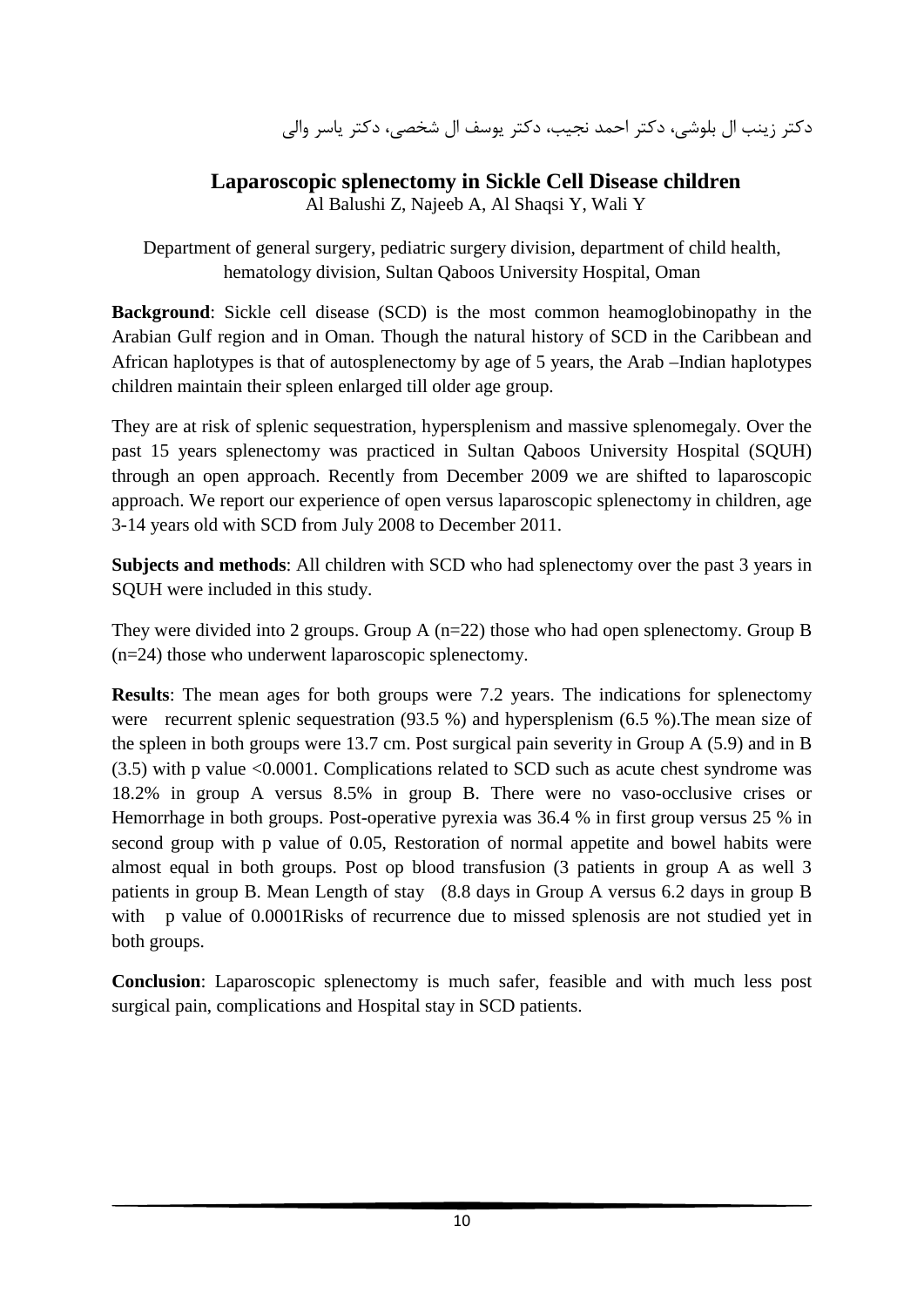## **The Experience with a Simplified Technique of Laparoscopic Anterior DiaphragmaticHernia Repair in Infants Using Extracorporeal Knotting**

Saeeda M, Khaleghnejad Tabari A

Milad General Hospital, Social Security Organization Pediatric Surgery Research Center, Shaheed Beheshti University of Medical Sciences, Tehran, Iran

**Background & Purpose**: Although laparoscopic repair of anterior diaphragmatic hernia in older children has been increasingly accepted as the method of choice, there are still some concerns and even controversies about routine use of it in infants because of their small working space. We report our experience with the simplified endoscopic repair of this type of hernias in infants with only one or two working-ports using extracorporeal knotting. Patients and Methods: Since Aug 2009 to Feb 2011,three infants with anterior diaphragmatic hernia operated on laparoscopically using 5-mm 30° telescope inserted by open technique via umblicus and one (or two according to severity of adhesions and access difficulties) workingport in the both sides of umblicus and after meticulous reduction of the herniated viscera (transverse colon in two and left liver lobe in one), the para-sternal diaphragmatic defect (two left-sided and one bilateral), repaired with 3-4 separate 2/0 silk stitches. The needle introduced directly into the abdomen over the hernia and getting a bite of the posterior rim of the defect with a U-stitch, the needle brought-out thru the abdominal wall at the same entrance point, and after tying extracorporeally, each knot buried in the subcutaneous fat layer.

**Results**: Three infants (a 4-months 5-kg, a 7-months 6-kg, and an 8-months 8-kg male babies), who presented with persistent respiratory symptoms and had documented retrosternal hernias on chest X-ray, underwent laparoscopic repair. The mean operative time was 40 minutes without any conversion. We had no intra-operative complication and there was no problem with CO2 pneumoperitoneum. All patients discharged on the third postoperative day and followed by control X-ray at 1, 3 and 6 months. Our first patient had normal control CXR at 3-months postoperatively, but his 6-mo postoperative X-ray showed a small asymptomatic recurrence. At laparotomy we found a small neglected right-sided parasternal defect, along with the healed previously repaired left-sided defect.

**Conclusion**: Considering the small working space and to overcome the difficulties of intracorporeal knotting in small infants, we recommend this simplified laparoscopic technique using extracorporeal knotting for all parasternal hernias even in infants and small children as the routine method. We also recommend meticulous checking the other side to rule out bilaterality.

**تعيين ريسك فاكتورها در فتق ديافراگم مادرزادي**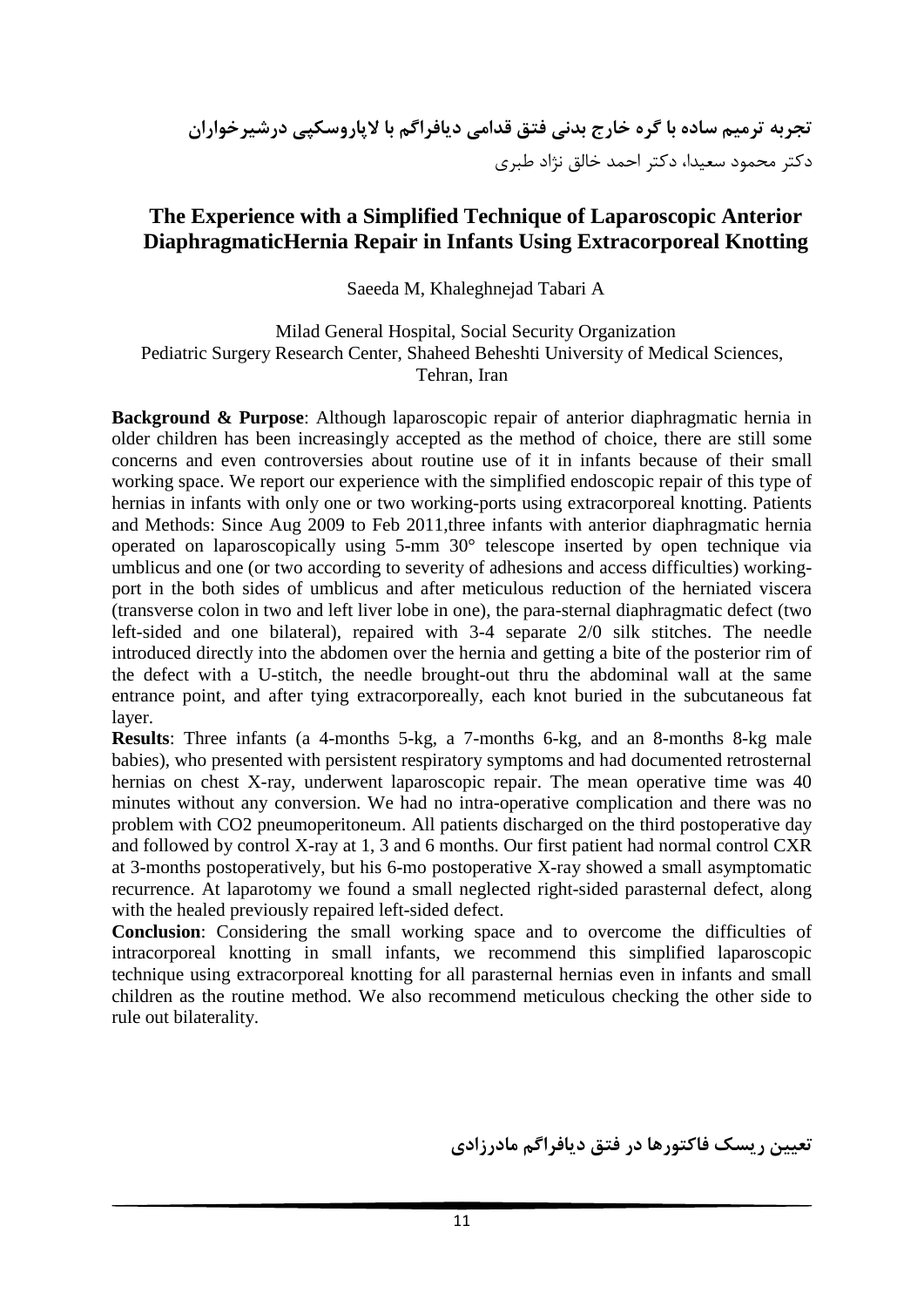## **Determination of risk factors which affect the Short term outcome in newborn with isolated congenital diaphragmatic hernia in an educational children hospital**

Nasiri J, Ghavami Adel M

Ali Asghar Children's Hospital, Tehran University of Medical Sciences, Tehran, Iran

**Introduction:** Despite a lot of progress in medical and surgical care, mortality of posterolateral congenital diaphragmatic hernia (CDH) is steel high (40 – 60%). Various factors affect this high rate of mortality. In this study it tried to define the factors which affect on the short term outcome of these neonates.

**Method and material:** We performed a retrospective cohort study in which all patients with diagnosis of isolated congenital diaphragmatic hernia were included. Neonate with associated cardiac or other anomalies were excluded. The variables which were evaluated were as follow: demographic data, time of presentation(onset), first PaO2, first PaCO2, presence of Persistent Pulmonary Hypertension (PPHN), highest PaO2, liver position, stomach position, Gestational age, laterality and outcome(discharge alive or dead).The data were analyzed by SPSS 16.0. **Results:** 52 patients were included, with57.7% male. Fifty nine percent of the patients were discharged alive, 40.4% were dead, in 75% of the patients, left side and in 1.9% bilateral sides were involved. The variables which were significantly affected outcome were as below; PPHN, Time of presentation, first PaO2, first PaCo2. Gestational age, laterality, liver and stomach position have no significant affect on short outcome of the patients. The highest PaO2, in the first or second day of management by conventional ventilation (before operation), were in the range of  $90.6 - 235$ , in  $> 60\%$  of the patients who afterward were expired

**Discussion:** In newborns who born alive with CDH the mortality rate (despite applying many kind of modern facilities) is still high. Various contributing factors which affect the prognosis of the disease have been suggested. In our study, PPHN, the first PaCO2, the first PaO2 and time of presentation, were the most important factors which was significantly related to the outcome. The other variables were not

**Conclusion:** 1- Newborns who deliver alive with isolated CDH, presentation of symptoms in the first 6 hours of life, with the first  $PaCO2 > 50$ ,  $PaO2 < 60$  and with symptoms of PPHN, would have very bad prognosis. 2- Since in >60% of the patients who expired, have shown highest PO2 > 90.6 (honey moon period), the authors suggest that it could be an alarm that we should look for a different type of ventilation. 3- Could ECMO substitute this kind of ventilation? We hesitate.

**نخستين گزارش موارد ترميم هرني ديافراگماتيك مادرزادي به روش توراكوسكوپيك در ايران** دكتر مهران هيرادفر، دكتر احمد بذرافشان، دكتر مرجان جودي، دكتر رضا شجاعيان، دكتر رضا نظرزاده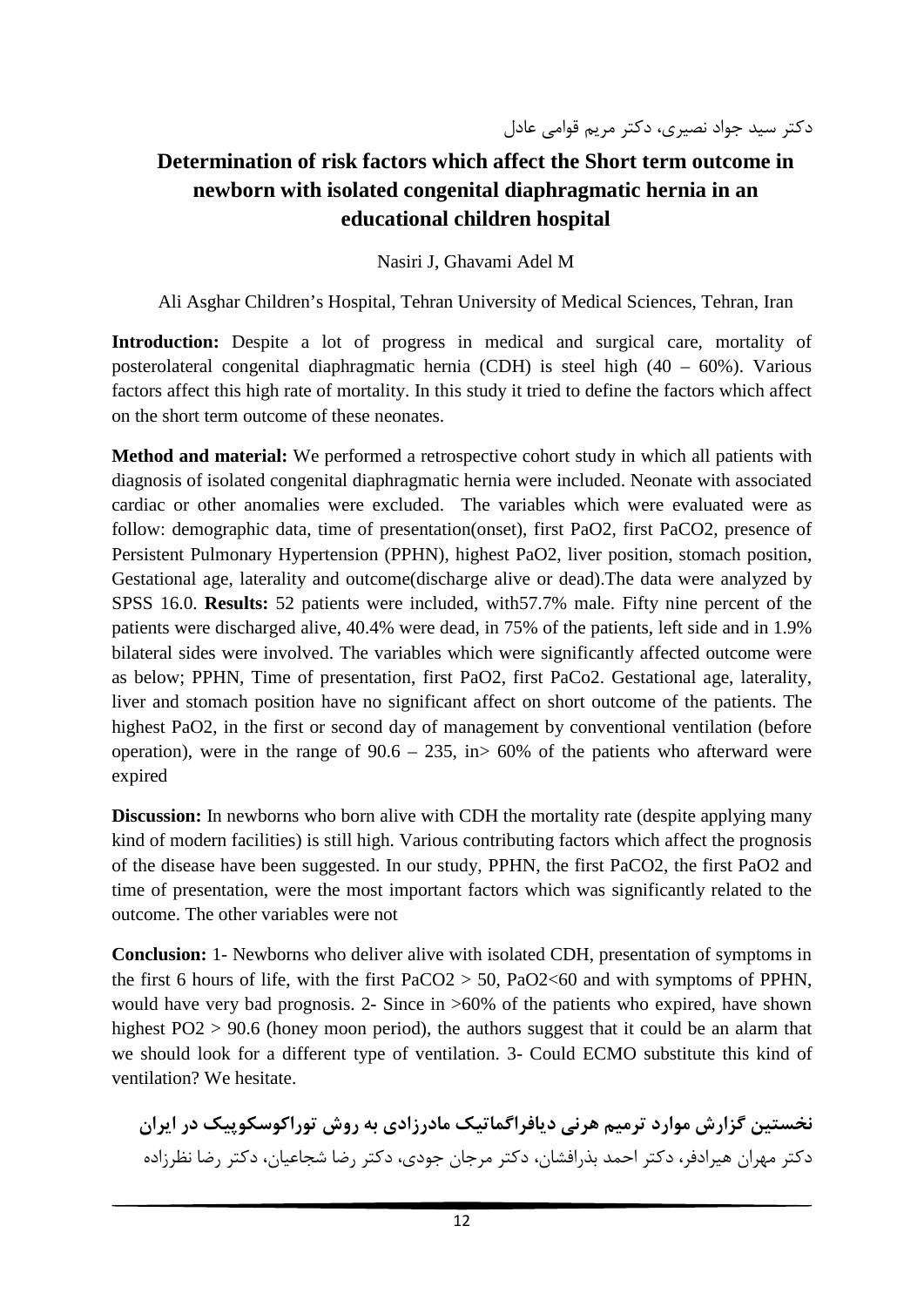## **The first experience of Thoracoscopic congenital diaphragmatic hernia repair in neonate from Iran**

Hiradfar M, Bazrafshan A, Joudi M, Shojaeian R, Nazarzadeh R

Department of Pediatric Surgery, Mashhad university of Medical Sciences, Mashhad, Iran

**Introduction:** Minimally invasive surgery (MIS) for treatment of CDH is introduced recently. The advantages for this method include less pain, minimal tissue injury, and better cosmetic result. For the first time in Iran we started the Thoracoscopic repair of CDH from April 2011 in Mashhad university of Medical Sciences.

**Patients and Methods:** 13 cases were operated by Thoracoscopic method in Dr Sheikh pediatric Hospital from April 2011.Under the general anesthesia, in lateral position, a 5mm port was inserted for camera. 2 other 3<sup>mm</sup> stab wounds were used for instrument insertion. Intra-thoracic pressure was  $6^{mmHg}$ . In 6 cases primary repair was done by 3-0 Prolene material. In 5 cases we use the thoracic wall for primary repair and in 2 cases prosthetic material was used. Chest tube was inserted in all cases.

**Result:** Median age was 5 days (Range 3 days to 7 months). Duration of operating time was 135±27.8 min. the defect was in the left side in 12 cases. In one case due to preoperative iatrogenic trauma to stomach due to chest tube insertion, thoracic cavity was contaminated but successful thoracoscopic repair of stomach performed. In one case due to insufficient space of abdominal cavity laparoscopic iatrogenic eventration created before the Thoracoscopic approach. Early in-hospital recurrence occurred in one case (7.7%). This case managed by open prosthetic repair. In a mean of 181 days follow up, any recurrence, mortality or morbidity occurred.

**Conclusion:** This is the first report of Thoracoscopic repair of CDH in neonate from IRAN. It seems that Thoracoscopic repair of congenital diaphragmatic hernia is feasible with accepted result although the cost is more compare to conventional methods.

**تجربه 10 ساله ترميم فتق ديافراگم (از سال 1380 لغايت 1390) در بيمارستان كودكان بهرامي**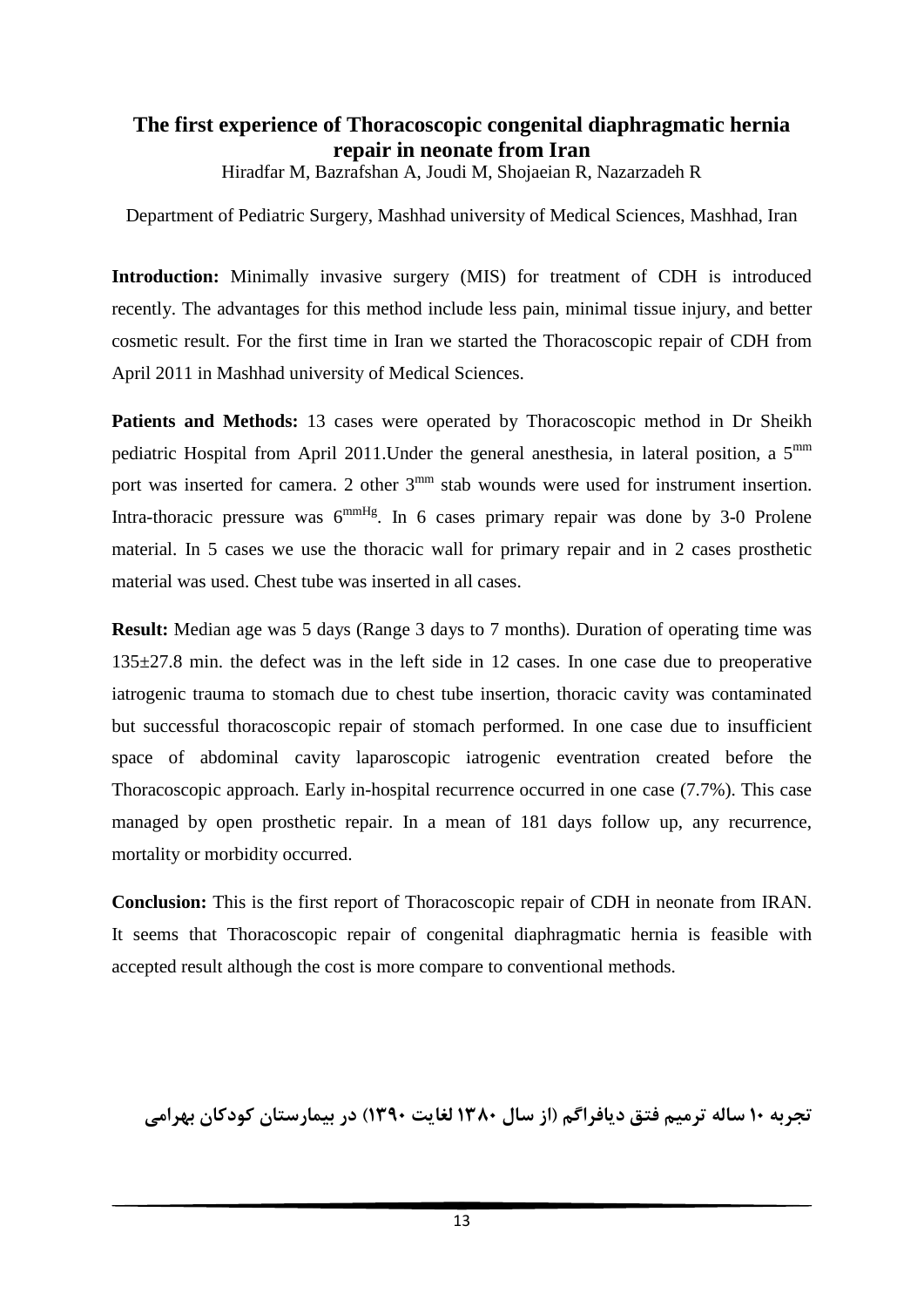دكتر فريد اسكندري، دكتر هدايت االله نحوي، دكتر هوشنگ پورنگ، دكتر منصور ملائيان، دكتر محمد دارابي

### **A ten years experience of congenital diaphragmatic hernia repair in neonates from Bahrami children's Hospital (2001- 2011)**

Eskandari F, Nahvi H, Pourang H, Mollaeian M, Darabi M

Pediatric Surgery Department, Bahrami Children's Hospital

Tehran University of Medical Science Tehran, Iran

**Introduction: and aims**: congenital diapharagmatic hernia (C.D.H) is a common congenital anomaly that occurs with diaphragmatic defect in embryonic period and interning of abdominal organ in the thorax cavity. Incidence CDH is one in 2000-5000 live births and most common clinical presentation is respiratory distress.

Neonatal group with CDH that present within 6first hours usually they have a high mortality. In past believed that emergency portative intervention has a better survival, But today most believed that delayed operation after stabilization of the patients is have better survival Today Stabilization of the patients became by strategy of to use of mechanical ventilation and ECMO without barotraumas to the lungs.

**Methods**: in this cross sectional study medical data of all admitted neonates, infants and older children in Bahrami children's hospital related to Tehran University Medical Sciences and operated for CDH from 1380 to 1390 entered to this study and by SPSS version analyzed

**Results**: Total patients were 116 neonates with (55.2%) 64 male and (44.8%) 52 female.

86(74.1%) of them had delivered by cesarean section and 30 patients by normal delivery.22 (19%) patients had near related family and 6cases (5.2%) late related family and88 (75.8%) cases had not related family

8(6.9%) patients had prenatal diagnosis and 60 cases had post natal diagnosis .36 (31%) were infants and 12 patients were more than 2years old . Most clinical presentation at admission time was respiratory distress in 90(77.6%), 18(15.5%) cases had GI problems and remained 8 (6.9%) cases has other problems. pre operation the patients intubated by tracheal tube. Of 116 operated patients only 16 cases died.

**Conclusion:** In this study there was a significant etiological relationship of mortality with preoperative history of intubation .diagnosis time, weight at surgery .so diagnosis at neonatal period (p.  $v=0.02\%$ ), weight<3kg (p.  $v=0.0006$ ) and preoperative duration and tracheal intubation (p.  $v=0.002$ ) and mortality significantly was high

**تشخيص و درمان قبل از تولد بيماريهاي تكاملي دستگاه تنفسي**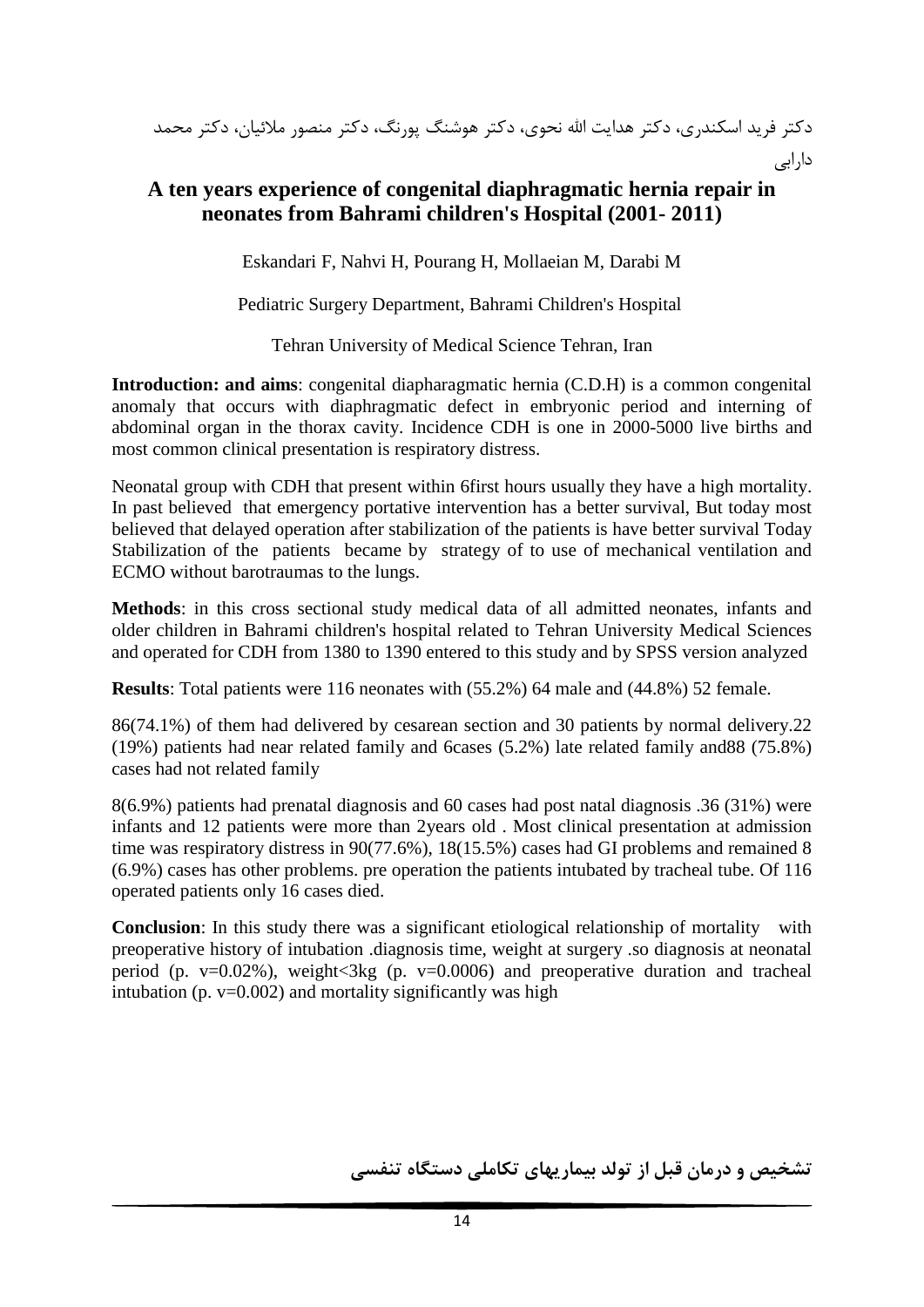## **Prenatal Diagnosis and Fetal Intervention in Fetus with High Airway Pressure, Stenosis, Obstruction and Lung Anomalies**

Ashrafi Amineh M

Pediatric Surgery department, Alzahra hospital, Isfahan University of Medical Sciences, Isfahan, Iran

**Introduction**: Some giant neck mass like teratoma and high airway obstruction syndrome (CHAOS) and CCAM and agenesis of lung, heart and kidney if delayed to detect and some induce hydrops which are fatal for fetus diagnosis early and fetal intervention will cure the fetus.

**Method**: Data collected from articles and discussed the detail for the colleague

**Results**: Fetal giant neck masses such as teratoma can grow to such large proportions that the fetal airway becomes distorted and obstructed with cervical teratoma; the mass effect pulls the lung into the apex of the chest and result pulmonary hypoplasia. In addition to obstructing the airway these masses also can compress the esophagus resulting in polyhydramnios which can lead to uterine irritability and preterm labor.

Congenital high airway obstruction syndrome (CHAOS) results large echogenic lungs flattened or inverted diaphragm, dilated airway distal to the obstruction and fetal ascitis and/or hydrops. Some of these patients with hydrops tolerated progressive hydrops 12 weeks in utero but some led to fetal demise and some delivered by exit procedure.

Congenital cystic adenomatoid malformation (CCAM) with hydrops in utero resection of the enlarged pulmonary lobe reduced mediastinal shift and allowed expansion of normal lung tissue. 3 types of CCAM are detected. Type 1 50% large cystic lesion few in number (1 to 4) very favorable. Type 2 40%, 1 to 5 small cyst is more commonly associated with other congenital anomalies. Like cardiac, skeletal, genitourinary, hydrocephalus and CDH. Type 3 10%, these are usually micro cyst lesions that cause shifting of the organs normally found in the chest, these mean that tracheal heart and lung are shifted and compress for this reason heart function may be less than normal this can lead to hydrops.

In largemonocyst fetal intervention with Thoraco-Amniotic shunt must be done and in hydrops Fetal intervention CCAM resection led to resolution of the hydrops impressive in utero lung growth and neonatal survived.

**Conclusion**: The prenatal diagnosis obstruction airway early prevent hydrops and

The Exit procedure when diagnose late potentially salvage lethal condition.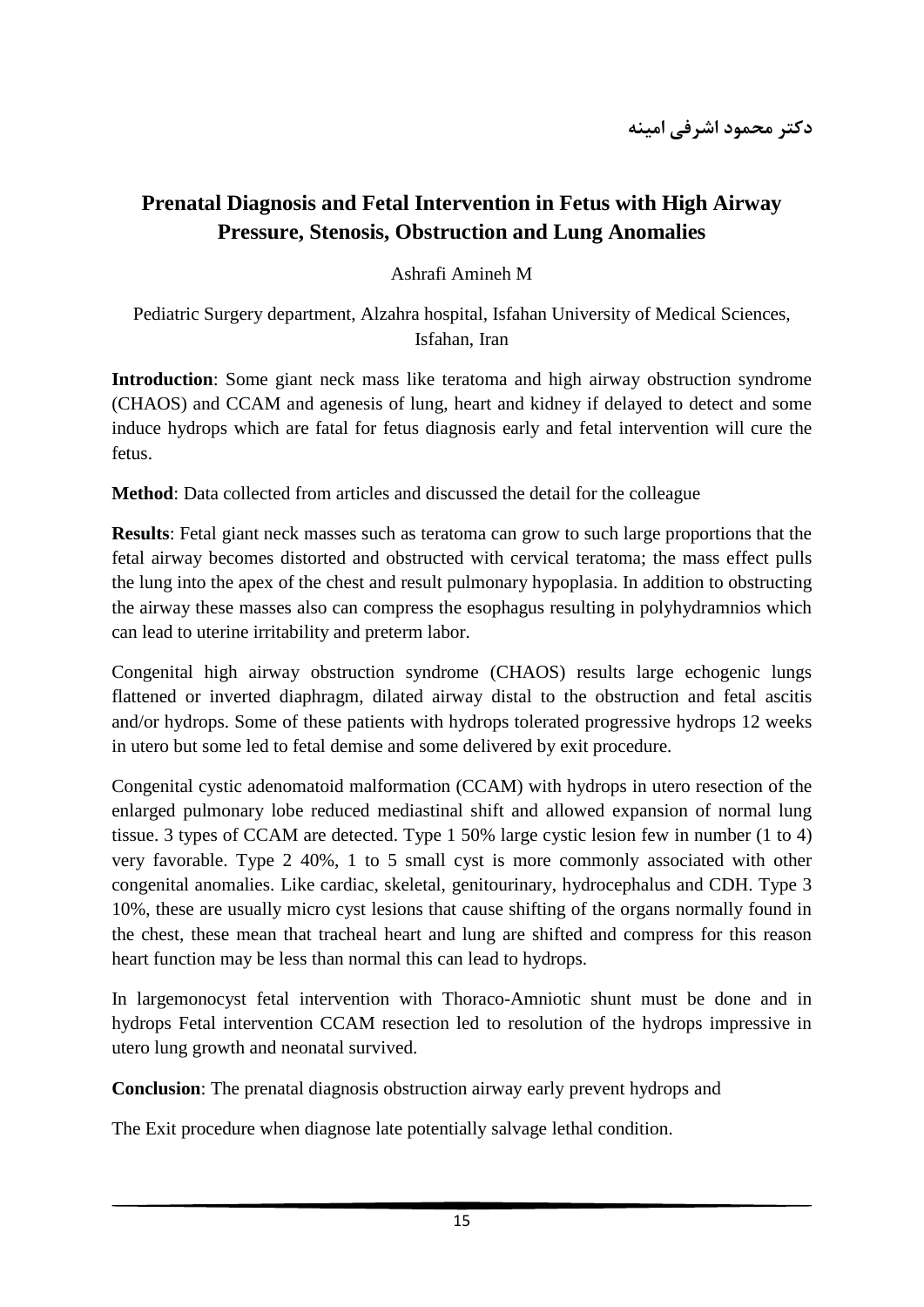**نتائج ترميم آترزي مري در بيمارستان علي اصغر 1386 - 1389** دكتر فريبا جهانگيري، دكتر مريم قوامي عادل، دكتر پيروز فرهود، دكتر جواد نصيري، دكتر صلاح الدين دلشاد

## **Results of Esophageal Atresia repair in Aliasghar Pediatric Hospital 2007- 2010**

Jahangiri F, Ghavami Adel M, Farhood P, Nasiri J, Delshad S

Aliasghar Pediatric Hospital, Tehran University of Medical Sciences, Tehran, Iran

**Introduction & Purpose-** The most life-threatening anomalies of the esophagus are the variants of esophageal atresia and tracheoesophageal fistula which associate with other anomalies. The aims of this review are to analyze results of esophageal atresia in our center.

**Material & Method:** Between "1386 to 1389 "the record files of all neonates with esophageal atresia and TEF admitted in NICU of Aliasghar Hospital were evaluated. The demographic data, associated anomalies, types of TEF, surgical complications, survival and causes of mortality evaluated.

**Results-** 62 neonates were investigated.31 (50%) patients were female and 31 (50%) were male with mean gestational age 36.5 weeks. Themean weight of patients was 2.5 kilograms. The most common type was type C  $(87.1)$  and then type a  $(11.3\%)$ . The most common associated anomaly was cardiac anomaly (40.3%).There was no complication after operation in 77.4% of patients. Anastomotic leakage occurred in 6.5% of patients. The most common post operative complication was stricture (9.7% -6patients) that 5 patients respond to dilatation and 1 underwent surgery. In long term follow up 6.45% had GER that 5% need fundiplication. Mortality rate was 17.7% which sever congenital heart disease was the main cause of early mortality.

**Conclusion-** There were small differences between our findings and the literature. Only mortality in premature infants was more than the references. Then our postoperative and NICU care must be improved.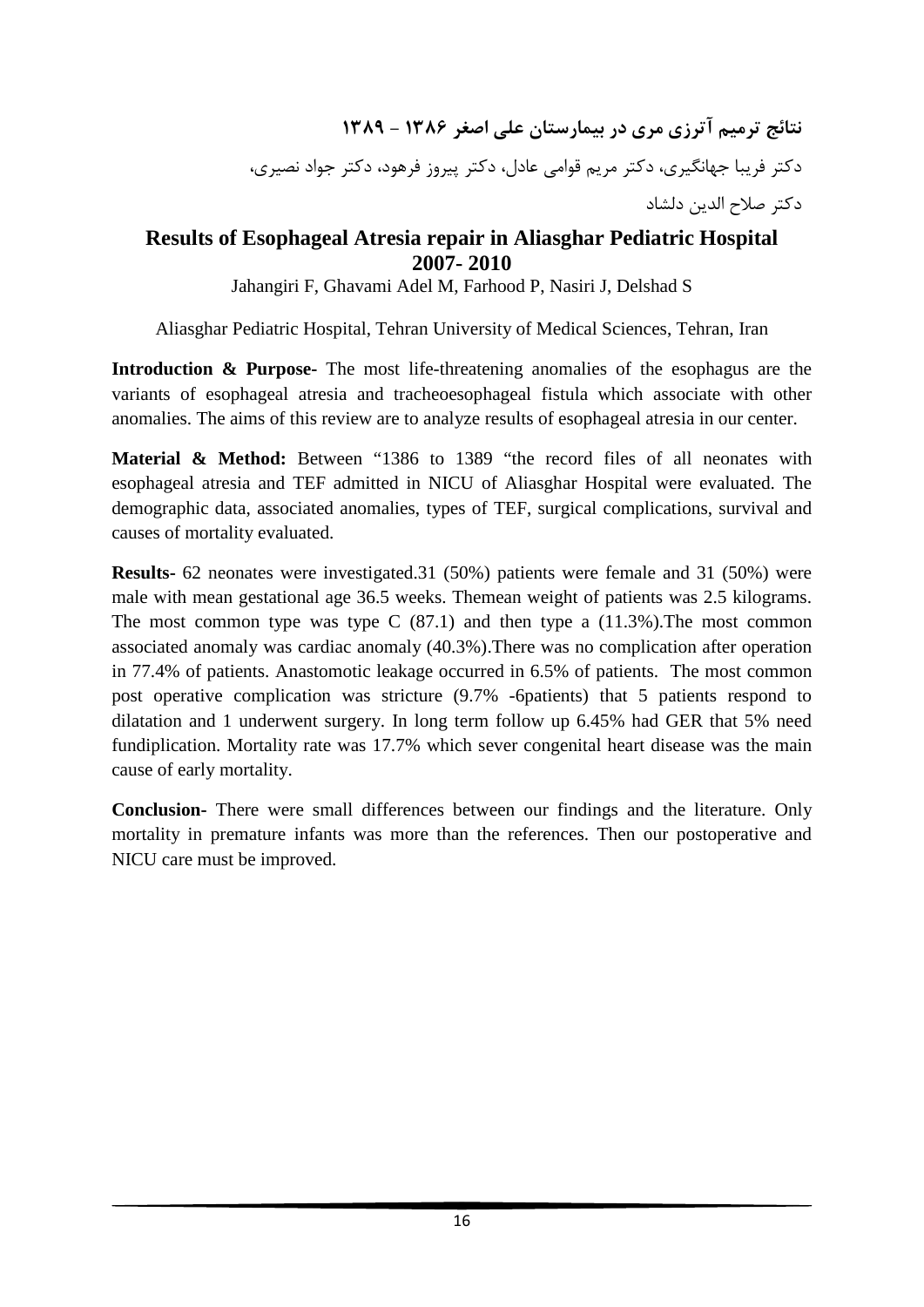# **نكات برجسته ترميم موفق آترزي مري بدون سوند مري در38 مورد**

دكتر منصور ملائيان، دكتر آرش ملائيان، دكتر محمد اسماعيل دارابي، دكتر ميترا آذرشاهين، دكتر محسن ناصري، دكتر كاميار كامراني

## **Surgical Highlights in Successful Tubeless Repair of EA/TEF Experience with 38 cases**

Mollaeian M, Mollaeian A, Darabi M, Azarshahin M, Naseri M, Kamrani K

Pediatric Surgery Department, Bahrami Children's Hospital

Tehran University of Medical Science Tehran, Iran

**Introductions and Purpose**: A well-founded concern exists among many practitioners over anastomotic leakage in early postoperative period after an EA/TEF repair. Recent studies demonstrate that the undue stress and discomfort, which is associated with chest drain or NG tube, cause restlessness in patients and adversely affect the healing process. A tubeless repair, where no chest drain or NG Tube is used after EA/TEF repair and some management maneuvers, obviates this unnecessary suffering and thus eliminates the risk of leakage.

**Material and Method:** The records of 38 infants who underwent EA/TEF repair between 2003 and 2009 were analyzed. Demographics, associated malformations, birth weight and postoperative complications were recorded. The procedure involved posterior extraplural thoracotomy to leave the azygus vein unsevered, division of TEF and end-to-end anastomosis of pouches as Haight;s model with 6-0 vycril sutures. We did not use chest drain, NG Tube or feeding tube. All patients underwent primary repair and received TPN postoperatively for 5 days.

**Results:** During a 6-year study period, a total of 38 cases of esophageal atresia with tracheaesophageal fistula including 21 male and 17 female infants were treated. Seven of these patients were diagnosed in the prenatal period by a third trimester ultrasound. Of the 38 cases, 23 (60.5 %) had associated anomalies including cardiovascular (13), ARM (6), GU (5), GI (4) and V (3). Eighteen patients had a birth weight between 2000-2500 g and the remaining twenty were between 2500-3500 g. In majority of the cases the diagnosis was confirmed at birth by inability to pass an orogastric tube. In most of the cases the gap between two esophageal pouches was about 3-4 cm. Postoperative barium swallows did not reveal any leakage and the early postoperative days of hospitalization were uneventful. The oral feeding began at the fifth postoperative day after the esophagography confirmed no anastomotic leakage. **Conclusion:** There is no need to use any chest drain and or NG tube routinely for protective mechanism after EA/TEF repair. To achieve successful repair in these conditions some technical points and management maneuvers must be considered.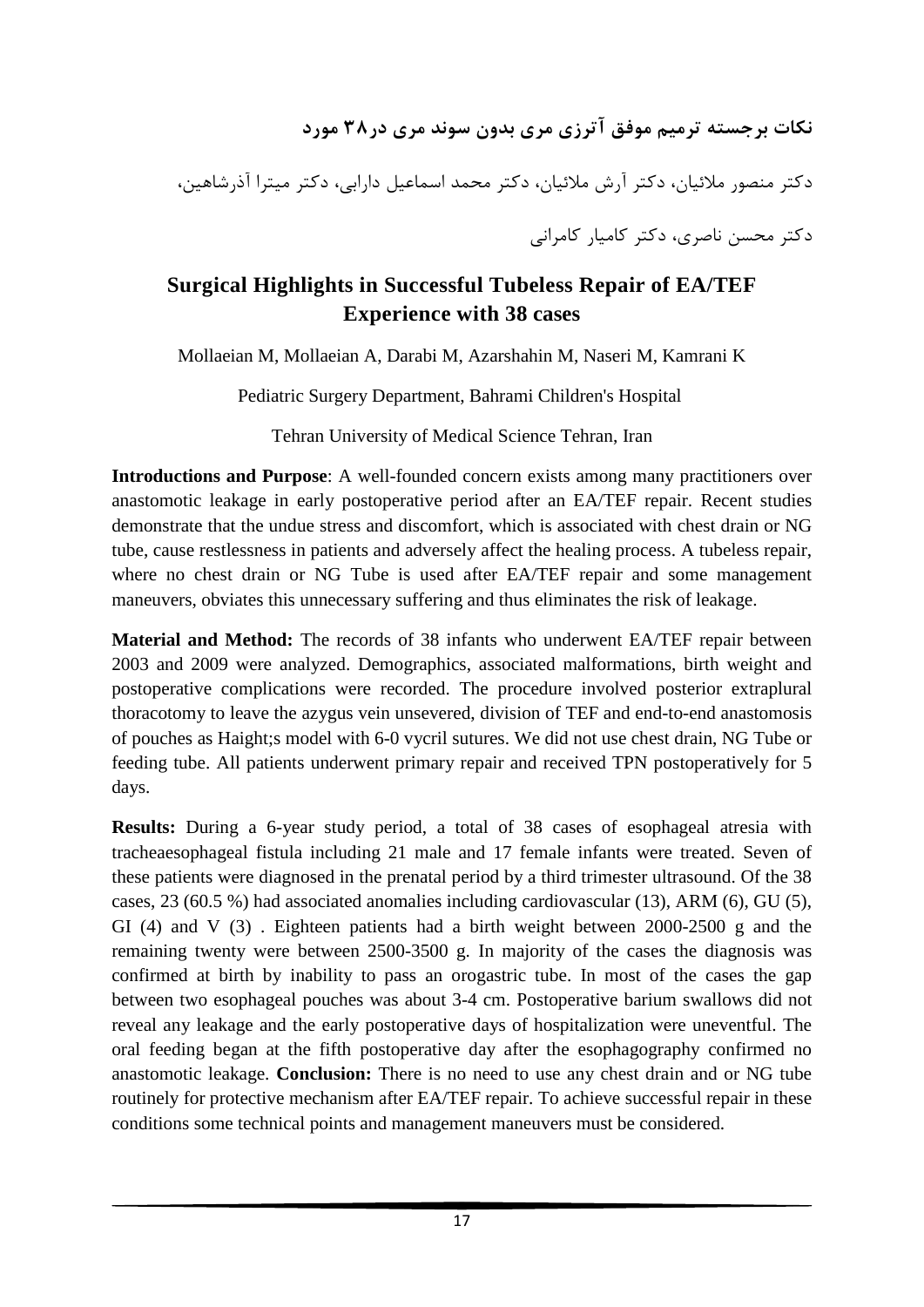**گزارش سه دهه درمان آترزي مري در بيمارستان كودكان مفيد**

دكتر احمد خالق نژاد طبري، دكتر ليلي مهاجرزاده، دكتر محسن روزرخ، دكتر عليرضا ميرشميراني،

دكتر فتح اله روشن ضمير، دكتر ناصر صادقيان، دكتر جعفر كورانلو

#### **Three decades report of management of ESOPHAGEAL ATRESIA in**

#### **Mofid Children's Hospital**

Khaleghnejad Tabari A, Mohajerzadeh L, Rouzrokh M, Mirshemirani A, Roshanzamir F, Sadeghian N, Kouranlo J

Pediatric Surgery Research Center, Shahid Beheshti University of Medical Sciences, Tehran, Iran

**Introduction & Aim**: It has been more than 30 years since the reconstruction of esophageal atresia (EA) was performed in the Mofid Children's Hospital (MCH). We reviewed the historical changes in management and treatment results of patients with esophageal atresia that admitted in MCH for three decades according to existing data of 4 studies.

**Method**: We collected the data of 4 studies that have been done as thesis 2 for MD degree and one for specialty degree and one for subspecialty degree and analyzed the data of 283 consecutive patients treated for esophageal atresia in our center from1360 to 1389 that divided to 3 periods, 1360-1369, 1370-1380, and 1381-1390.

**Results:** 283neonates with EA admitted in MCH.1360-69, 23 cases, 1370-80,129 cases and 1381-90, 131 cases. .Admission age was between1day to12day old.1360-69, 60.8% of neonates were male, 1370-80, 49% and 1381- 90, 48%were male. 1360-69, 56.5%of neonates had birth weight more than2500 gr.1370-80, 63% and 1381-90, 58%.In1360-69, Most common type of this anomaly was type C(EA with distal fistula) 60.8%, type A(without fistula) 17.3%,typeB (proximal fistula) 4.3%,typeD (distal and proximal fistula) 8.6%and H type 0%. 1370- 1380: type C 85%, type A 5%, type D 1.5%, H type 2% and congenital esophageal stenosis 2%. 1381-1390: type C 86.6%, type A 3%, type D 2% and H type 1.5%.1360-69: In prenatal ultrasound polyhydroamnious reported in17.3%, 1370-80:35.2%and1381-1390: 90.4%.1360-69: 56.5%of neonates had associated anomalies. Most common associated anomaly was cardiovascular 26.1%, anorectal13%, genitourinary3%, skeletal6% and other13%.1370-1380: 47.35%had associated anomalies,cardiovascular18.45%, gastrointestinal11%, skeletal11.7%, genitourinary3%,right side descending Aorta0.8% and VACTERL associated anomalies 6.5%. 1381.1390:59% of neonates had associated anomalies, cardiovascular21.9%,anorectal9.45%,genitourinary7%,skeletal7.25%, gastrointestinal 9%, right side descending aorta 3%, and VACTERL anomalies 7%.1360-1369: 61%of esophageal atresia underwent primary repair of which 38%had gastrostomy.20% underwent gastrostomy and esophagostomy and the others with long gap EA underwent fistula ligation, gastrostomy and esophagostomy.1370-1380: 81.2%performed primary repair of which 22.3% had gastrostomy, the others underwent staged repair with gastrostomy.1381-1390:immediate primary repair performed in 96%. 1360-69: overall mortality rate was 83 %( 9% before and74%after surgery).1370-80: 37%. (11%before and26%after surgery).1381-90: 24.5 %( 3.5%befor and 21% after surgery).Increase of survival is due to NICU improvement in MCH.1360-69:post-operative complications included:8.6%anastomotic stricture,4.3%anastomotic leak,4.3%gastroesophageal reflux,4.3% recurrent tracheoesphageal fistula,8.6%wound infection ,and4.3%gastrostomy leakage.1370-80: 29.3%%anastomotic stricture,10.6%anastomotic leakage,4.9% recurrent tracheoesphageal fistula, gastroesophageal reflux didn't determine correctly. 1381-1390: 32% anastomotic stricture, 3% anastomotic leak, 55% gastroesophageal reflux,2.3% recurrent tracheoesphageal fistula, and 6%gastrostomy leakage.After1381 the rate of anastomotic stricture increased perhaps duo to increase in primary repair in long gap atresia.

**Conclusion:** the patients who are treated nowadays for esophageal atresia in MCH are diagnosed earlier, with better supportive care and improved surgical techniques. Therefore, the major defect of our center is the lack of careful and long term surveillance of these patients.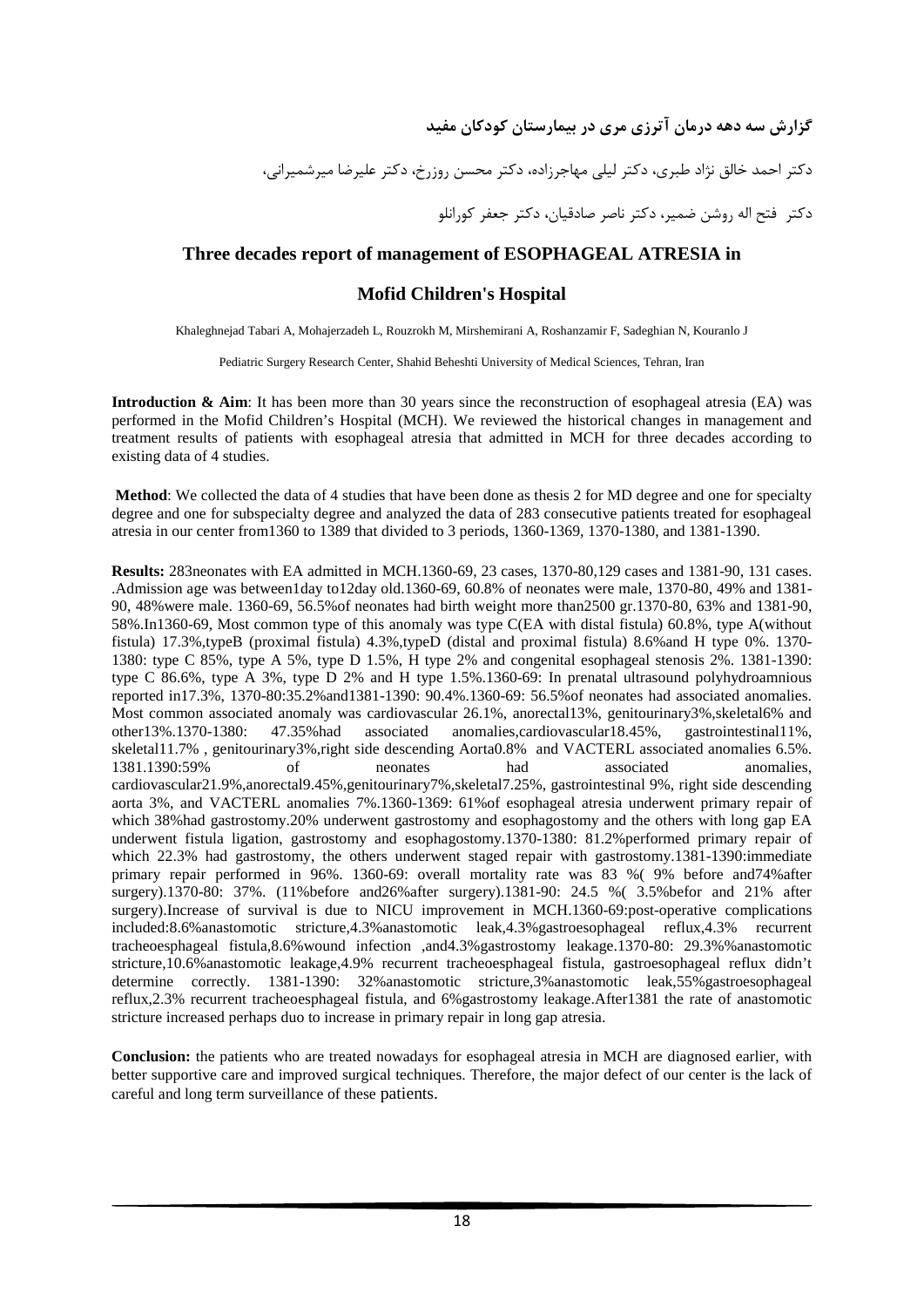**نتايج درمان آترزي مري در بيمارستان كودكان فرانسوي كابل – افغانستان**

دكتر جليل ورداك، دكتر طارق رحيمي، دكتر اروز تيرستان، دكتر لاس پالماس كاناريا

### **Esophageal Atresia**

Wardak J, Rahimi T, Uroz Tristan J, Canaria L P

French Medical Institute of Children, Kabul, Afghanistan

**Introduction and Aims**: Incidence of esophageal atresia (EA) is estimated between one each 2500 till 5000 live birth based on literature. We present the result of different operative technique which is used for treatment of EA since 2006 in FMIC.

**Methods**: All patients with EA which are included in this study were registered and treated in pediatric surgery department of FMIC since 2006. 10% of patients were coming directly to the hospital and 90% were referred from other centers.

**Results**: Eighty five new cases of EA were recorded since 2006 in pediatric surgery department of FMIC.

Incidence of EA is 2.5/10000 of live birth, according to the literature. The sex ratio was 1.55 (M/F). The mean birth weight was  $2250+750$  g and gestational age was  $36+4.00$ . Prenatal diagnosis was suspected only in 1% of cases. According to the anatomical classification, they were 6 patients with type I, 1 patient with H type and 78 patients with type III. Diagnosis was made within the first 24 hours in 20%

Of cases and surgery was planned before 48th hours in 90% of cases of type III. 6 patients died before surgery because of sever septic condition, 15 patients died before discharged from hospital. Associated

Malformations were present in 55% of cases.

Length of stay was significantly longer in the group premature and low birth weight and the group patients which were transferred from other centers.

**Conclusion**: This is the first study which discussed EA in Incidence, sex ratio, Gestational age, anatomical classification, associated anomalies, operative techniques, complications and survival rate in pediatric surgery department of FMIC, Kabul/Afghanistan.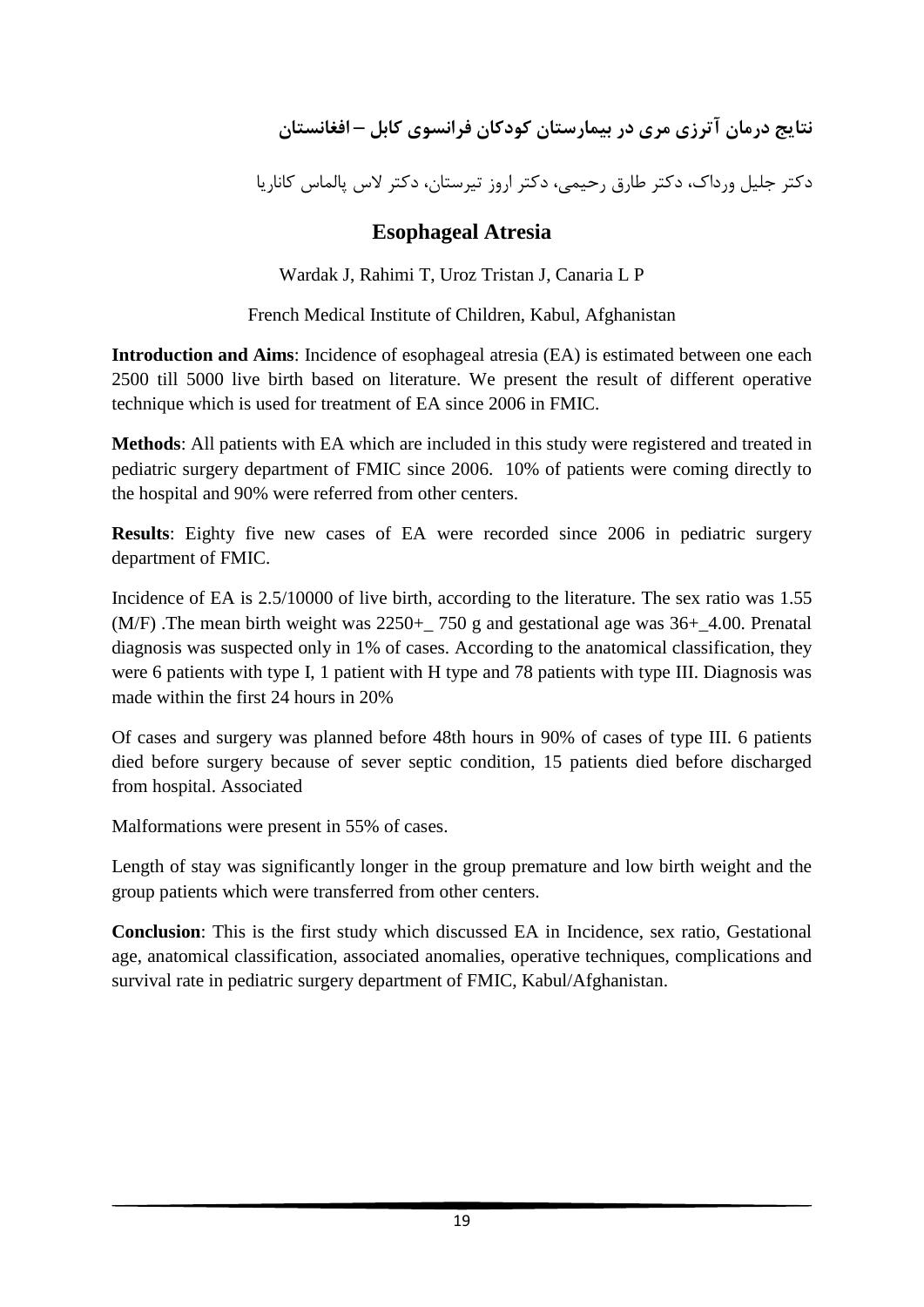## **Evaluation of diagnostic value of barium enema in**

## **Neonatal Hirschsprung's disease**

Rafiei M H

Department of pediatric surgery, school of medicine, Isfahan University of Medical Sciences,

Isfahan, Iran

**Background:** Hirschsprung's disease (HD) is a congenital defect in pediatric patients, which is manifested by bowel obstruction in neonates or constipation in children. The gold standard of diagnosis is absence of ganglionic cells in myenteric neural plexus and submucosa of bowel. With regard to barium enema is a simple, less invasive and more available method than rectal biopsy, diagnostic evaluation of barium enema compared with rectal biopsy as a diagnostic method in HD is important.

**Methods:** In a cross - sectional study, 21 children with clinical manifestations of HD that referred to Al-Zahra hospital of Isfahan , Iran were assessed from 2005 through 2009.The method sampling was census. Barium enema and rectal biopsy were carried out for all cases. Data after collected entered to computer and analyzed by SPSS soft ware. The Ch- square and T student tests were used for data analysis. Also Sensitivity, specificity, positive predictive value and negative predictive value of barium enema were calculated for identifying of the HD.

**Results:** From 21 studied children, 9 (41.9%) were boy. The mean age of the children was  $15 \pm 10$  days. The sensitivity, specificity, positive predictive value and negative predictive value of barium enema for diagnosis of the HD were 50%, 100%, 100%, and 60%, respectively. Diagnostic value of barium enema was calculated according to groups ( $p<0.05$ ). Mentioned above, that; there were significant differences among them

**Conclusion:** The results of the study showed that barium enema cant applying for HD diagnosis. Therefore, it is recommended considering all four aspects of clinical manifestations, barium enema, anorectal manometry and rectal biopsy in diagnosis of HD. The gold standard for diagnosis of HD is rectal biopsy.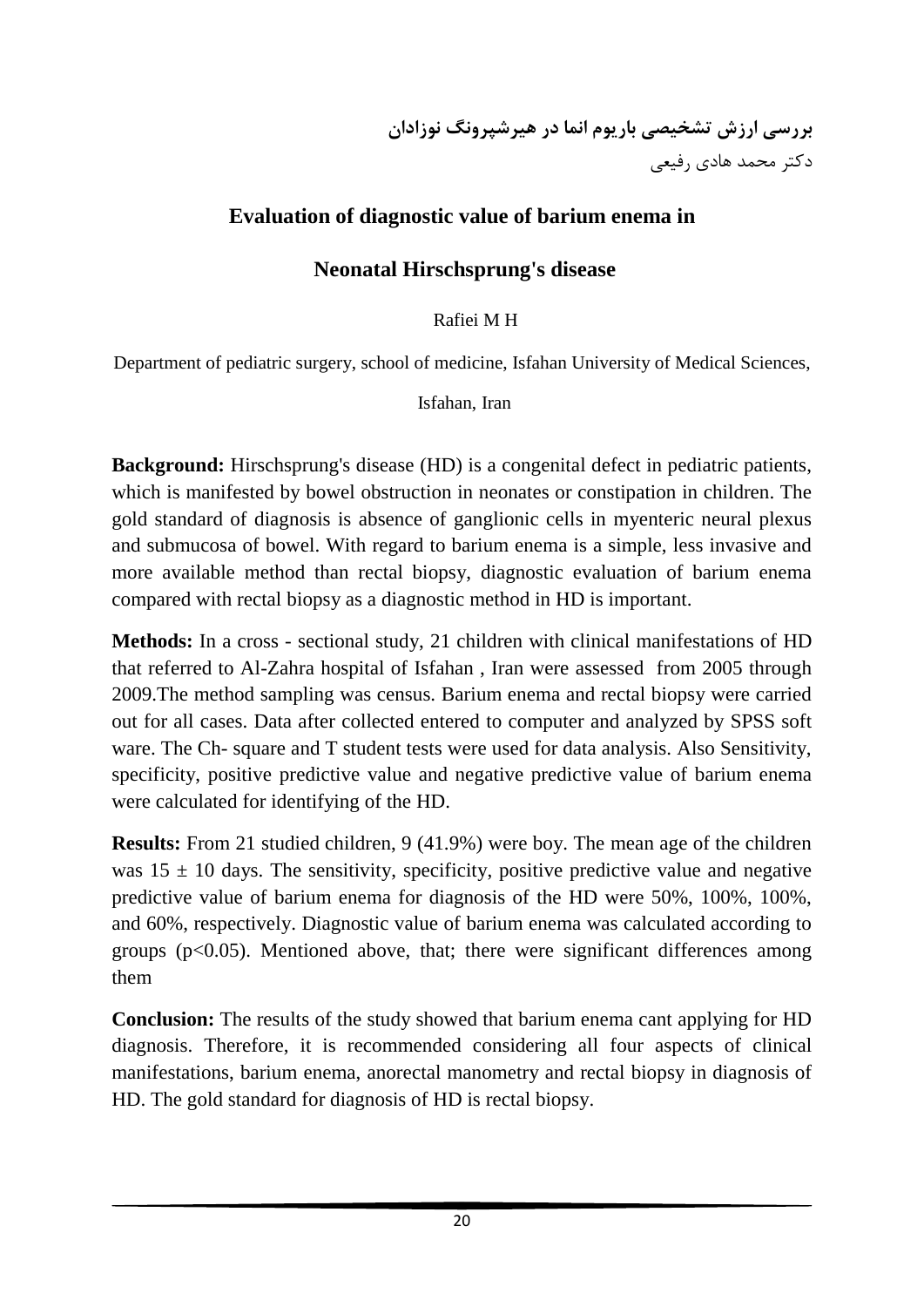## **(تجربه ده ساله ) آترزي مري بررسي ريسك فاكتورها درمورتاليته**

دكتر حيدر علي داوري، دكتر مهرداد حسين پور

#### **Mortality in Esophageal Atresia: Evaluation of risk factors (Ten years experience)**

Davari H, Hossein Pour M

Department of Pediatric Surgery, Al-Zahra Hospital, Isfahan University of Medical Sciences, Isfahan, Iran

**Background:** Esophageal atresia (EA) is a common congenital anomaly and survival in these patients still is not so good. In this study, we evaluated the mortality and its risk factors in patients born with esophageal atresia.

**Methods:** A database of 206 consecutive patients treated for EA was developed in ST-Zahra hospital of Isfahan between 1994 and 2004

**Results:** In this survey 206 patients with esophageal atresia were studied (127 boys, 79 girls). The most common type of EA was type C (86.4%). Total mortality rate was 36%. Mortality rate was more common in patients with associated anomalies (43.7% vs. 29.9%) P=0.004 and in patients with preoperative pneumonitis (36.4% vs. 32.7%) P=NS. It also was more common in low birth weight and preterm babies  $(p<0.001)$ . Patients who had operation during the first two days of birth, had low mortality in  $21.3\%$  vs.  $31.5\%$  P=0.003. Mortality was more common in patients who had gastrostomy and secondary repair in comparing with primary repair  $(35.5\%$  vs. 20.2%) P=0.02. The most of the patients died during neonate period (84.1%) and the most common cause of death was sepsis. Mortality rate was 43.9% in the first five years of the survey and 27.1% in second five years (P).

**Conclusions:** Despite significant improvement in our patients' survival in recent years, but it was higher than worlds'results. For more improvement of EA survival, we should improve operation techniques, supportive care and ICU management. It also important to diagnose this anomaly and also associated anomalies and operate these patients as soon as possible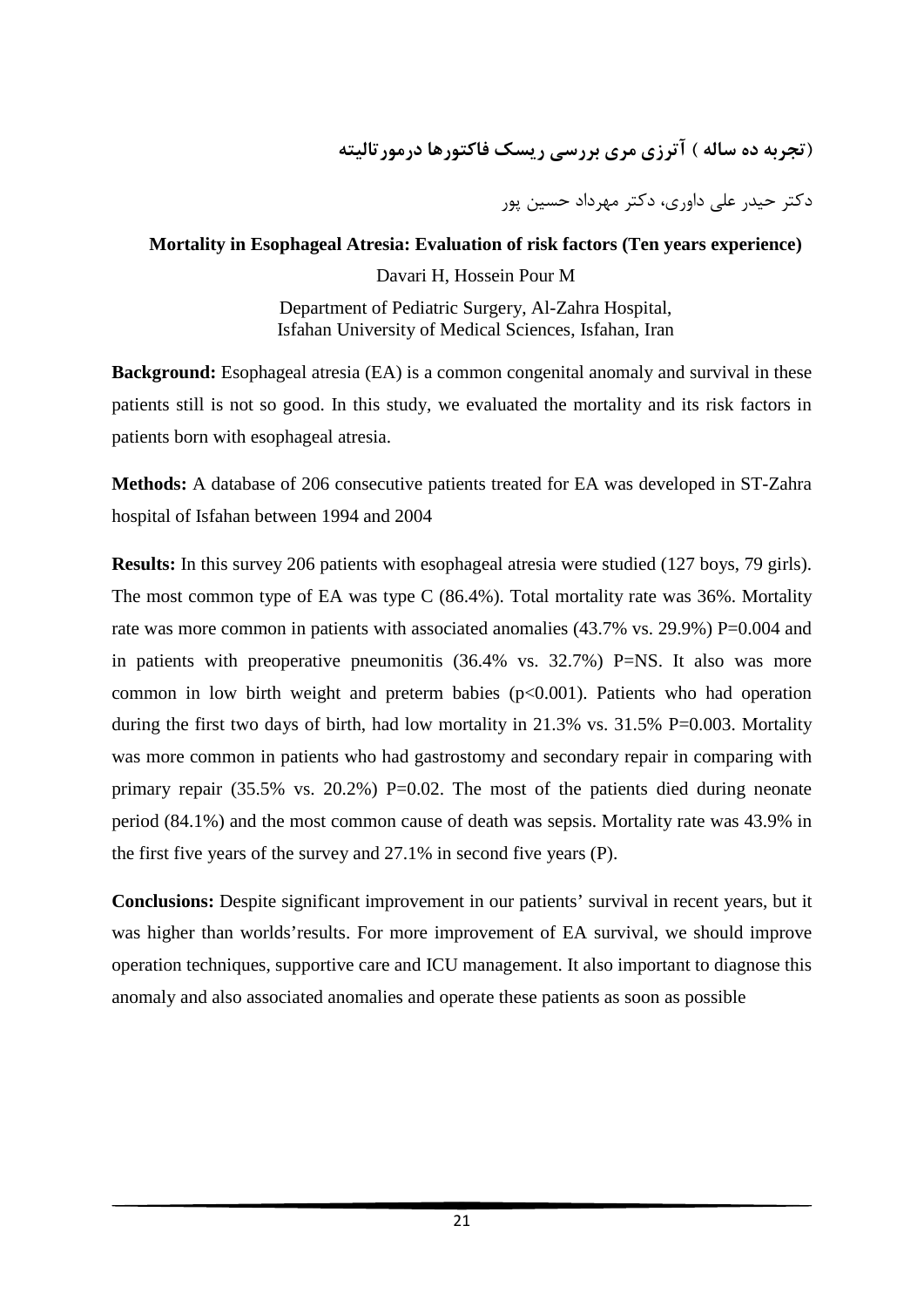**ديلاتاسيون تنگي مري بعد از عمل آترزي مري** دكترمحسن روزرخ، دكتر ليلي مهاجرزاده، دكتر احمد خالق نژاد طبري

## **Dilatation of postoperative Esophageal stenosis in Mofid Children's Hospital**

Rouzrokh M, Mohajerzadeh L, Khaleghnejad Tabari A

Pediatric Surgery Research Center, Shahid Beheshti university of Medical Sciences, Tehran, Iran

**Background:** Esophageal atresia (EA) is a common anomaly in neonates. Esophageal anastomotic stricture (EAS) is one of the most frequent complications of EA repair and is usually treated with esophageal anastomotic dilatation (EAD).

**Materials and methods:** From Jan 2005 to June 2011, 165 neonates with EA were treated in our institute. Primary anastomosis was done in 163 cases. In 20 cases, esophageal mechanical dilatation was done after presentation of clinical symptoms of EAS. In 20 cases as prophylactic early dilatation (ED) group based on operative judgment for EAS developing, early dilatation was performed two weeks after EA repair. The incidence of EAS, number of dilatations, first time of dilatation and complications were recorded in two groups. The efficacy of dilatation was evaluated by clinical examination and esophageal contrast study. All patients received medical treatment for gastroesophageal reflux (GER).

**Results**: Six cases with isolated EA and 10cases of mortality due to severe associated anomalies and sepsis were excluded. In 40 of 163 neonates there was operative judgment for EAS formation (Long gap between both ends, tension on anastomsis, proximal esophageal myotomy and the ischemia of distal segment) as prophylactic ED group underwent 1 to 3 dilatation (average 1.5). Two of 20 did not response to dilatation and needed revision of anastomosis.

The mean follow up period was 12 months.

**Conclusion:** EAS following EA repair is related with several factors. Early EAD is an effective method of treatment with high success rate in patient suspected to develop the EAS.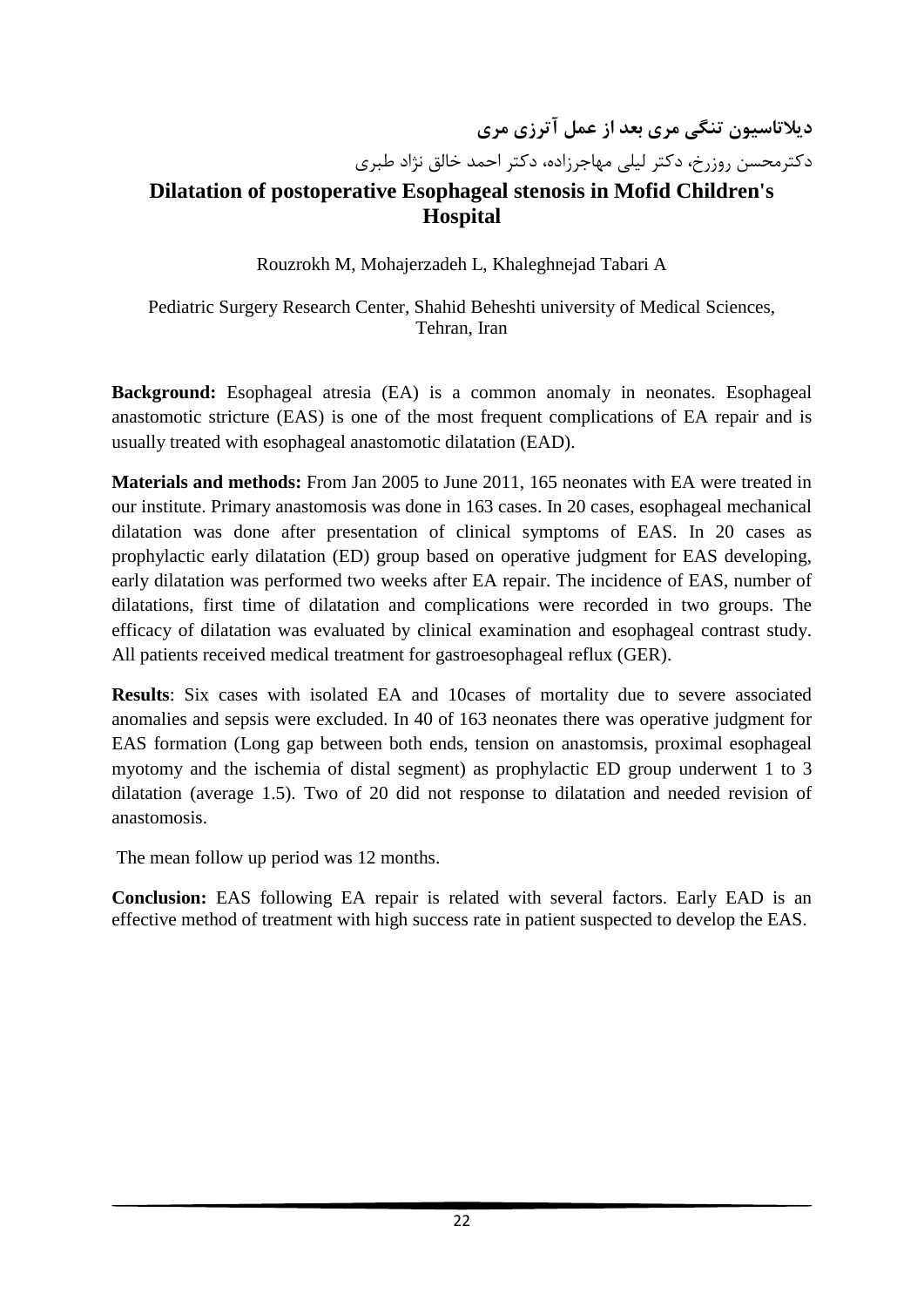# **نقش تيم درماني در بيماران آترزي مري در دو بيمارستان كودكان دانشگاه علوم پزشكي تهران** دكتر هدايت االله نحوي، دكتر مهرداد گودرزي، دكتر محمد اسماعيل دارابي، دكتر محسن ناصري، دكتر هوشنگ پورنگ، دكتر مهدي آل حسين، دكتر عليرضا نحوي، دكتر جواد احمدي

## **Role of Team Management on Esophageal Atresia and TEF in 2 Children's Hospitals of Tehran University of Medical Sciences**

Nahvi H, Goodarzi M, Darabi ME, Naseri M, Pourang H, Ale Hossein M, Nahvi A, Ahmadi J

Pediatric Surgery Department Bahrami Children's Hospital Tehran University of Medical Science Tehran, Iran

**Introduction and Aims:** Esophagealatresia/Tracheo-esophageal fistula is common congenital anomalies, by advanced in perinatology and NICU in recent years its mortality and morbidly rates were reduced but still is high, Aims was to assay the outcome of these patients in our hospitals in recent 5 years

**Method**: medical files of 43 patients underwent surgery for EA/TEF from 2004 to2009 in 2 children hospitals of TUMS retrospectively reviewed demographic, associated anomalies, types of atresia, operative, mortality, morbidity data accumulated and analyzed, incomplete files excluded from the study

**Results:** records43 patients 23male (53.5%); mean BW=2620gr (Birth Weight: 16<2500gr&27>2500gr) respectively reviewed, There were ; Drooling in 39 patients (90.6%), unable feeding 40(93%),,weight loss13(30.2%).preoperative pneumonia 10(23,3%) . associated anomalies 17(39.5%) CHD (most VSD,PDA).Most patients (86%) had C type atresia .mean age at Operation was 8.26 days( Ranged 2-22 days) .a premature neonate with pneumonia died before operation. 5 cases underwent staged operation and remainder primary repair ,Post-operative death was :4(9.4%),2 due to sepsis,2 had staged operation (one prematurity  $&$  CHD, another down syndrome and CHD). From 4 deaths, 2 was female  $&$  2 male. Relationship between death and sex statically was not significant  $(P=1.000)$ . Postoperative complication were anastomosis Leakage: 16 (37.2%), recurrent fistula 3(7%), GERD: 23(53.5%).Correlation between complication and mortality and sex was not significant. Relationship of length of gap and CHD with complication were not significant  $(P=0.345)$ , but relation of BW<2500grand overall complication was significant (P=0.042)

**Conclusion:** with reducing of the mortality rate in recent years , still associated sever CHD and respiratory infection and prematurity and LBW chromosomal abnormalities are the most causes of death and increased survival dictated a requirement of long follow up and cooperative team working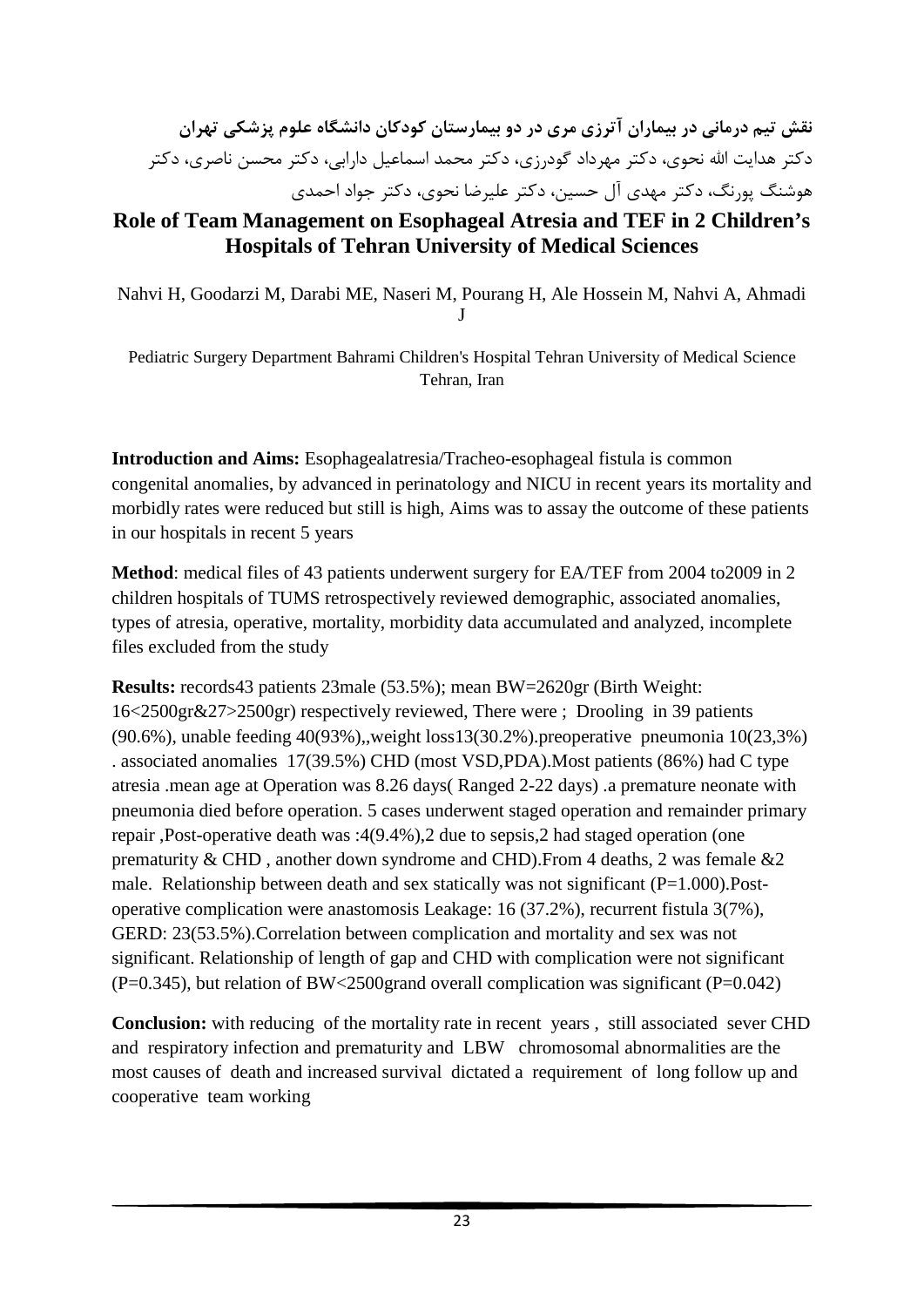# **نخستين گزارش موارد ترميم آترزي مري به روش توراكوسكوپيك در ايران**

دكتر مهران هيرادفر، دكتر احمد بذرافشان، دكتر مرجان جودي، دكتر رضا شجاعيان، دكتر رضا نظرزاده

## **The First Iranian Group Report of Thoracoscopic Esophageal Repair** Hiradfar M, Bazrafshan A, Joudi M, Shojaeian R, Nazarzadeh R

Department of Pediatric Surgery, Mashhad University of Medical Sciences, Mashhad, Iran

**Introduction:** Conventional Thoracotomy for repair of EA-TEF is a well known method for decades. The first successful thoracoscopic repair was done in 2000 in the world. Until 2004 the number of successful thoracoscopic repair remain minimal in the world .Up to 2010 less than 300 cases were reported in the world. The first successful repair of Thorcoscopic EA-TEF in Iran was done in Pediatric Dr sheikh hospital (Sarvar Fundation) (Mashhad University of Medical Sciences) in Sept 2011. Until yet 6 successful cases were repaired By MIS. In this article we report our experience about the MIS surgery in EA-TEF.

**Methods and Cases:** From February 2010 to April 2012, 16 Cases of EA-TEF were eligible for MIS. Excluding criteria were weight under 2 Kg and significant cardiac anomaly. In the first 9 cases we couldn't finish the operation and converted them to conventional method. In remaining 7 cases, except in one we able to finish all of procedure thoracoscopic. The position was 45 degree semi- prone position. We use 4 port (One for camera, 2 for grasping and one for holding the lung).TEF managed by exposure repair and cutting it Esophageal repair was performed by 5-O Vicryl suturing. CT inserted in all case.

**Results:** Mortality was zero. In 6 successful repair (3 male, 3 female), the average length of time was 220 minute. One well controlled leak occurred in this group that was managed by conservative methods. Stricture occurred in 2 cases that were successfully managed by dilatation.

**Conclusion:** It seems that EA repair by MIS is a possible way. It is much more difficult in compare to CDH and other endoscopic repair in neonatal field and need more experience. Some advantages are: cosmetic and prevents chest wall deformity and wing scapula. On the other hand Permissive hypercarbia, hypoxemia and increase the cost are negative points in this method. Further data can finally guide us to clearly choose the best way for treatment of EA cases.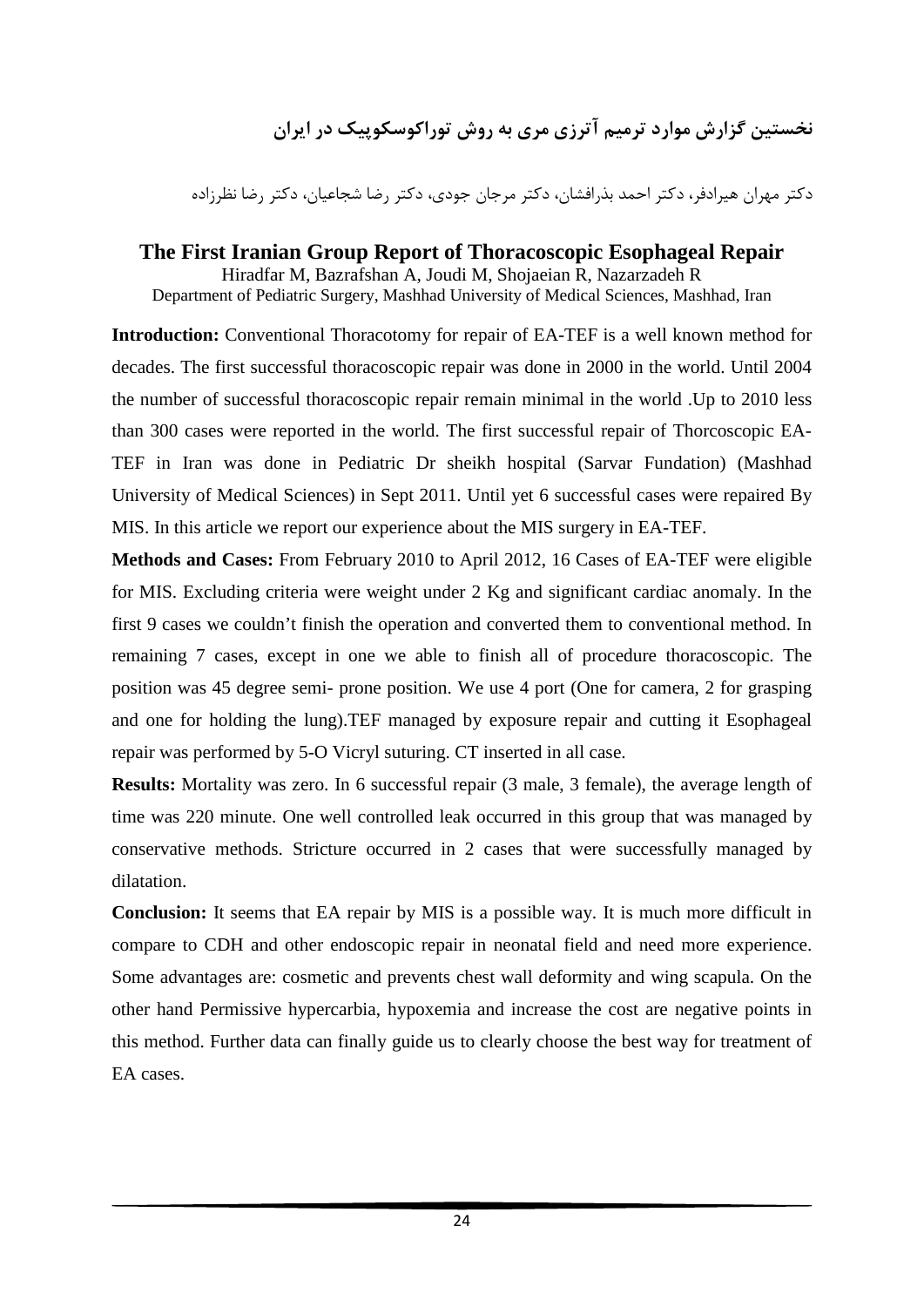## **Evaluation of Esophageal Atresia Repair in Amirkola Children's Hospital from 1994 to 2007**

Osia S

Amir kola Children's Hospital, Non-Communicable Pediatric Diseases Research Center,

#### Babol University of Medical Sciences, Babol, Iran

**Introduction:** The most prevalent congenital anomaly of esophagus is atresia with or without trachoesophageal fistula, occurring in about 1 in 2500 to 3000 live births. There was associated anomaly in these patients that causes mortality in these patients.

**Aims:** The aim of this study was to evaluate the esophageal atresia at Amirkola Children's Hospital.

**Method:** This study was performed on 37 patients with atresia that were corrected surgically in Amirkola Children's Hospital during 1994 to 2007.Dataincluded age, gender, birth weight, type of atresia associated anomaly, post surgical complication, duration of hospitalization, hospital mortality, time of ventilator and kind of surgery were recorded for all patients.

**Results:** In this study there were 23 male and 14 females. The mean gestational age was  $37.2 \pm 1.7$  weeks. The mean birth weight was  $2601 \pm 505$  gr. Type of atresia was esophageal atresia with distal trachoesophageal fistula in 75.6% and assassinating anomaly in 37.8%.Post surgery complication and mortality was 59.5% and 29.7% respectively. Time of hospitalization was  $16.5\pm11.7$  days. Time of ventilator was  $5.5\pm3.1$  days and mean age in surgery was  $3\pm 2.3$  days. Kind of surgery were thoracotomy with closure the fistula and esophageal anastomosis in 70.3% and gastrostomy with esophagestomy in 24.3% and surgery throw the neck with closure of fistula in H type of TEF in 5.4%.

**Conclusion:** The most prevalent type of atresia is c-type and its morbidity and mortality decreased over time despite the equality of surgery type due to development of NICU care

**آترزي مري و مراقبتها پرستاري و راهنمايي والدين: بيمارستان بهرامي**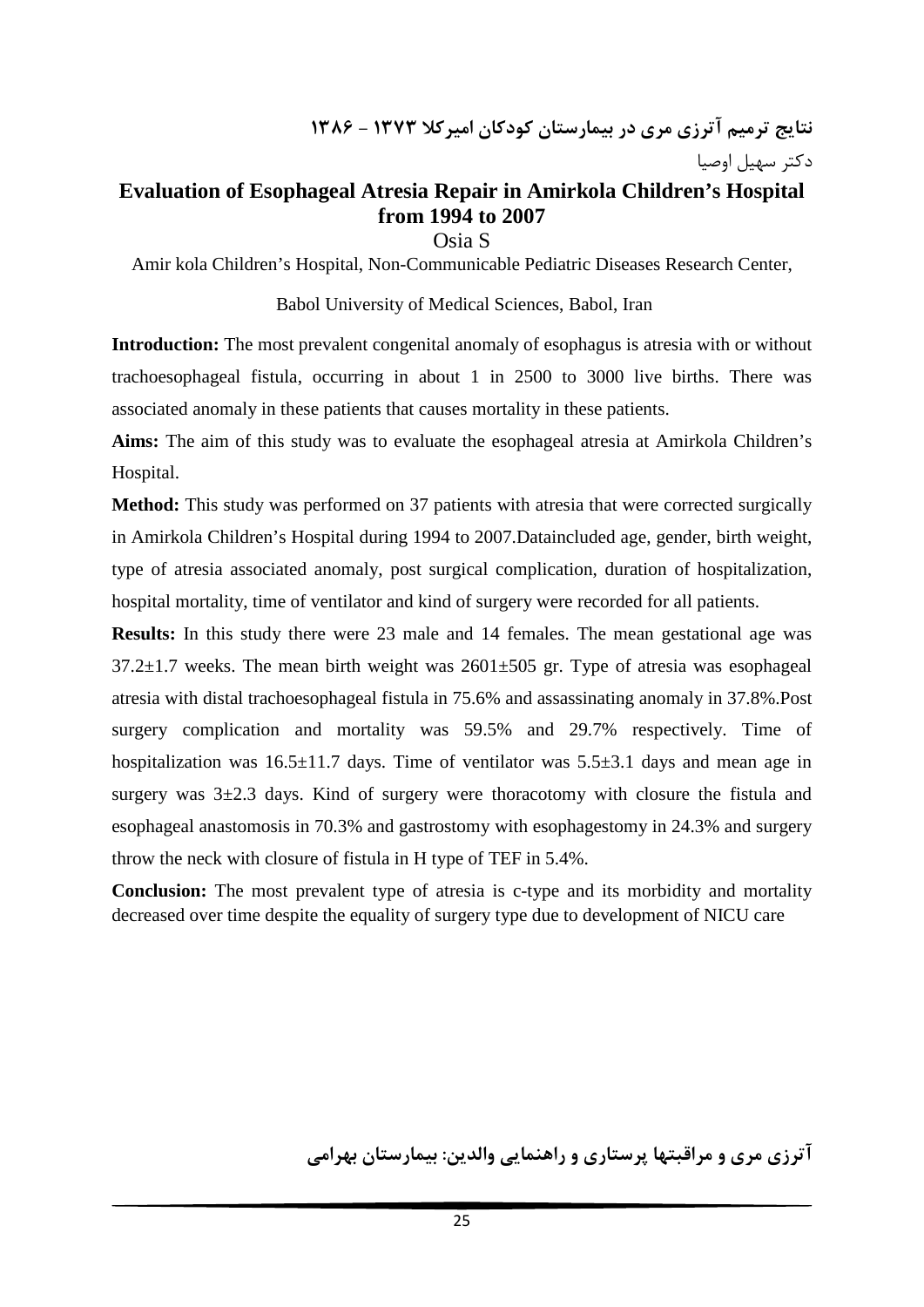### **Esophageal Atresia and TEF: NURSIG CARE and Parents Recommendations**

Navaei F, Nahvi H

#### Department of Pediatric Surgery, Bahrami Children's Hospital

#### Tehran University of Medical Sciences, Tehran, Iran

**Introduction**: Esophageal atresia (EA) is a condition in which the esophagus does not form completely in a developing baby. Tracheoesophageal fistula (TEF) is a condition in which an abnormal channel (fistula) connects the trachea to the esophagus.

There are several types of tracheoesophageal fistula and esophageal atresia. In the most common type (About 85% of children), the upper part of the esophagus has a closed end and the lower part of the esophagus connects to the trachea. About 1 in 4,000 children are born each year with TEF, EA or both. About one-third of these children are born early.

**Symptoms of TEF and EA**: The most common signs of TEF/EA are: Breathing problems:

Coughing or choking Babies who have TEF only usually have mild coughing or respiratory symptoms when they are feeding. Babies with TEF/EA may have problems that are not directly caused by the conditions, but are linked to them. Doctors call this the VACTERL association. Each letter stands for a possible problem that is associated with TEF/EA:

**Diagnosis**: before your baby is born based on the results of a prenatal ultrasound.

After your baby is born, doctors diagnose TEF/EA by trying to insert a nasogastric tube (NG tube). The tube passes through the baby's nose, down the esophagus and into the stomach. In children who have EA, the NG tube hits a blocked end, usually in the mid- chest. Doctors can see this on an X-ray. Usually they need no other diagnostic test. To find TEF without EA, doctors sometimes use special tests: Barium swallow test. The barium helps the digestive tract show up on X-rays.

**Surgery is the only treatment for TEF and EA**. Most babies with the conditions will have surgery soon after they are born. Some babies who have other, associated problems may need to wait a short time before having surgery.

**Gastrostomy**: The surgeon makes an opening through the wall of your baby's belly and places a tube into the stomach. This provides a safe way to give your baby nutrition until they can feed by mouth. It also lets doctors give your baby medicine, if needed. The surgery team will teach you how to take care of the tube and the skin around it, and how to feed your child through the gastrostomy the time babies need to stay in the hospital after surgery for TEF and EA varies. If your baby is healthy and the repair was simple, they may need to stay for a minimum of two weeks. If your baby has other health problems, an esophageal atresia with no fistula, or if the repair was delayed, your baby may need to be in the hospital for weeks to months.

**Gastro esophageal reflux**: The most common long-term problem for babies with TEF/EA is a condition called gastroesophageal reflux: We usually can treat this with medicine. As they grow older, children with TEF/EA usually can eat normally. They probably need to eat more slowly and chew more thoroughly than people who did not have TEF/EA

**بررسي نتايج جراحي 51 مورد بي اختياري مدفوع در كودكان در سه بيمارستان تهران**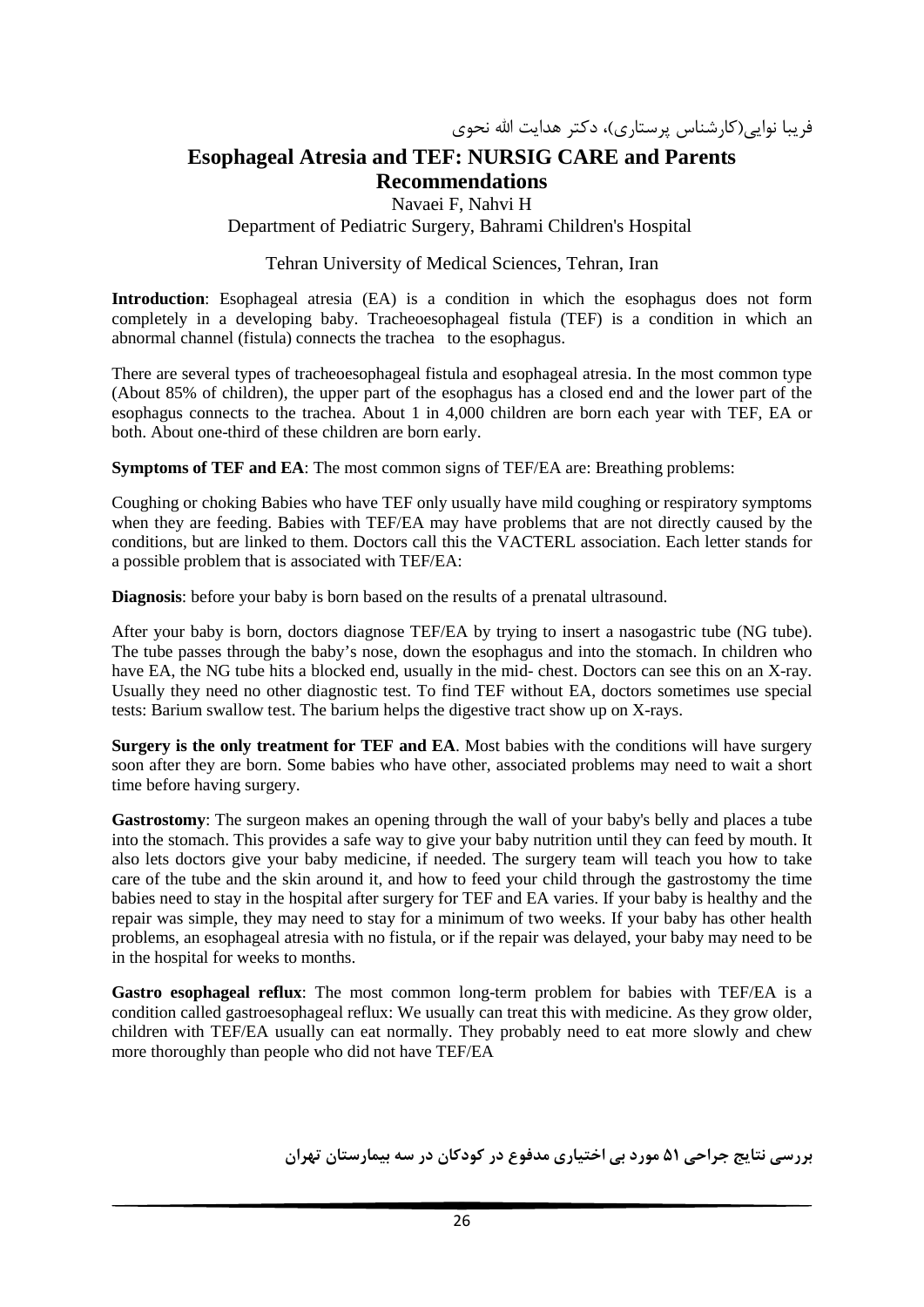### **Outcome of Treatment in 51 Patients with Fecal Incontinency in Three Hospital of Tehran**

Delshad S

Pediatric surgery department, Ali Asghar Children's Hospital Tehran University of Medical Sciences, Tehran, Iran

**Background:** Fecal incontinence is a problematic issue in all societies. We can divide patients with fecal incontinence into two groups according to surgical management. Group one has normal and intact perineal body and anal sphincter but abnormal innervations. Patients with myelomeningocele, cerebrospinal trauma, and mental retardation are in this group. In the other group the perineal and anal sphincter have normal innervations but the muscles are not intact. Patients with defect in anal sphincter or mislocation of the sphincter after anorectoplasty or trauma are in this group. We have to evaluate these patients with EMG, MRI, radiography, endoanal ultrasonography, muscle stimulator and providing sphincter mapping (especially in group two) for proper diagnosis and management.

**The purpose** of this study is to evaluate the long term results of surgical management and complications in patients with fecal incontinence that referred to the author.

**Method:** It is a retrospective descriptive study on 51 patients with fecal incontinence in three hospitals in Tehran between May 1993 and February 2011.

**Results:** patients with abnormal pelvic innervations and normal anatomy underwent ACE (Antegrade Colonic Enema) procedure and were dry with 2-3 times a week enema through the appendicostomy. There were few complications like stomal stricture (in 3 patients) and prolapse (in 2 patients) that were corrected surgically. In 27 patients from 37 patients in group 2 with perineal and anal sphincter problems, sphincter muscle defect and anorectal displacement after anorctoplasty for ARM were the causes of fecal incontinence, six patients had abdominal pull-through and the other 21 had postero sagitol anorectoplasty (PSARP). The other causes of fecal incontinence were: anterior anus (3 patients), megarectosigmoid (2 patients), rectal prolapsed (2 patients) sever anal stenosis (1 patient), perineal trauma (1 patient) and cloacal anomaly (1patient). After careful evaluation with Barium Enema, EMG, MRI, radiography, endoanal ultrasonography, muscle stimulator and anal sphincter mapping, according to the results, different surgical procedures such as re-do anorectoplasty, anal sphincter repair, anorectal reposition, megarectosigmoid resection performed. In partial rectal mislocation the most of defects were at 6 and 12 o'clock in lithotomy position. After the corrective operations 27 patients had complete continence. Nine patients had soiling (1-2 times a week) and in one of the patients because of non efficient anal sphincter ACE procedure performed.

**Conclusion:** Most of the pediatric fecal incontinences are controllable. As sphincter defects after anorectoplasty were in 6 and 12 o'clock specific attention to this issue require during primary anorectoplasty in ARM.

**گزارش نحوه درمان دو مورد آنومالي هاي پيچيده آنوركتال و ژنيتال در كودكان**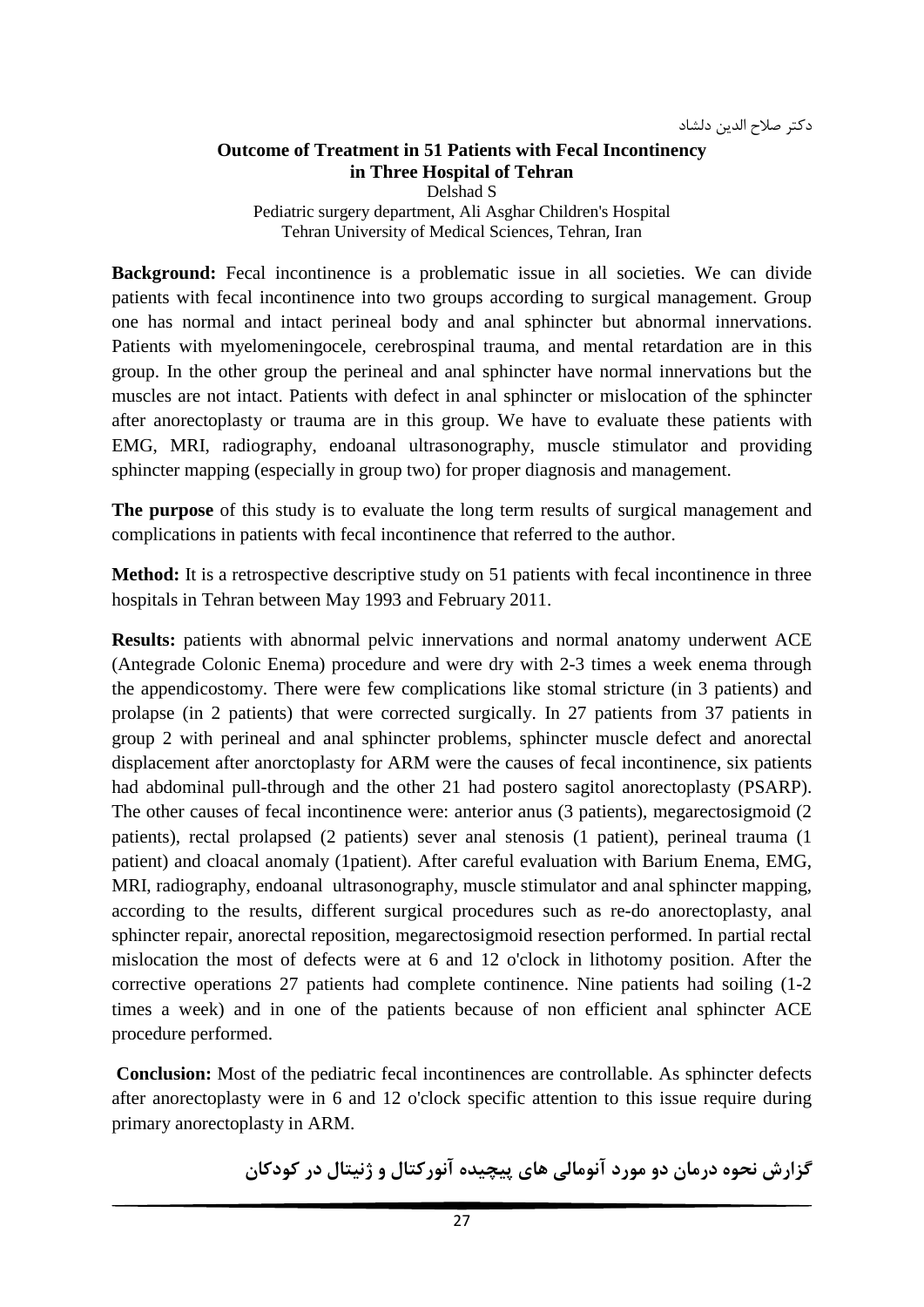دكتر احمد خالق نژاد طبري، دكتر ليلي مهاجرزاده، دكتر محسن روزرخ، دكتر عليرضا ميرشميراني، دكتر پرند غفاري

#### **Report of Two Complicated Anorectal and Genital Malformation: Total Mobilization of Pelvic Organ and Prinea to Midline**

Khaleghnejad Tabari A, Mohajerzadeh L, Rouzrokh M, Mirshemirani A, Ghaffari P Pediatric Surgery Research Center, Shaheed Beheshti University of Medical Sciences,

### Tehran, Iran

Complex anorectal malformations (CARM) are group of unusual heterogonous defect.

In this type of defect, surgeon may encounter bizarre cases with complex anatomy we had two cases of female complicated anorectal and genital malformations that underwent total mobilization of all structures of perinea to midline.

Case I: 6 month old female with skin covered bladder, pubic diastasis, ectopic anus, vagina, urethra to the right side of median cleft and lipoma on the left.

VCUG showed bladder in right pelvic with low capacity and trabeculation with no reflux.

Ultrasound and DMSA showed left kidney agenesis. Endo-sonography and pelvic MRI showed normal internal sphincter and weak external sphincter on right side.

Muscle stimulator around ectopic tight displaced anus was acceptable but had no muscle in median cleft and left side. Closure of pubic diastasis with iliac osteotomy and double barrel sigmoid colostomy was done at 8 months age. In second operation, right displaced anus, vagina and urethra and all muscle complexes underwent total mobilization to median position.

Case II: 8 Month old female with complicated anorectal malformation that underwent double barrel colostomy on day 8 of birth.

On examination she had hemivagina, urethra and anus at the right side of median cleft and other hemivagina at the left and lipoma between two vaginas.

Ultrasound and explorative laparatomy showed left side pelvic kidney and bicorn uterus and duplicated vagina.

In the second operation, median cleft lipoma excised and total mobilization of anus, urethra, RT hemivagina and muscle complex to the midline was done and the two hemivagina sutured together

In the third operation the wall between two hemivaginas divided by ligature bipolar.

**Conclusion**: Complicated ARM is correctable but each of them represents a peculiar challenge and will require a great deal of ingenuity and imagination in order to reconstruct them.

**بررسي فاصله ديستال ركتوم تا پوست در بيماران باآنوركتال مالفورماسيون نوع high با لوپوگرام**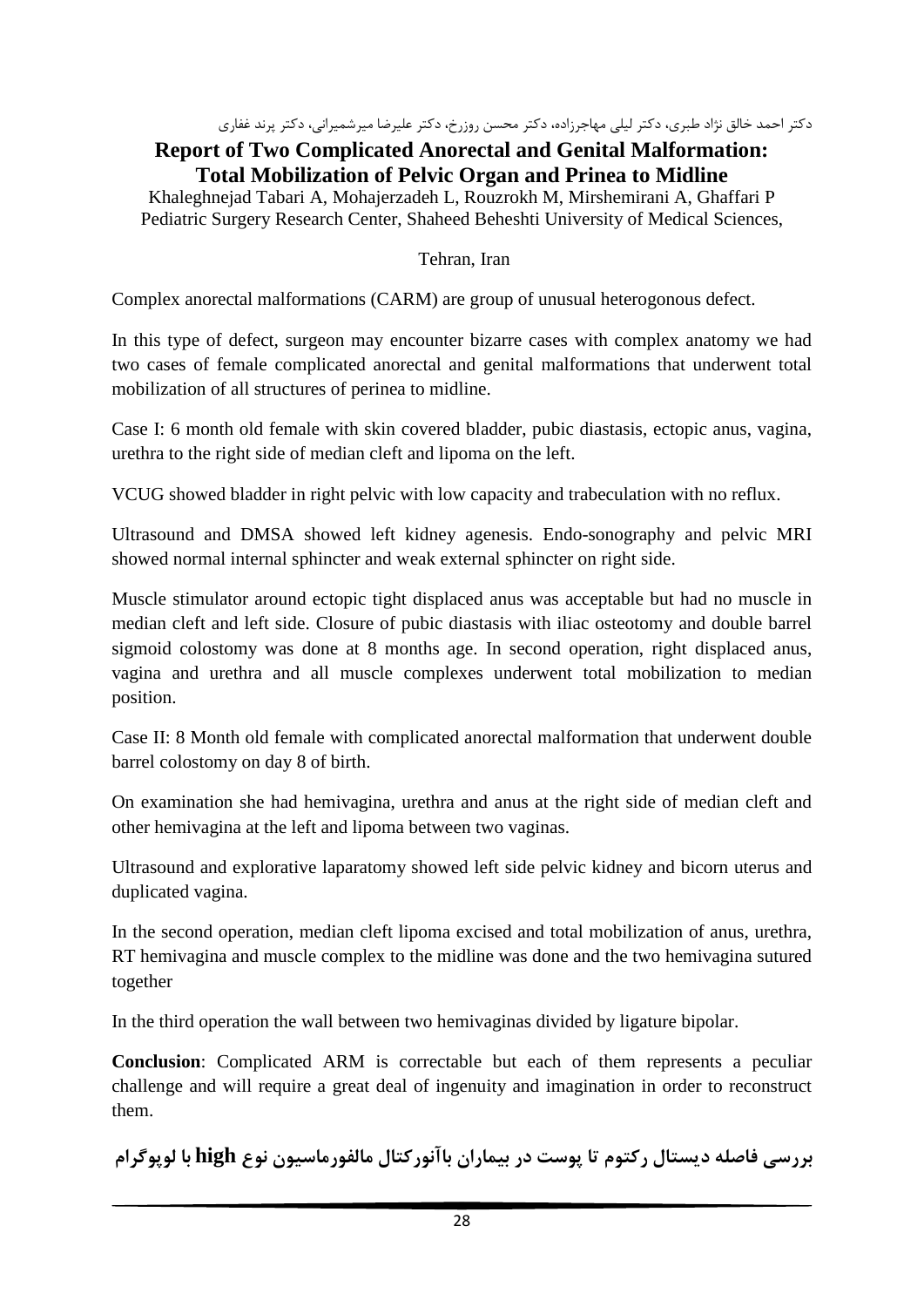دكتر مهرداد معمارزاده، دكتر محمد وحيد وكيلي، ستاره نصيري، علي محرابي كوشكي

## **Determination of Distance between Distal Rectal Margin and Skin in High Type Anorectal Malformation by Distal Loopogram**

Memarzadeh M, Vakili M V, Nasiri S, Mehrabi Koushki A

Department of Pediatric Surgery, and Department of Gynecology and Department of Epidemiology, Isfahan University of Medical Sciences, Isfahan, Iran

**Purpose:** This study was performed to compare ordinary distal lopogram and controlled augmented pressure distal lopogram in accurate diagnosis of recto urinary fistula. In high imperforated anus with divided sigmoid colostomy.

**Methods:** This was a clinical trial study that conducted in Alzahra Hospital in 2010. In this study infants with imperforated anus (n=12) who undergo surgery and prior operation, first, undertaken ordinary colostogram and then, underwent pressure monitoring distal lopogram and the outcomes of both technique were compared.

**Results:** At first of study ordinary distal lopogram was done for all of 12 patients that rectourinary fistula was detected in one patients (8.3%) but according to pressure monitoring distal lopogram 10 cases (83.3%) of rectourinary fistula were detected and there was significant correlation between detection of recto urinary fistula and use of pressure monitoring distal lopogram (P value  $=0.004$ ).

**Conclusion:** The pressure monitoring distal lopogram with 250-360 mmHg of controlled pressure has more effectiveness than ordinary technique in diagnosis of recto urinary fistula.

**مقايسه ترميم يك يا چند مرحله اي شير خواران آنوس بسته با فيستول ركتو وستيبولار**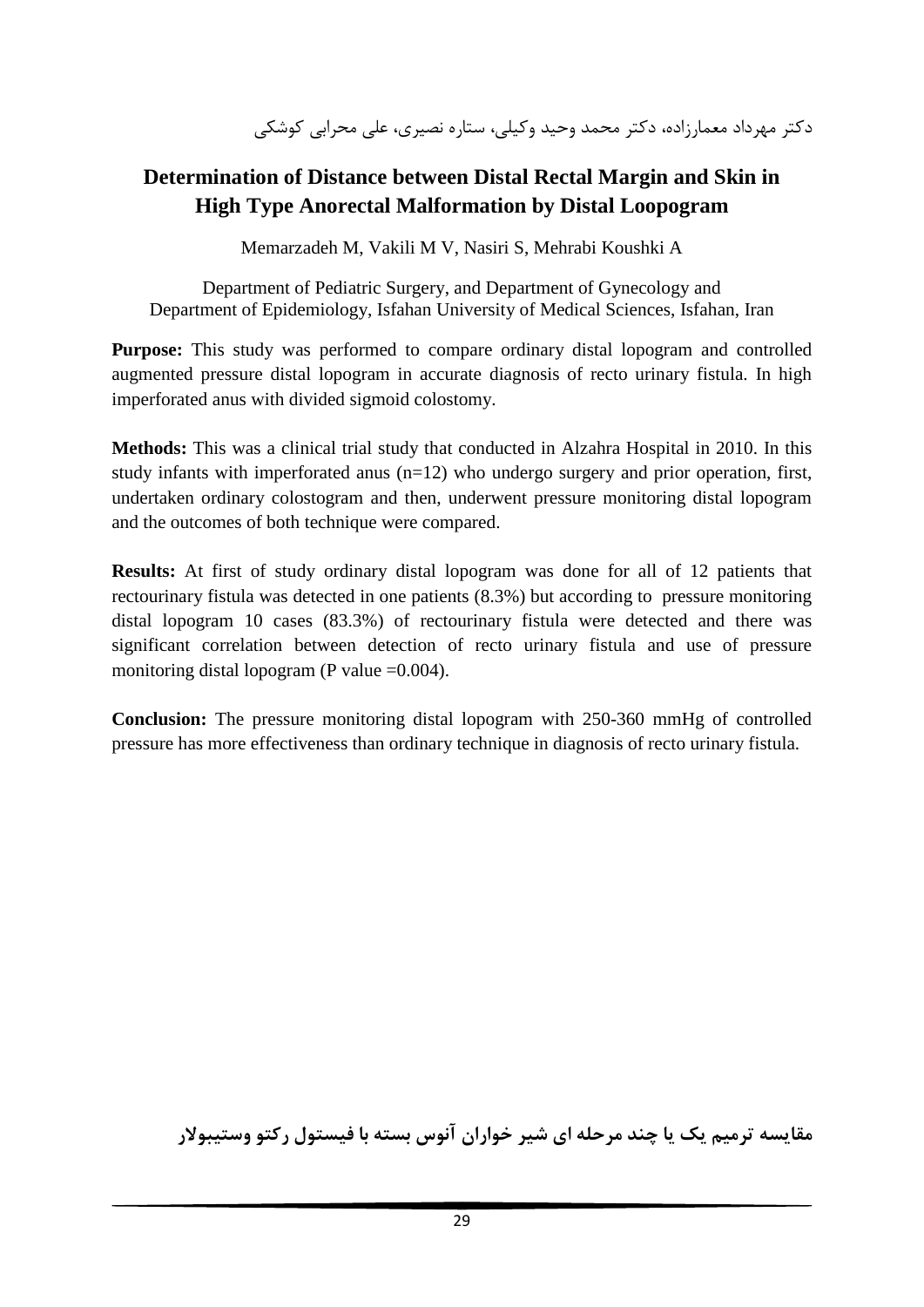دكتر مسعود ناظم

## **Comparison of Single and Multi Stage Reconstruction Procedure for Infants with Imperforate Anus and recto-vestibular fistula**

#### Nazem M

Department of pediatric surgery, Isfahan University of Medical Sciences, Isfahan, Iran

**Abstract:** The most common defect is rectovestibular fistula. This malformation may be repaired during the neonatal period without a protective colostomy. These operations UN fortunately represent the most common source of complications in such patients.

**Methods and Materials:** The decision on repair this malformation primarily or to open a colostomy should be based on the experience of the particular surgery who is going to perform this procedures.

Within years 1996 to 2008, fifty six infants with imperforated anus of recto-vestibular fistula

Have undergone single or multistage reconstruction procedures in our hospital in this retrospective prospective study, method of treatment, outcomes and surgical complications in these patients were evaluated. Fourteen infants (group A) have been within 1-13 days of birth (mean= 4 days) and 42 infants (group B) within 3-5 months (mean=3.5 months). Infants of group A underwent multi stage procedure including colostomy + anorectoplasty + colostomy closure. Patients in group B received intermittent dilatation of recto-vestibular fistula and after 3 months of age single stage anorectoplasty was done. Early and late surgical complications were considered for recording.

**Results:** As seen in table daily follow up of patients in groups A and B consisted of the following: posterior vaginal wall detachment, superficial wound infection, deep wound infection, dehiscence, rectal retraction, vaginal retraction, fistula recur, fecal incontinence, anal stenosis, rectal mucosal prolapsed, constipation, enteric adhesions and surgical wound scar.

**Conclusion:** Decision making for selecting single or multi stage procedures for reconstructing imperforated anus mainly depends on surgeon's experience. Comparing with group and in group B, perineal superficial wound infection was more prevalent, but no scar tissue was observed and hospital stay was less.

**ترميم اوليه آنوركتال مالفورماسيون نوع HIGH بدون كولوستومي درنوزادان**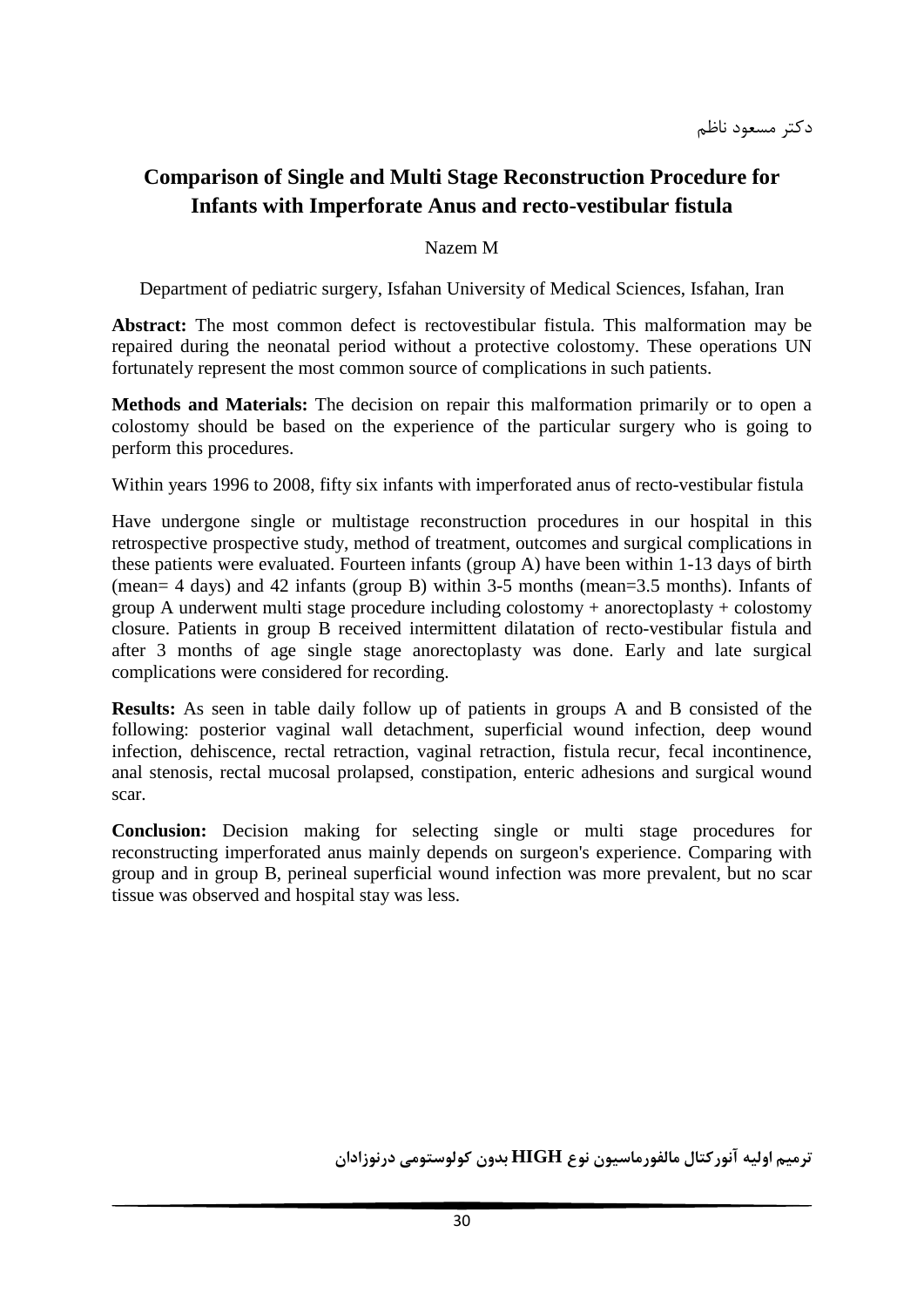دكتر عليرضا ميرشميراني، دكتر احمد خالق نژاد طبري، دكتر محسن روزرخ، دكتر ناصر صادقيان، دكتر جعفر كورانلو

### **Neonatal Primary PSARP in High Imperforate Anus without Colostomy**

Mirshemirani A, Khalegh Nejad Tabari A, Rouzrokh M, Sadeghian N, Kouranloo J

Pediatric Surgery Research Center, Shahid Beheshti University of Medical Sciences Tehran, Iran

**Background**: The standard approach to management of high imperforate anus is colostomy in the newborn period followed by posterior sagital anorectoplasty (PSARP) at 6 to 12 months old.

The purpose of this study was to determine whether a non-stage repair by primary PSARP in the new born period cloud be performed without clear detriment to the patient's functional result. Methods: Between 1993 TILL 2003 totally 30 newborns with high imperforate anus who underwent primary PSARP without colostomy were studied retrospectively 17 males who had. Rectourethral fistula (15 bulbar and 2 prostatic type) and 13 females (10 rectovestibular and 3 rectovaginal fistula) All patients had ano-sphinctric evaluation after 3 years old, and early postoperative complications too. All cases were studied by sonography, echocardiography, lower vertebra X-RAY and finally routine blood and urine laboratory tests. Incontinence was defined as fecal soiling at least twice a day, and patients requiring more than office dilatation were described to have stricture formation.

**Result**: All patients recovered well and have been followed for periods ranging from 1.5 to 10 years. There were 3 cases of postoperative wound infection, but no anastomotic dehiscence Stricture, formation and fistula recurrence were seen. In cases of constipation (6) and fecal incontinence (5) there were associated anomalies such as sacral dysplasia, kidney dysplasia, VDS and VUR. There were no complications in other cases.

**Conclusion**: the most important factor is patient selection, and one-stage PSARP spares the patient the morbidity of additional surgeries in the standard multistage approach for high imperforate anus.

These preliminary results suggest that one-stage posterior sagital anorectoplasty is a safe and suitable approach to the management of high imperforate anus without clear determine to future bowel function.

**تازه هاي جراحي جنين**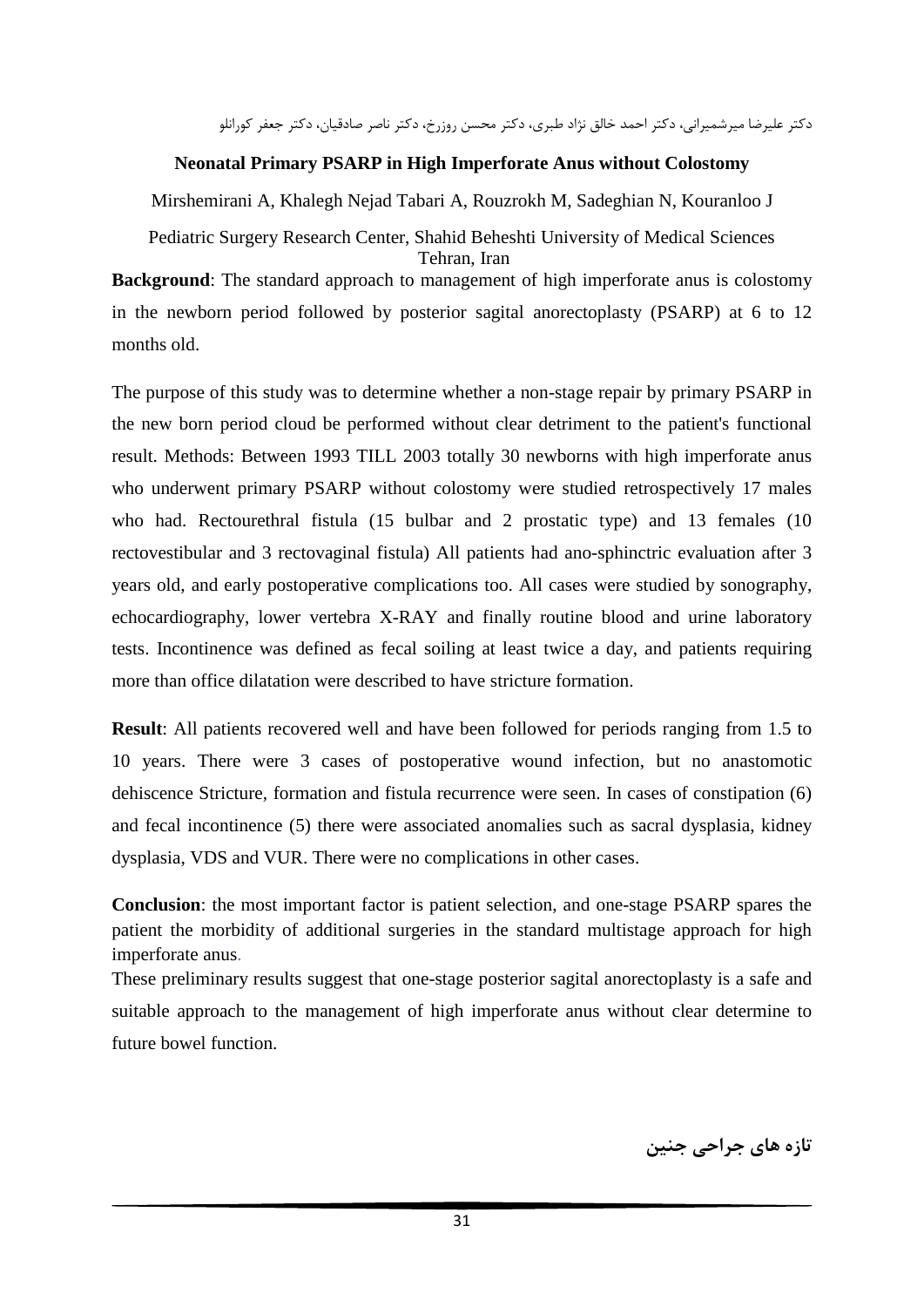دكتر حميد فروتن

## **Fetal Surgery: The indications, procedures and outcome**

#### Foroutan H R

Laparoscopy Research Center, Shiraz University of Medical Sciences

#### Shiraz, Iran

Advances in prenatal diagnosis of the fetal anomalies now permit the intrauterine intervention. The rate of anomalies is high but many are treatable if diagnosed and treated prenatally.

Meningomyelocele is one of the most common anomalies that can be treated at 22-24 weeks of gestation with excellent results. Most of these patients, more than 70% will have normal lower extremities with urinary and fecal continence.

Patients with congenital diaphragmatic hernia can get benefit from intrauterine intervention and temporary blocking of trachea.

The limbs of patients with amniotic constrictive bands can be salvaged if treated antenatally.

Extrauterine Intrapartum treatment (EXIT) can be life saving for huge neck masses and large CCAMs.

Intrauterine interventions are also effective in patients with posterior urethral valve and UPJ obstructions.

Twin-twin transfusion syndrome (TTTS) can also be treated with fetoscopy and laser intervention.

Still rate of abortion with fetal surgery is about 20-30%. New advances, minimally invasive therapy, experience through animal study can improve the survival and the results.

Good team work, including perinatologists, fetomaternal surgeons, Pediatric surgeons, Pediatric neurosurgeons and urologists, genetists, radialogists and anesthesiologists and good nursing care are necessary for fetal surgery intervention.

**كيست هيداتيك در كودكان، يك مطاله در تبريز**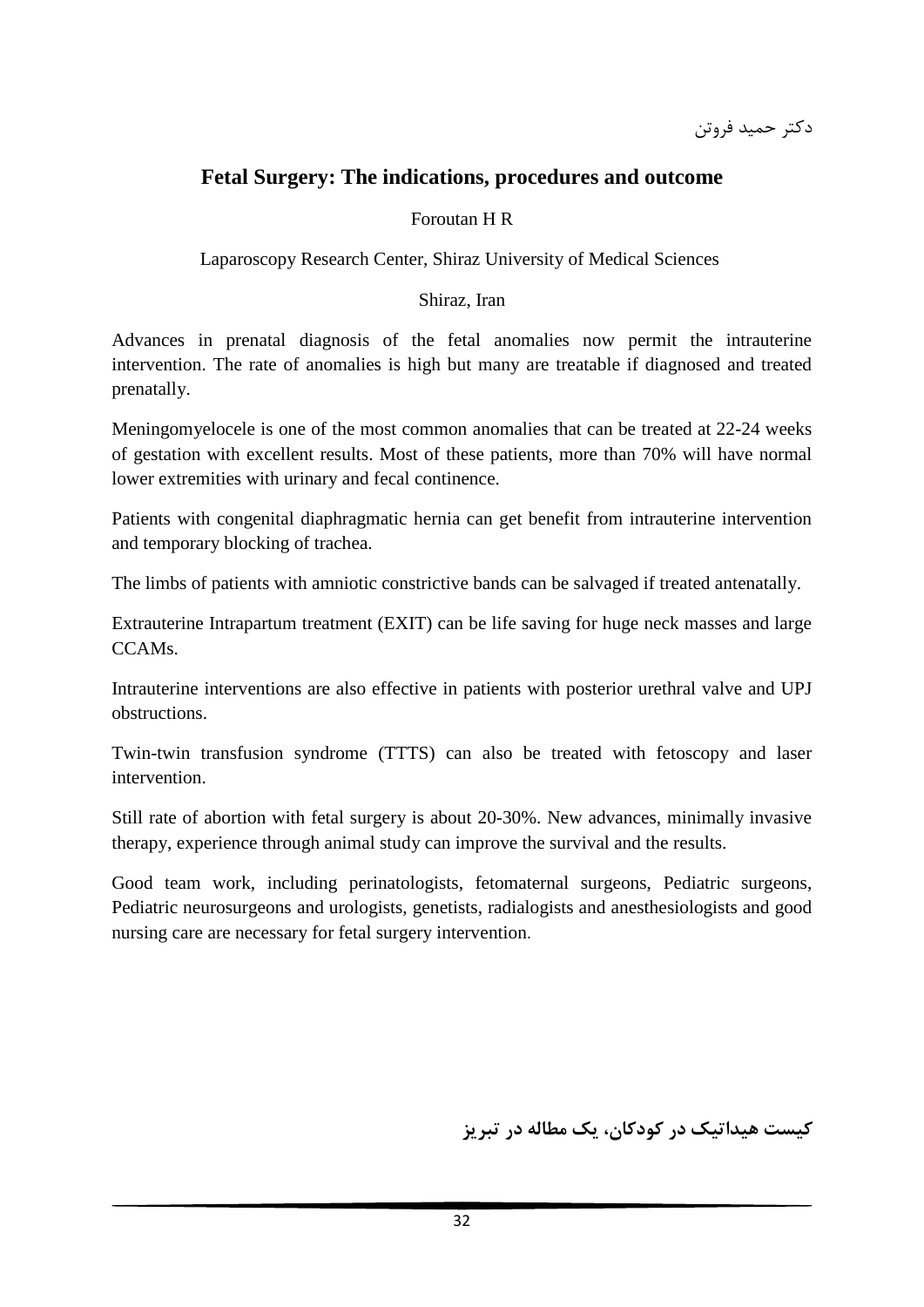دكتر سعيد اصلان آبادي، دكتر داوود بادبرين، دكتر سينا زرين تن، دكتر شهرام عبدلي اسكوئي،

دكتر حبيب عبدالهي

## **Hydatid Cyst in Children: a study in Tabriz, Iran**

Aslan Abadi S, Badebarin D, Zarintan S, Abdoli Oskouei Sh, Abdollahi H

Division of Pediatric Surgery, Children's Hospital, Department of General & Vascular Surgery, Imam Reza Hospital, Department of Pediatrics, Children's Hospital, Faculty of Medicine, Tabriz University of Medical Sciences, Tabriz, Iran

**Background:** Hydatid disease is usually caused by the cestode Echinococcus Granulosus for which humans are an intermediate host. It occurs throughout the world and is especially common in sheep- and cattle-raising regions such as Middle East including Iran. Although the liver is the most frequently involved organ in adults, the most common organ of involvement in children are lungs.

**Methods:** A total of 21 patients of hydatid cyst disease who were admitted to the Tabriz Children's hospital, Iran have been studied in the present study. The diagnosis was made on the clinical suspicion followed by the ultrasound examinations of the liver and chest computed tomography. Surgery was chosen as the main treatment followed by medical therapy and tight control radiologic examinations.

**Results:** The mean age of the patients was  $8.5 \pm 3.6$  years of age. Fifteen patients (71.4%) were male and 6 patients (28.6%) were female. The involved organ was liver in 5 patients (23.8%); while it was lung in 12 patients (57.1%) and both liver and lung in 4 patients (19.0%). In the patients with liver hydatid cyst right lobe was involved. In patients with lung hydatid disease, 2 patients (12.5%) had the cyst in left lung, 12 patients (75.0%) had the cyst in right lung and 2 patients (12.5%) had the cyst in both lungs.

**Conclusion:** Hydatid cyst is a potential infectious and surgical concern in Iran and knowledge of its clinical presentation, diagnosis and treatment is of clinical importance. The results of this study reveal that hydatid disease should be considered as a differential diagnosis in children with liver and lung masses. In addition, unlike adults, lung hydatid disease should be kept in mind rather than liver hydatid disease in children.

**CLEFT STERNAL همراه با PDA وASD و همانژيوماي زير زباني درنوزادان**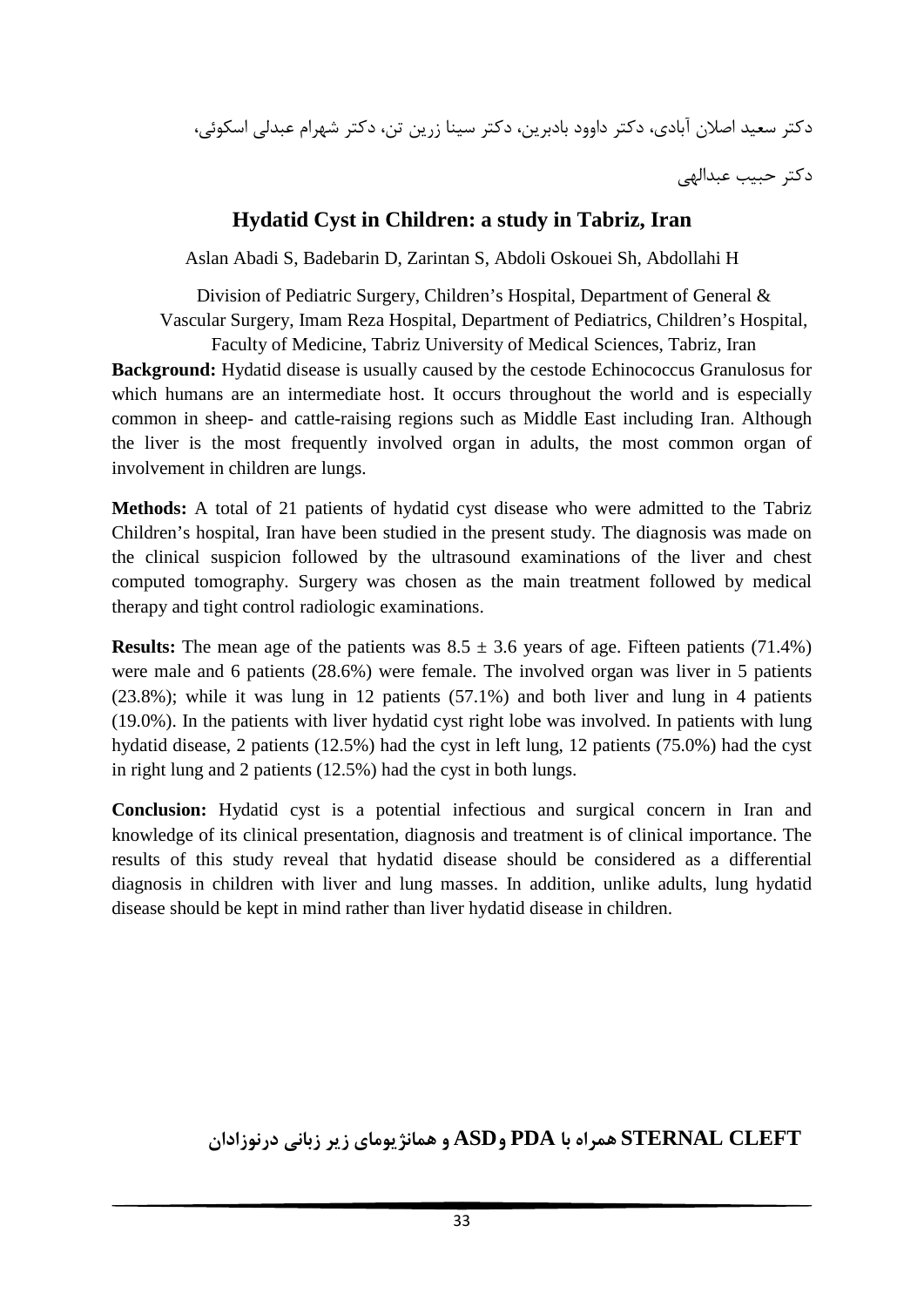دكتر ناصر صادقيان، دكتر عليرضا ميرشميراني، دكتر علي شريف نيا، دكتر ايراندخت صادقيان،

دكتر هادي سماعي

### **Sternal Cleft, PDA, ASD and Subglottic Hemangioma in neonate**

Sadeghian N, Mirshemirani A, Sharifnia A, Sadeghian I, Samaei H

### Pediatric Surgery Research Center, Shaheed Beheshti University of Medical Sciences, Tehran, Iran

**Abstract:** We describe the rare case of a3day –old- girl with a sternal cleft (Fig1), PDA, ASD and subglottic hemangioma. She underwent a surgical repair of sternal cleft and treatment of hemangioma with Perdnisolon. But she was readmitted due to respiratory distress and apnea in 8 months old. She underwent a tracheostomy and after one week she underwent a laryngoscopy and bronchoscopy. That identified a subglottic hemangiomawas treated with theKTP532 laser. Now she is 3years and 10 months old with, no respiratory distress or any recurrent of hemangioma.

**Introduction:** Sternal cleft is a rare visually dramatic congenital anomaly .It result from failure of fusion of the 2 lateral mesodermal sterna bars by the 8 weeks of gestation. Subglottic hemangiomas are rare vascular malformations that enlarge from shortly after birth until 8-18 months of age, when spontaneous involution begins. Complete regression usually occurs 5-8 years of age2. Numerous treatment modalities have been advocated most commonly tracheostomy, systemic steroids, carbondioxide laser, or interferon alfa-2a.Any physically distractive treatment may lead to permanent subglotic stenosis.

**Case Report:** A full–term neonate was post nataly diagnosis with a u- shaped cleft of the upper half of the sternum, with central area of ulcerated skin overlying the visible pulsating heart. She was born on the  $40<sup>th</sup>$  week gestational age to 31 year olds gravid 2, para2 mother and a 38 year old father an uneventful pregnancy by caesarean section. Birth weight was 2670grand length was 48 cm. There was no history of maternal infection or medication during early pregnancy .The family history was unremarkable and parent was not consanguineous.

Dimensional and Doppler echocardiography showed a sternal cleft, normal heart anatomy, active PDA, ASD and normal aortic arch.Ultrasonography of abdomen was normal.

In laboratory investigation revealed kelebsiela pneumonia and entro bacter spp in tracheal specimen. Due to culture and sensitivity of germs the patient treated by Vancomycin, Amikacin and Cefotaxime. The patient underwent surgery at 3 day of age in order to repair of sternal cleft. The necrotic fibrous tissue in the sternal area was completely resected without open the pericardium. Fasciocutaneous flaps were raised on either side, and approximated two sternal bar with 2/0 PDS and covered it with fasciocutaneous flaps. Sterna cleft closed and cardiac pulsation were no more visible through the defect after the reconstruction. At the age of 8 months she was readmitted because of the severe respiratory distress, stridor and sternal notch retraction, apnea and hemangioma in the lower lip had also extended to the oral mucosa and right parotid region. Spiral CT-scan from skull and larynx revealed partial and subglottic hemangiomas. She underwent a tracheotomy and after one week; she underwent a laryngoscopy and bronchoscopy and subglottic hemangioma treated with KTP532 laser. The functional and cosmetic result was good after complete healing.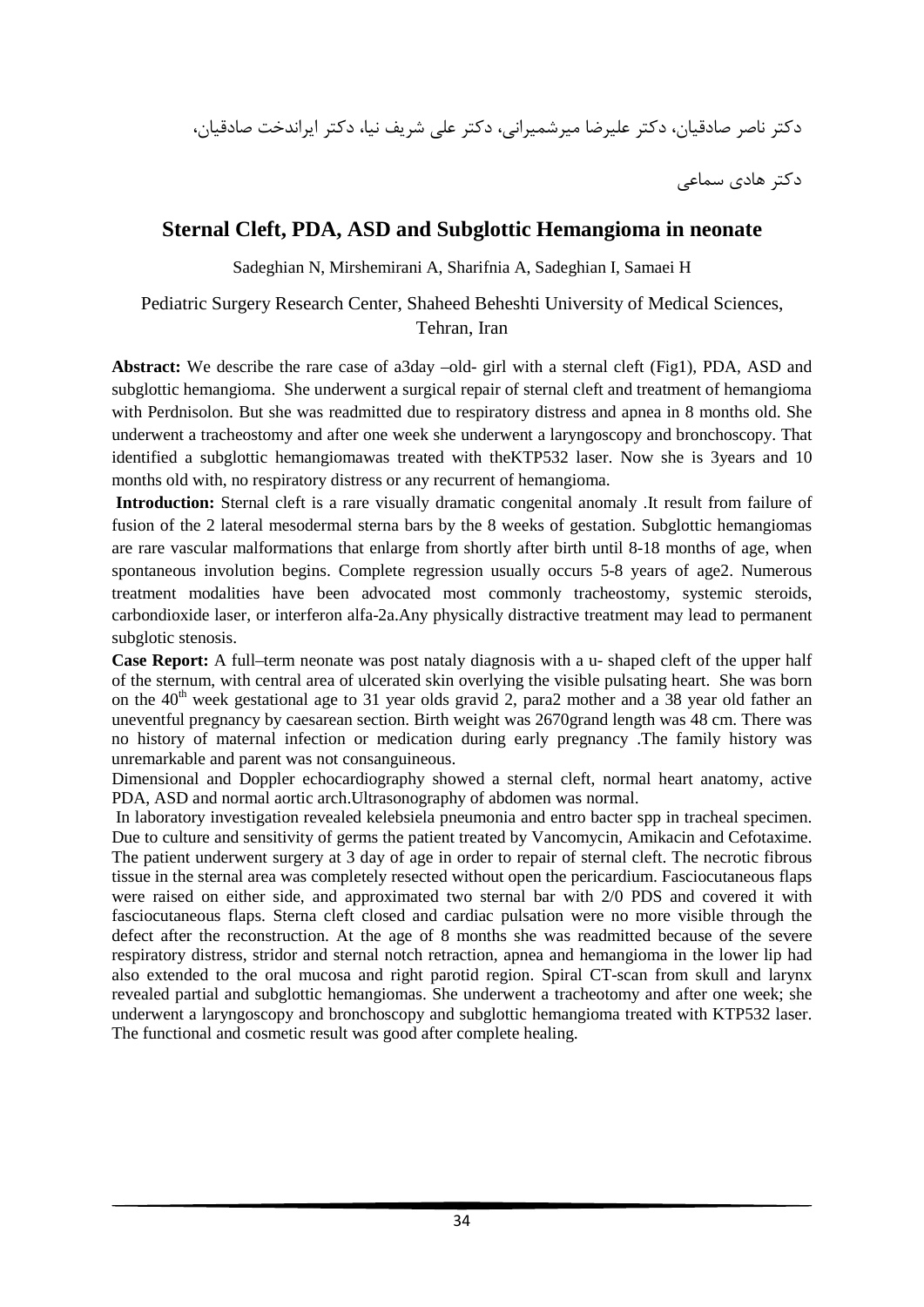دكتر صادق صادقي پو رودسري، دكتر فاطمه لالوها، دكتر عليرضا محمد زاده، دكتر ندا اسماعيل زاده ها

### **True Ectopia Cordis; Report of a Rare Case**

Sadeghipour Roudsari S, Lalooha F, Mohammadzadeh A, Esmaeilzadeha N

Qazvin Children's Hospital Research Center, Department of pediatric surgery,

Thorax surgery, Rajaee hospital, Department of surgery, Gynecology & obstetrics, Kosar hospital, Department of gynecology and obstetrics, Qazvin University of Medical Sciences, Qazvin, Iran

True ectopia cordis is an extremely rare congenital anomaly in which the heart has no overlying somatic structures. There are also chest and abdominal wall defect. The incidence is 5.5-7.9 per 1 million live births. The prognosis is poor and depends on the severity of the intracardiac malformations. Surgical repair is a challenge with only few survivors. Although prenatal diagnosis reported as early as the first trimester, our patient was born full term on elective caesarean section. We report a successful surgery of ectopia cordis that the heart was naked, siting on the chest and the apex pointed toward the chin. The sternum was entirely deficient except a rim of manubrium. Also there was upper abdominal wall defect. The heart was successfully covered by two skin flap. A small piece of Gore-tex patch sutured to the edges of defect. Postoperative echocardiography revealed tetralogy of Fallot.

**يك روش جديد در كلستاز كبدي فاميلي براي درمان خارش سخت**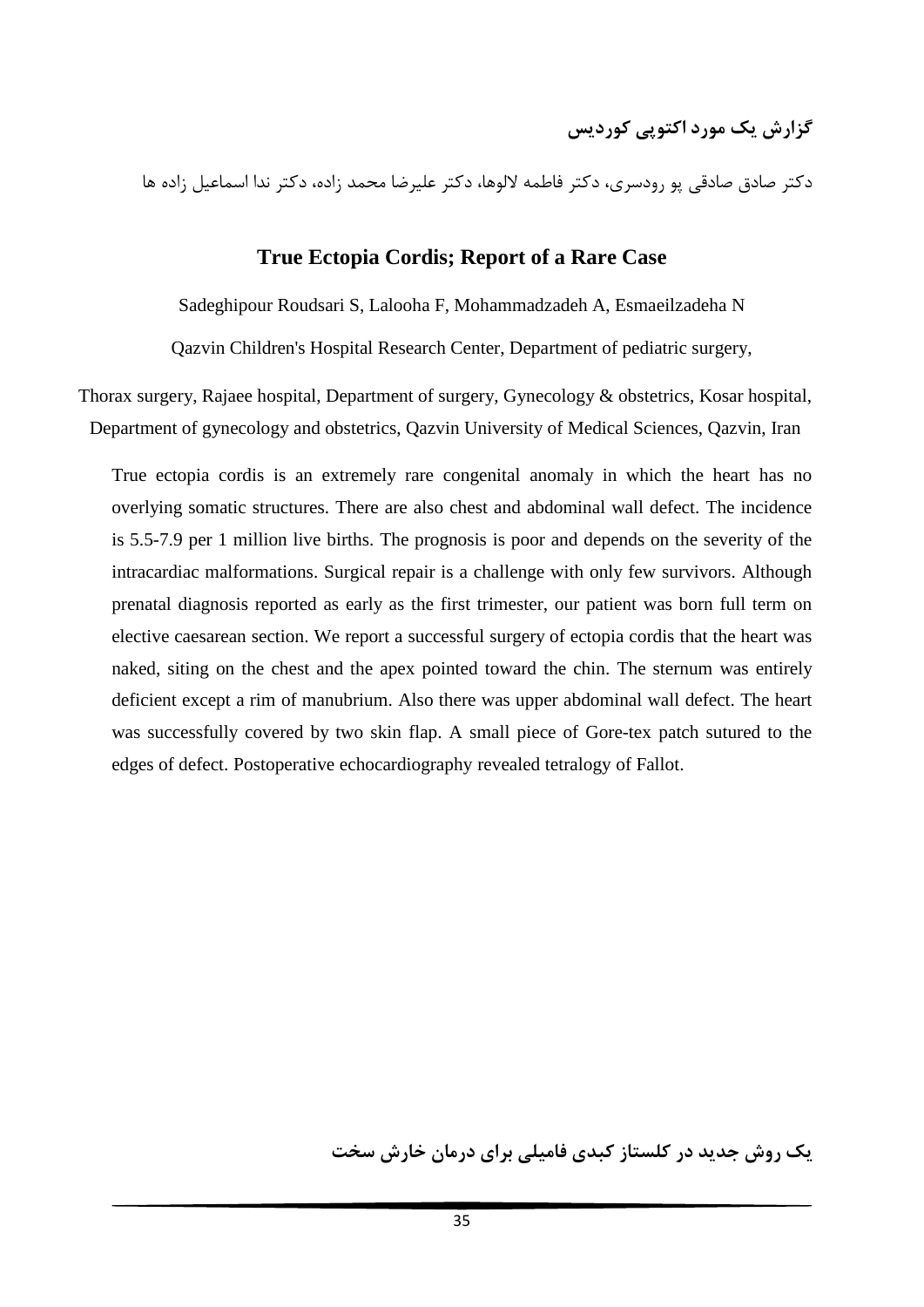# **Partial Internal Biliary Diversion For The Treatment of Intractable Pruritus in Children With Progressive Familial Intrahepatic Cholestasis: Introduction of a New technique**

Mousavi S A

Department of Pediatric Surgery Faculty of Medicine, Mazandaran University of Medical Sciences, Sari, Iran

**Introduction:** Chronic intrahepatic cholestasis (Byler's disease) is associated with severe pruritus that is often refractory to maximal medical management and leads to significantly impaired quality of life. No known medical therapy has been successful in lowering levels of bile salts. Numerous procedures have been proposed for biliary diversion, but there is not any standard approach.

**Aim**: The aim of the study was to describe the initial experience with a novel approach to the surgical treatment of progressive familial intrahepatic cholestasis (PFIC).

**Methods**: The patient was 10 year old girl underwent partial internal biliary diversion to treat incontrollable pruritus associated with PFIC. The surgical technique involved the creation of an isolated appendicular conduit, anastomosed distally in a termino-lateral fashion to the gallbladder (cholecystoappendicostomy). This operation combines the advantages of partially diverting the biliary flow from the enterohepatic cycle, avoiding an external biliary fistula and use of just one anastomosis.

**Results**: The patient had complete resolution of her pruritus. No complications were observed related to this operation. There has been no clinical evidence of progression of liver disease.

**Conclusions:** cholecystoappendicostomy as a technique for Partial internal biliary diversion is an effective surgical option for the treatment of PFIC. Long-term follow-up is necessary to evaluate late results and eventual complications of this approach

**آدنيت باسيلCalmette Guérin**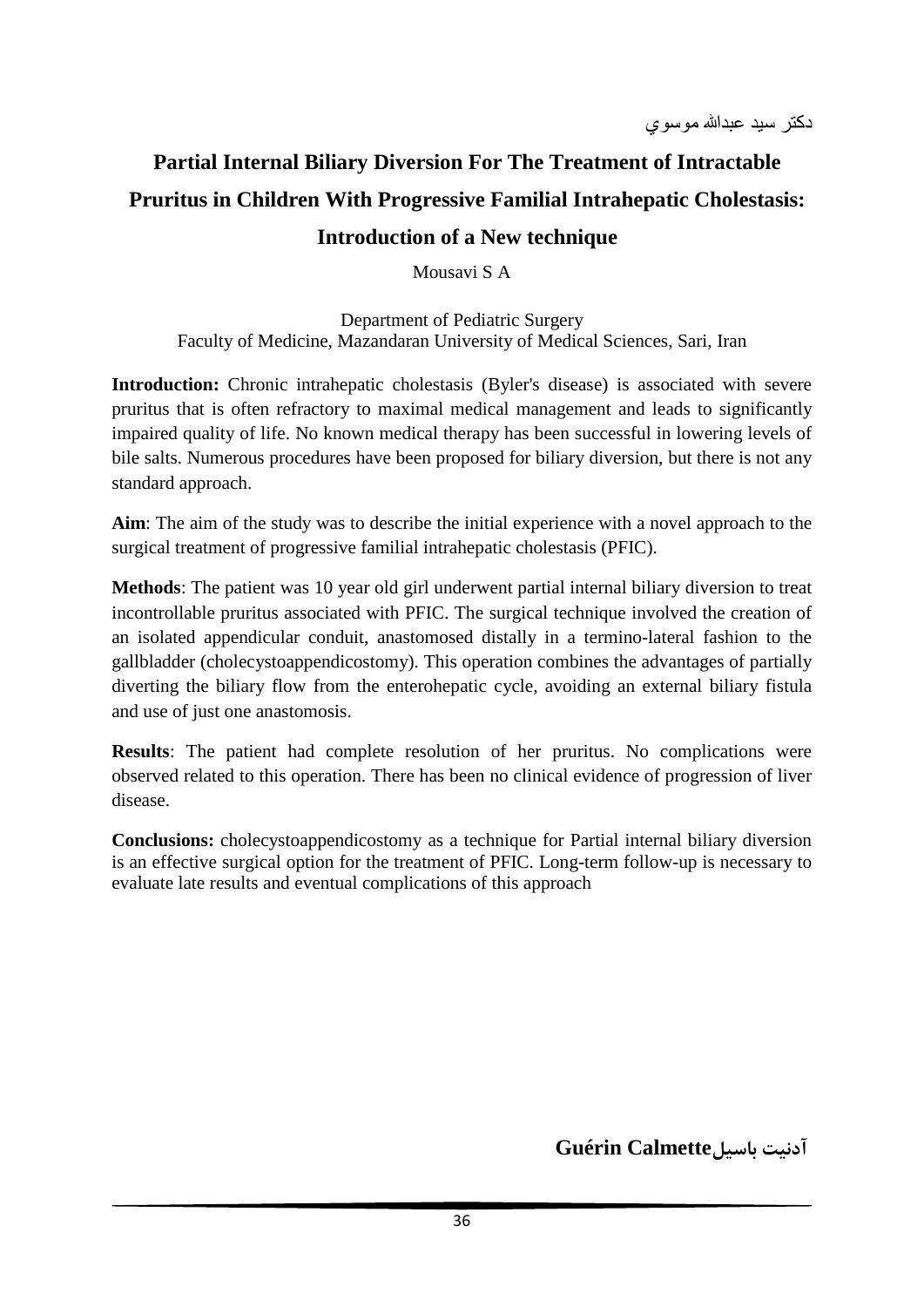## **Bacille Calmette-Guérin lymphadenitis**

Mollaeian M, Mollaeian A

Bahrami Children's Hospital, Tehran University of Medical Sciences, Tehran, Iran

Bacille Calmette-Guérin (BCG) lymphadenitis is the most common complication of BCG vaccination. Two forms of BCG lymphadenitis can be recognized in its natural course simple or non-suppurative lymphadenitis, which usually regresses spontaneously over a period of few weeks, and suppurative BCG lymphadenitis distinguished by the development of fluctuations in the swelling, with erythema and oedema of overlying skin. Healing in suppurative glands occurs through spontaneous perforation and sinus formation, followed by closure of the sinus by cicatrisation. Non-suppurative BCG lymphadenitis is best managed with expectant follow ups only, because medical treatment with erythromycin or antituberculous drugs do not hasten the regression or prevent development of suppuration. Suppurative BCG lymphadenitis may be treated by needle aspiration to hasten resolution and prevent spontaneous perforation and sinus formation. Surgical excision is rarely needed and is meant for cases of failed needle aspiration or for draining BCG nodes.

**آمفيزم لوبار مادرزادي تجربه 5 ساله درمان در بيمارستان كودكان مفيد**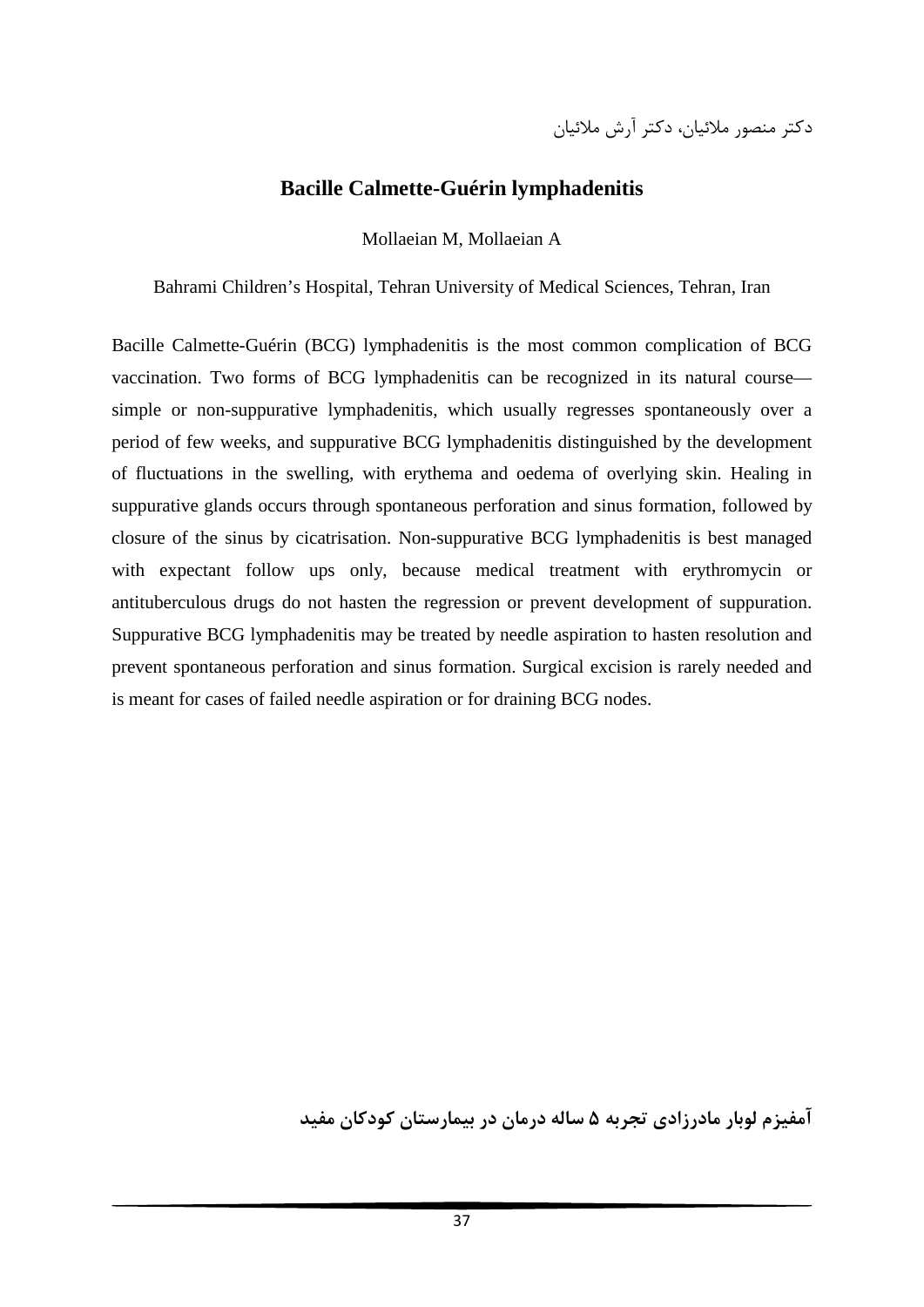## **Congenital lobar emphysema in a 5 years experience**

Sheikh M, Khaleghnejad Tabari A, Rouzrokh M, Mirshemirani A, Ghoroubi J

Pediatric Surgery Research Center, Shahid Beheshti University of Medical Sciences

#### Tehran, Iran

**Introductions and Aim**: congenital lobar emphysema (CLE) is a rare congenital anomaly by over inflation of a pulmonary lobe. We review the clinical result of our patients with CLE.Highlighting the results of operation and complications.

Patients and methods: In a retrospective study from 2007-2012 we evaluated 22 patients with CLE. Variable collected included: age, sex, clinical manifestation and radiological diagnostic methods. Pre and post operative complications and type of treatment

**Result**: Twenty two patient, male to female ratio (16 male 73%, 8female 27%). The mean age of males and females patients were  $(8 \pm 4.7 \text{ and } 4 \pm 7.2 \text{ months})$  respectively. The main diagnostic methods were CXR and chest CT, but a few of them have only chest x ray. The most affected lobe was left upper lobe (54%), associated anomaly were seen in two patients. All of the patients under went thoracotomy, Mortality rate 0% one patient was bilobar involvement.

**Conclusion**: This study confirms that the careful evaluation and treatment in equipped hospital and pediatric anesthesiologist directly affect on the result and survival.

**سكستراسيون ريوي (گزارش 5 مورد)**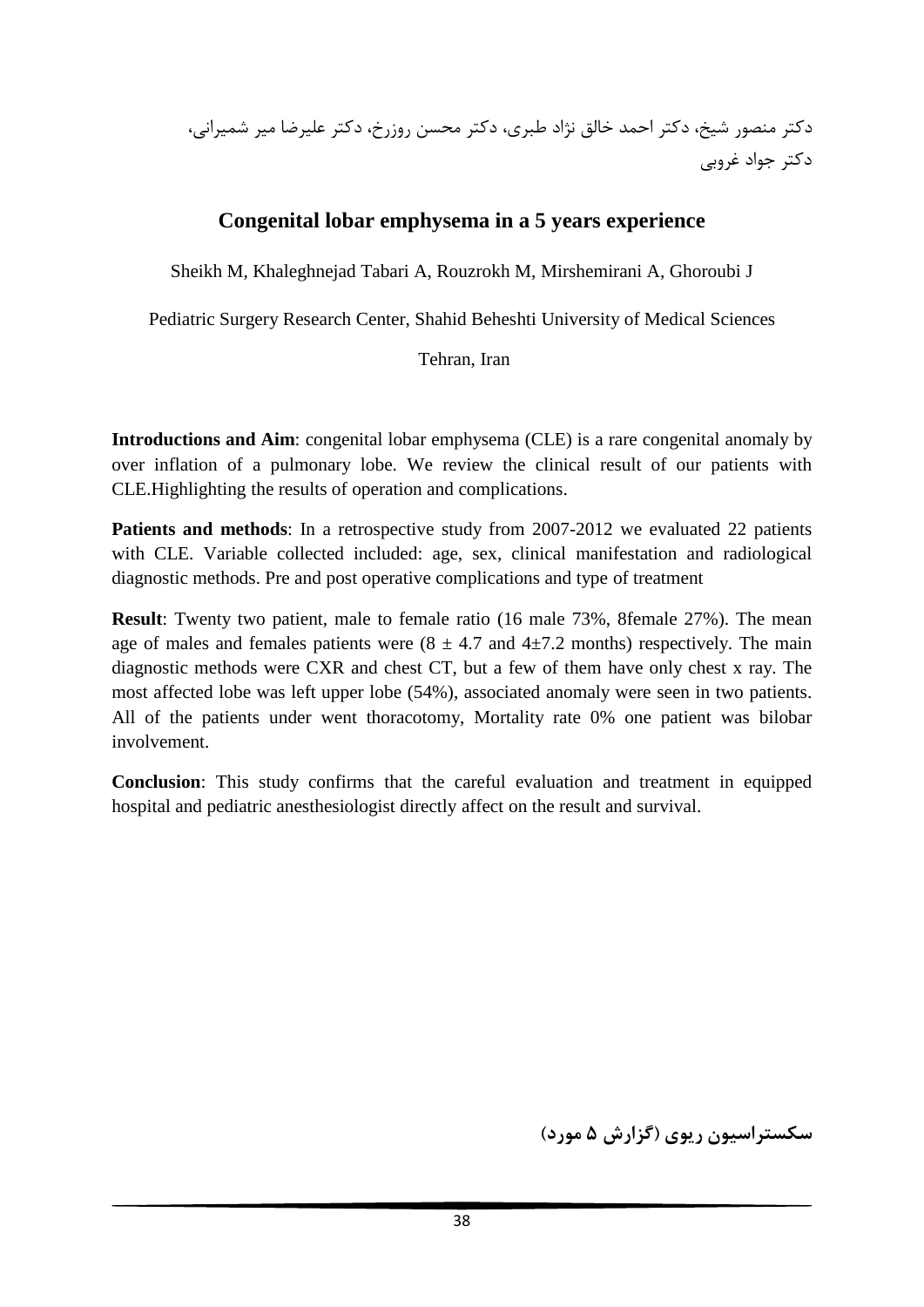دكتر سعيد طرلان، فاطمه خليلي(كارشناس پرستاري)، رقيه عليپور(كارشناس پرستاري)

## **Pulmonary Sequestration (reporting 5 cases)**

Tarlan S, Khalili F, Alipour R

Department of Pediatric Surgery, Qods Children's Hospital

Qazvin University of Medical Sciences, Qazvin, Iran

**Background**: Pulmonary sequestration is a cystic or solid mass composed with none functionally primitive tissue. It does not communicate with the tracheobronchial tree and has anomalous systemic

Blood supply. It is a kind of thoracic malformation and may present as a lung infection in physical examination and chest imaging. Its blood supply is from systemic circulation rather than pulmonary circulation. Multiple feeding vessels may be present in 15-20 % cases. The two forms of pulmonary sequestrations are; intrapulmonary, which is surrounded by normal lung tissue, and extrapulmonary, which has its own plural investment. Other congenital malformations may present in this anomaly.

**Cases presentation**: In this report we discuss about five patients aged between 4 days to 3 years, referred for CDH repair, recurrent and chronic pneumonia. There were 2 boys and 3 girls; among them one patient was referring for CDH repair and four patients for pneumonia. Diagnosis was based upon history, physical examination, imaging and intra operative findings.

**Results**: During CDH repair we found one patient with extrapulmonary sequestration that resection of sequestration and repair of CDH was done, and four patients with intrapulmonary sequestration. All sequestrations have been in the left lower lobe and all were completely resected with lobectomy. Sequestration supplied with aberrant vessels that originated from aorta which were ligated and divided. There was no mortality in our cases. Pulmonary sequestration is a relatively rare congenital anomaly, mostly presented with recurrent or chronic pneumonia. This anomaly is cured after surgery.

**Conclusion**: In surgery we must focus on aberrant blood supply that is originated from systemic circulation. In chronic or recurrent pneumonia, sequestration must be suggested in differential diagnosis.

> **تظاهرات حاد وتاخيري ضايعات مادرزادي كيستي ريه، گزارش يك مورد و بررسي متون** دكتر جواد سيدي، دكتر احمد خالق نژادطبري، دكتر محمود سعيدا، دكتر رضا خالق نژاد طبري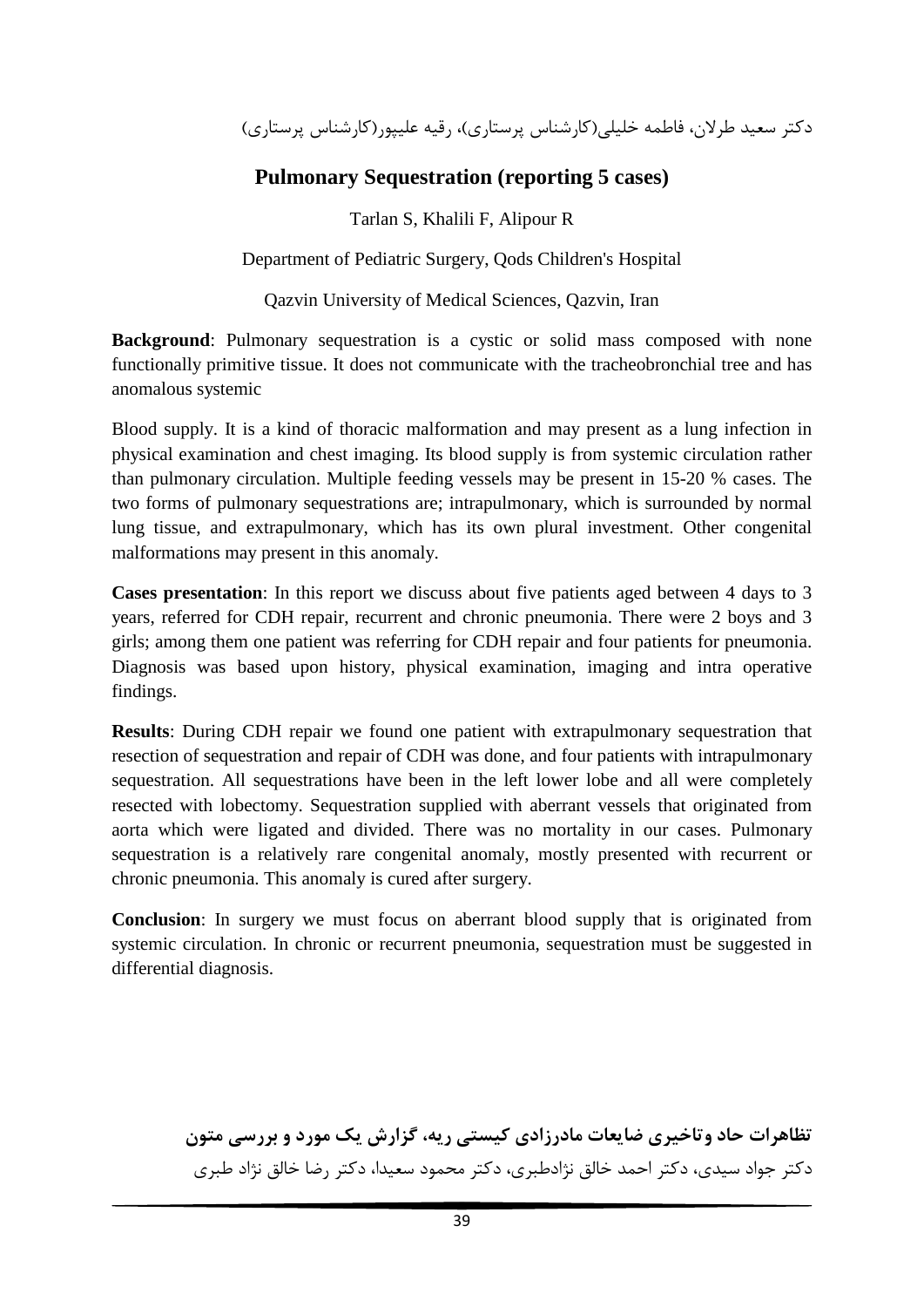## **Late and Acute presentation of congenital cystic lesions of lung: Report of Case and Review of Literatures.**

Seyedi J, Khaleghnejad Tabari A, Saeeda M, Khaleghnejad Tabari R

Pediatric Surgery Research Center

### Shahid Beheshti University of Medical Sciences

Pediatric intensive care unit, Milad General Hospital Social Security Organization

#### Tehran, Iran

**Introductions and Aim**: Congenital cystic lesions of lungs are uncommon, but have similar embryologic and clinical characteristics. Some of these lesions have late and acute presentation with unusual clinical manifestation.

**Case report**: 7 months old girl that presented to pediatric emergency department with respiratory distress and mild cyanosis. On physical examination child was tachypenic and restless with decreased breathing sound in left thorax. In chest X-ray there was huge pneumothorax in left thorax with shifting of mediastinum. Patient was admitted immediately to PICU for respiratory support. Surgical consult was done. Resident surgeon asked the pediatric surgeon for chest tube insertion. Evaluation of patient by pediatric surgeon showed her respiratory distress is mild and her O2 saturation was 93% and her vital signs are stable. Chest tube insertion cancelled and patient kept in PICU under close observation for more investigation. Chest CT was done in the next day that confirmed cystic lesion of left lung. Left thoracotomy was done that showed a single huge lobulated cystic lesion from lingula lobe of left lung that inflate with inspiration and compressed the normal lung. Resection of cyst was done. The left lung expanded well. Patient has had uneventful recovery and discharged from hospital in a few days.

**Conclusion**: In patient under 1 year old, cystic lesions were discovered by respiratory distress; and in patients over 1 year old signs of infection were the most important clinical features. Early recognition of these relatively rare congenital cystic lung lesions would lead to the immediate, proper surgical intervention.

> **آسپيراسيون غير معمول جسم خارجي** دكترسهيل بن رضوي، دكتر محمد بمانيان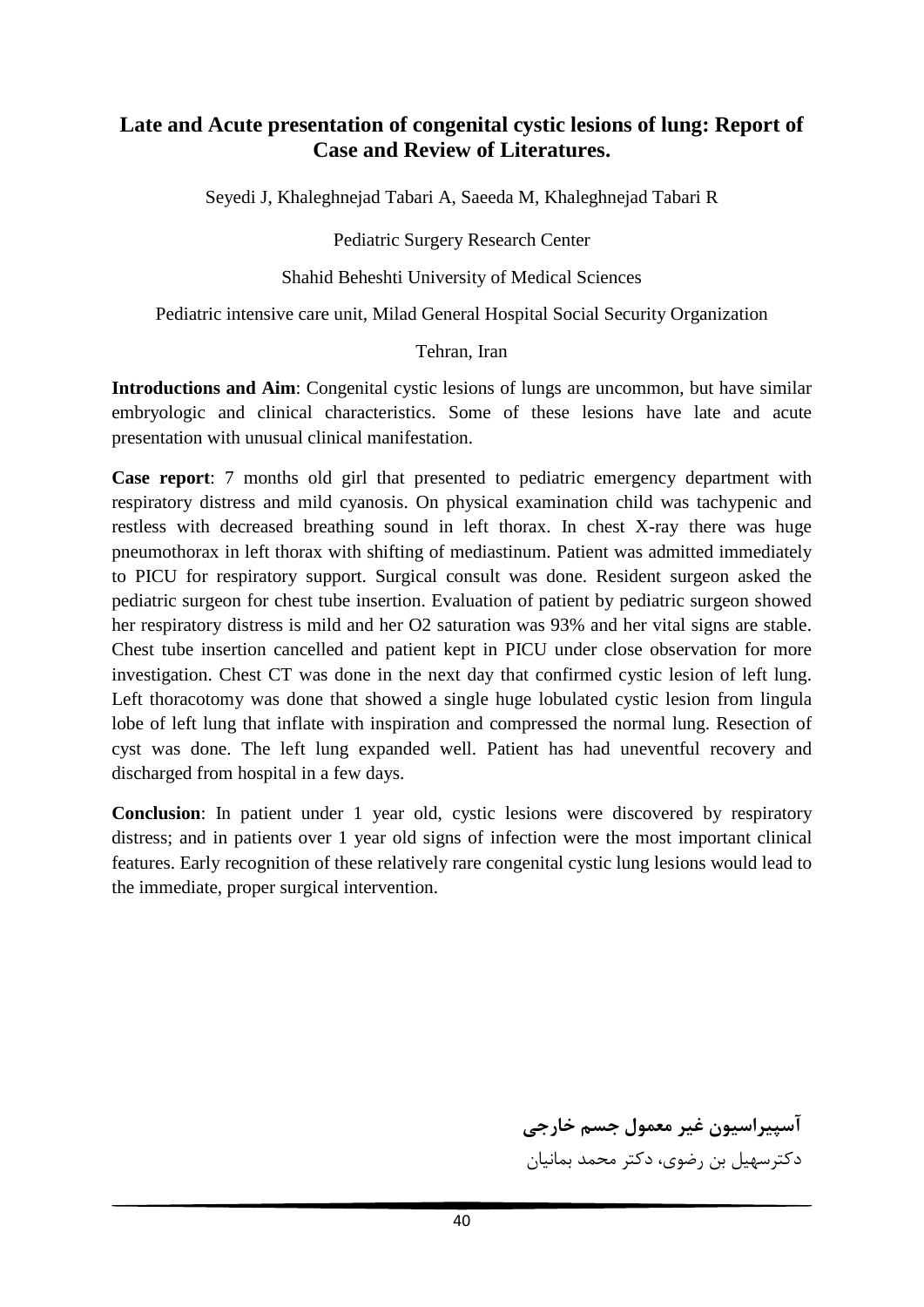## **Unusual foreign body aspiration**

Benrazavi S, Bemanian M

Division of Pediatric Surgery,

Shaheed Sadooghi's Hospital Shaheed Sadooghi University of Medical Sciences, Yazd, Iran

A 1.5 Y/O girl a case of brooch (pin) aspiration since last night, consulted after two unsuccessful try for removal of that by ENT specialist.

General condition of baby was not good and she was in respiratory distress. Change in location and shape of pin was noticed on X-rays. Baby pushed to OR and successful removal of pin was done. General condition of baby was good.

**كيست بورونكوژنيك در يك بيمار با آسم**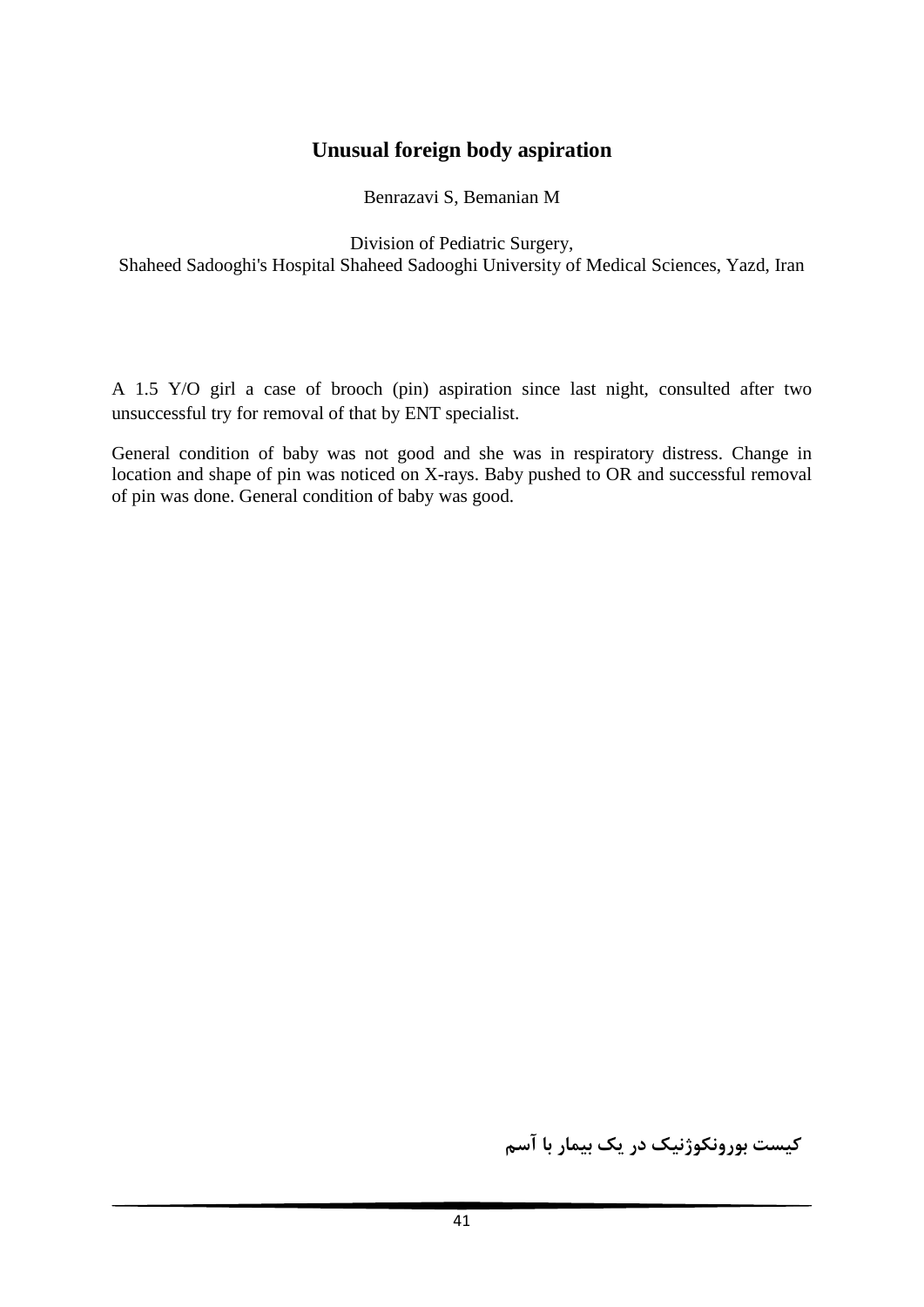دكتر سهيل بن رضوي

## **Bronchogenic Cyst in a patient with Asthma**

Benrazavi S

Division of Pediatric Surgery, Shaheed Sadooghi's Hospital Shaheed Sadooghi University of Medical Sciences, Yazd, Iran

Difficult to treat asthma is an asthma syndrome that brings in our mind other differentials. Mediastinal masses are not common findings, but are important variables. Bronchogenic cyst is a congenital anomaly of the foregut that is typically found in the mediastinum and diagnosed accidentally. We present a 4-year-old girl with allergic asthma that began at 8 months of age and finally a bronchogenic cyst was detected in this patient. The patient had history of asthma since she was eight months old. She had a history of several asthma attacks which had partly responded to asthma management.

During the last episodes of asthma attacks, she was hospitalized in Pediatric Intensive Care Unit. Imaging studies showed a  $4\times3$  cm mass in the posterior part of the thoracic cavity that had led to tracheal narrowing was found for which the patient underwent thoracotomy and in surgical exploration a cyst that had compressed the thoracic trachea. Pathological examination of the cyst revealed a bronchogenic cyst. Bronchogenic cyst is an uncommon developmental abnormality but in a patient with obstructive pattern of airways it should be considered in differential diagnosis of asthma, especially if the asthma management is not successful.

**دوپليكاسيون ازوفاژ گردني: يك گزارش موردي وبررسي مقالات**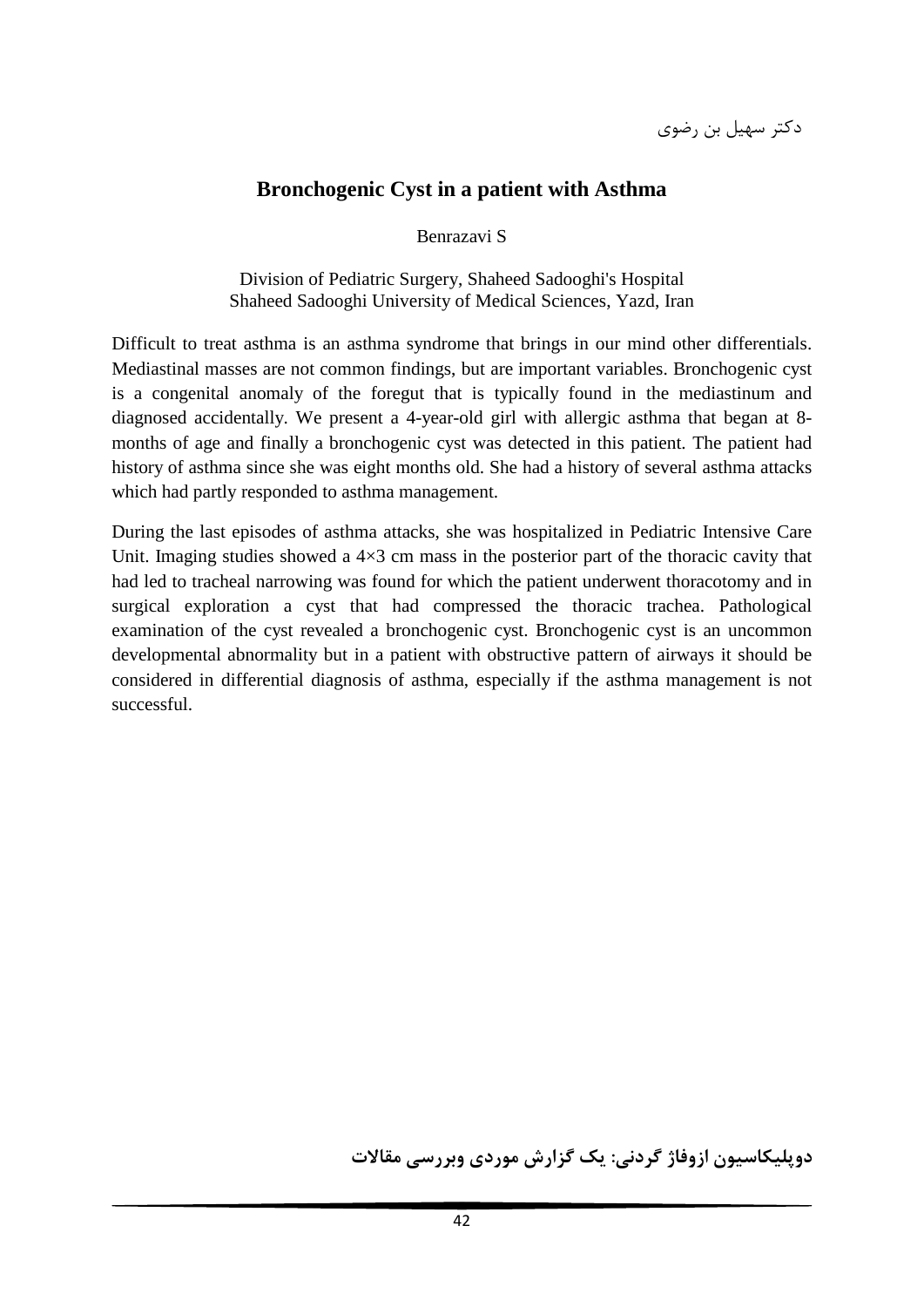دكتر مسعود ناظم، دكتر عبدالحميد عموئي، دكتر محمد عيدي

### **Duplication of Cervical oesophagus: a case report and review of Literatures**

Nazem M, Amooei A H, Eidy M

Department of Pediatric Surgery Isfahan University of Medical Sciences, Isfahan, Iran

**Introductions and Aim:** Foregut duplication is commonly found in the posterior mediastinum. 10-20% of these anomalies are associated with oesophageal duplication. It can occur in all parts of oesophageal length. Although duplication of cervical oesophagus has been previously reported, but a majority of them were found in thoracic oesophagus, infants with oesophageal duplication usually manifested by respiratory distress or asymptomatic thoracic mass, casually, detected in X-ray. A 7-month-old infant weighing about 7.5 kg, with the signboard of respiratory distress, fever and nutritional intolerance was admitted to our hospital. Physical examination showed dehydration, stridor, tachypnoea, intercostal retraction and neck stiffness. Plain chest radiogram showed dubious cystic mass in the distal neck. Cervical and chest computed tomography scan showed neck cystic lesion disseminated to posterior mediastinum, probably propagated to the respiratory system. Cystic lesion connected to oesophagus was partially resected, oesophagus was repaired and remaining mucous of a cyst was removed, then gastrostomy tube was applied.

Although cervical oesophageal duplication cysts are rare, but they must be considered as one of the differential diagnoses of cervical mass with respiratory distress in infants

**درمان كيست تيروگلوس عود شده با فيبرين گلو و فاكتور رشد**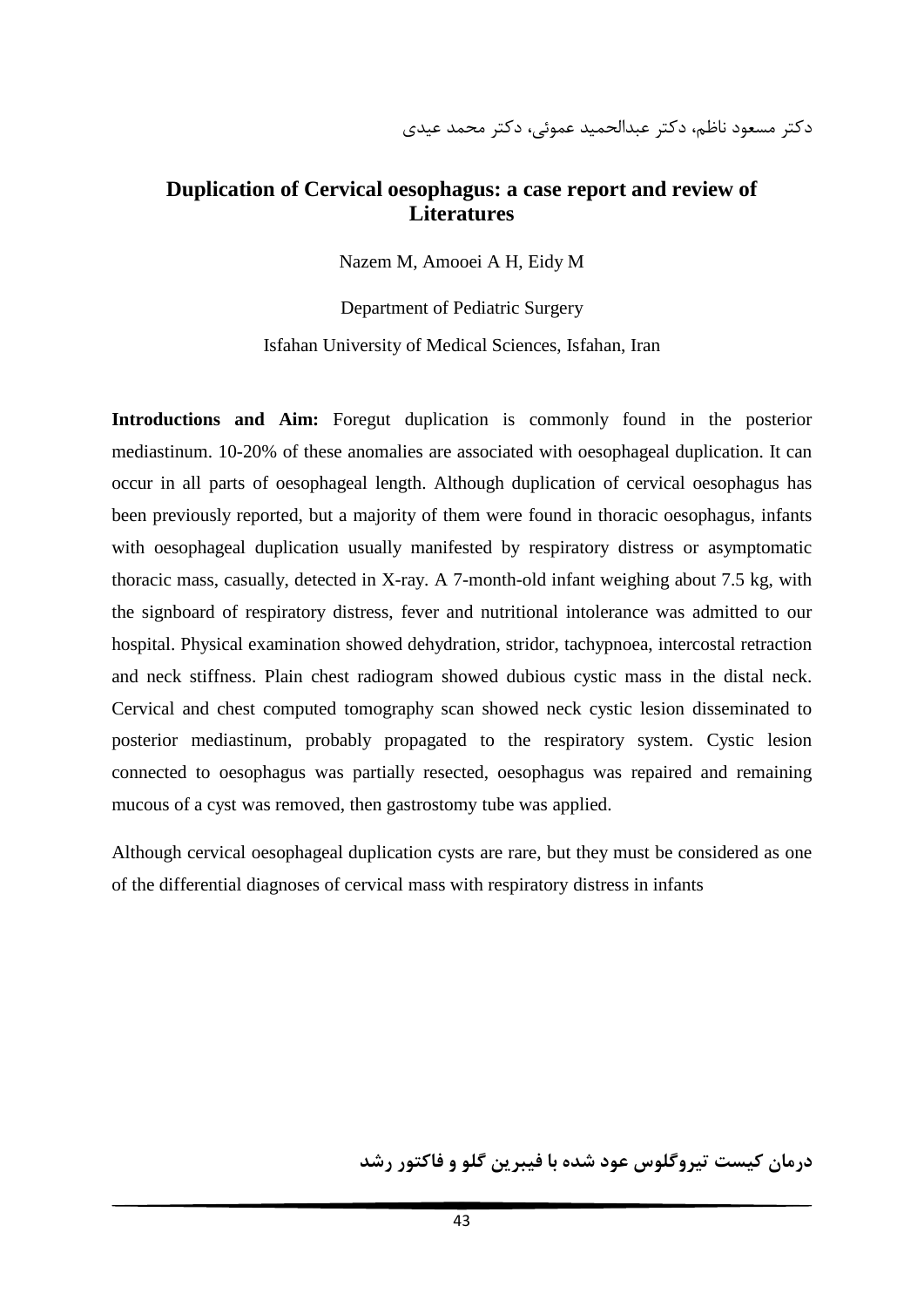دكتر مرجان جودي، دكتر مهران هيرافر، دكتر رضا شجاعيان، دكتر رضانظرزاده

# **Treatment of Recurrence of Thyroglosalsist with: Fibrin Glue and growth Factor**

Joudi M, Hiradfar M, Shojaeian R, Nazarzadeh R

Department of Pediatric Surgery, Sheikh Children's Hospital Mashhad University of Medical Sciences, Mashhad, Iran

**Introductions and Aim**: of the Study: Congenital Thyro-glosal cyst needs to surgical correction. Recurrence is unusual but its treatment is difficult and accompaniments with greater scar, cervical structures damage and else. We have used an alternative treatment which using riched fibrin glue with growth factor (RFGF).

**Methods**: Three cases who previous surgery for thyro-glosal cyst reconstruction had presented with saliva secretions from incision site. They have operated 14-20 and 60 days before recurrence.

We did cervical ultrasonography for cases. Cysts size was  $1\times4$ cm,  $1.5\times1.5$ cm and  $1.5\times2$  cm. We aspirated cyst contents and injected RFGF as 0.5ml more than aspirated volume into cyst. Saliva secretions stopped immediately after injection. We followed them 1, 3, 6, 12 and 24 month later.

Main results: No findings of cystic lesion were on ultrasonographic exam which have done on 3 to 24 month after surgery.

**Conclusion**: Recurrence is an unusual but disaster complication of thyro-glosal cyst surgery. It may be accompaniment with some events such as salivary fistula, superimposing with infection, neck mass .Reoperation could be difficult due to tissue adhesion tenacity. Then that is reasonable to use some techniques that no needs to surgery. Fibrin glue packs cyst and growth factor motivates cell proliferation. Since use of riched fibrin glue with growth factor is accompaniment with cosmetic acceptance, no leakage of cyst secretion and no need to reoperation we advise replace corrective surgery with this technique.

**روش داخل جداري ليلي بهترين روش براي اكسزيون كيست كولدوك**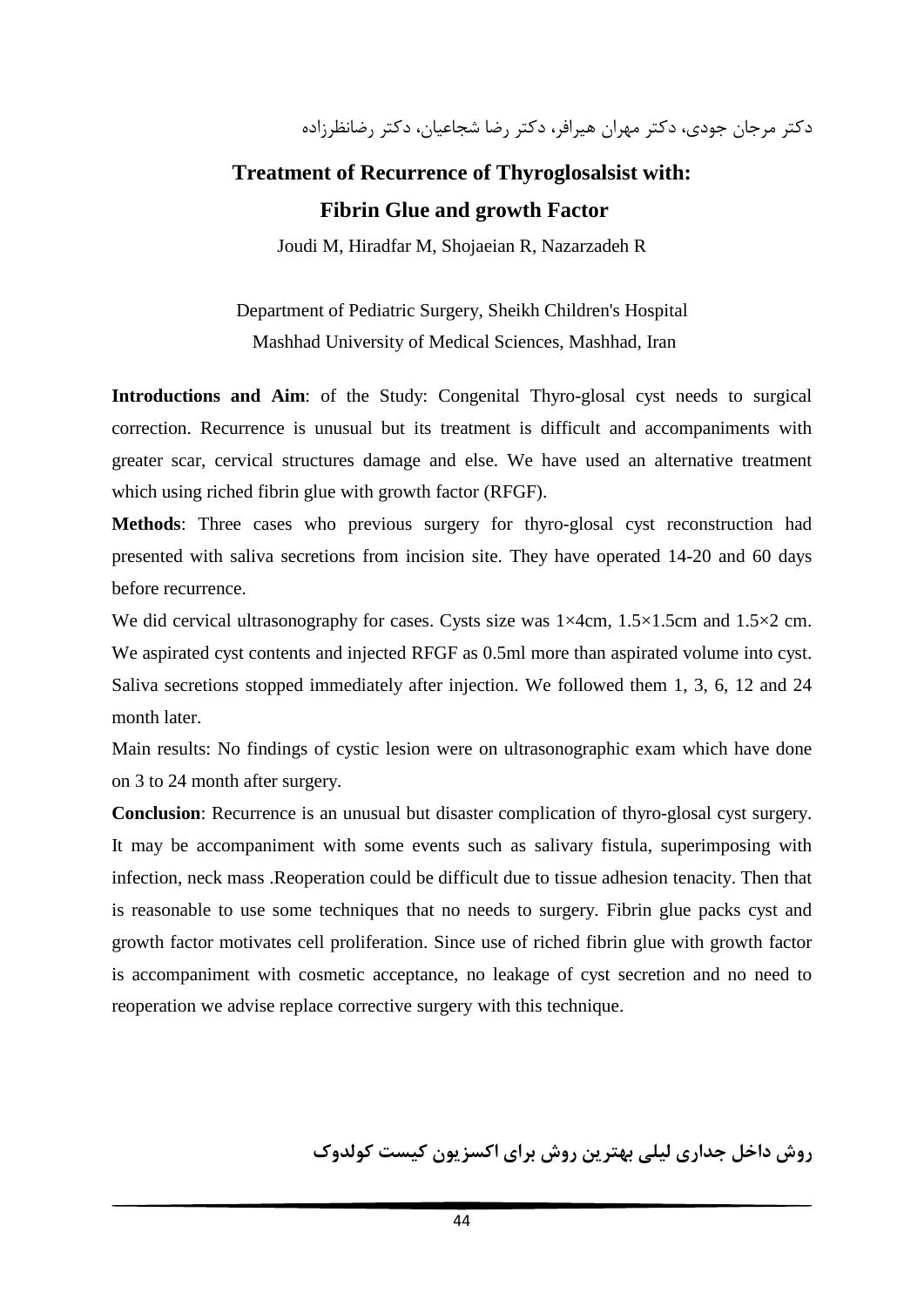# **Intramural (Lilly's) method is the best procedure for resection of choledochal cysts**

Hadipour A, Osia S

Pediatric Surgery Department, Non-Communicable Pediatric Diseases Research Center, Amirkola Children's Hospital, Babol University of Medical Sciences, Babol, Iran

**Introduction**: Cystic dilatation of common bile duct (CBD) or choledochal cyst has two clinical presentations, infantile and adult form. About 90- 95 percent of choledochal cysts are type I that is fusiform dilatation of extra hepatic billiary dilatation only. Choledochal cyst has a thick wall with dense connective tissue and because of chronic inflammation adhesion to surrounding tissue is severe. Despite of multiple procedure for operation because of high rate of complications and especially carcinoma, today, complete excision of the cyst and billiary bypass have become the treatment of choice. We present three adult type cases of choledochal cyst that presented with different symptoms and operated with intramural (Lilly's) method.

**Aims**: Because of difficulty in complete resection of cyst and complication we suggest lily's method is the best and primary method for operation.

**Methods and Result**: Two female 9 Y/O & 1 Y/O and one male 2.5 Y/O presented with abdominal pain intermittent jaundice and with diagnosis of choledochal cyst candidate for operation: in all patients during operations firstly we tried to resects en-bloc cyst with, gall bladder extrahepatic billray ducts, but because of severe adhesion, bleeding and possible damage to surrounding important organs we changed operation to intramural (Lilly's) method that was very easier with no complications.

**Conclusion**: Intramural (Lilly's) operation for resection of choledochal cyst is the best method because it is time saving- resection of pathology is simple, lower rate of bleeding and complication at operation and good outcome.

**syndrome s'Mirizzi در كودكان با تابلوي كيست كولدوك: گزارش دو مورد**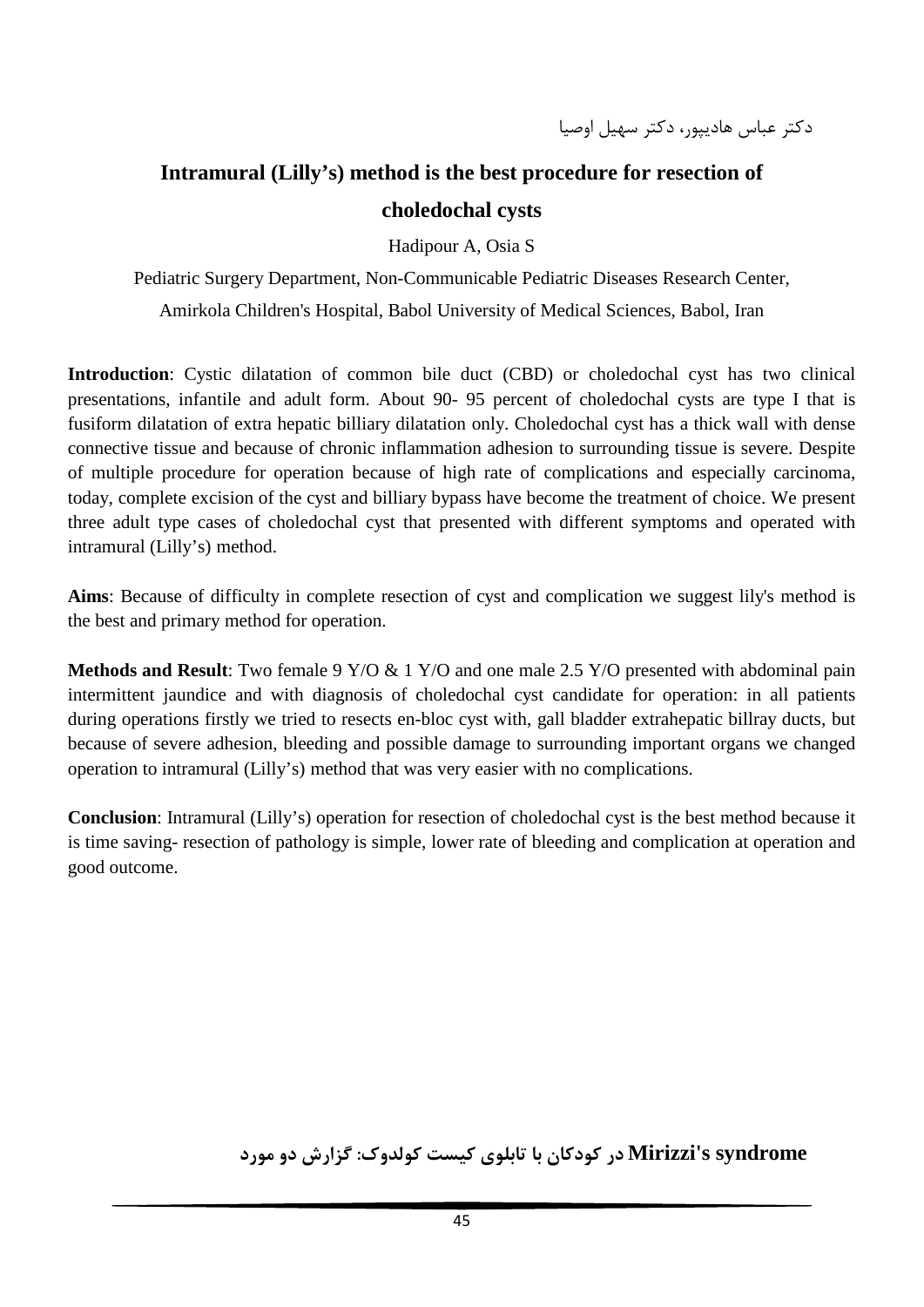# **Mirizzi's syndrome mimicking choledochal cyst: Report of two cases in children**

Aslanabadi S, Badebarin D, Zarintan S, Asoudi A

Division of Pediatric Surgery, Children's Hospital, Department of General & Vascular Surgery, Imam-Reza Hospital, Faculty of Medicine, Tabriz University of Medical Sciences, Tabriz, Iran

**Introduction:** Mirizzi's syndrome is a rare cause of acquired hyperbilirubinemia that tends to affect older people more often. It is a type of obstructive jaundice that results from choledochal compression either by the stone or from fibrosis caused by cholecystitis. Obstructive jaundice and subsequent hyperbilirubinemia deserve a wide range of differential diagnosis such as choledochal cysts which could potentially delay the diagnosis of Mirizzi's syndrome.

**Case report:** We report two cases of Mirizzi's syndrome in children. The first child was an 18 months old girl and the second was a four years old one. Both of the cases were diagnosed to have a choledochal cyst based on preoperative radiologic examinations. The patients' clinical presentations and laboratory findings were also suggestive of the diagnosis of a choledochal cyst. Both of the patients had been candidates of intraoperative cholangiography. The cholangiographic examination revealed a dilated common bile duct (CBD) together with a dilated common hepatic duct (CHD) in both of the patients. After an appropriate surgical exposure, we found that both patients have had a dilated cholecyst with compression effect on CBD and CHD with subsequent obstructive jaundice and direct hyperbilirubinemia suggestive of Mirizzi's syndrome. The primary clinical and radiological presentations of both patients were also justifiable with the intraoperative findings. The surgical explorations ruled out any cystic lesions in CBDs of the presented cases.

**Conclusion:** Mirizzi's syndrome is a rare cause of acquired jaundice in pediatric surgery and its diagnosis is delayed many times. It should be considered in the differential diagnosis of obstructive hyperbilirubinemia in infants and children. Obstructive jaundice caused by Mirizzi's syndrome may mimic clinical and radiologic pattern of a choledochal cyst. Therefore, this syndrome should be in mind in a child supposed to have a choledochal cyst.

**پي آمد تغذيه زودرس در كودكان با آناستوموز روده يك مطالعه مقدماتي**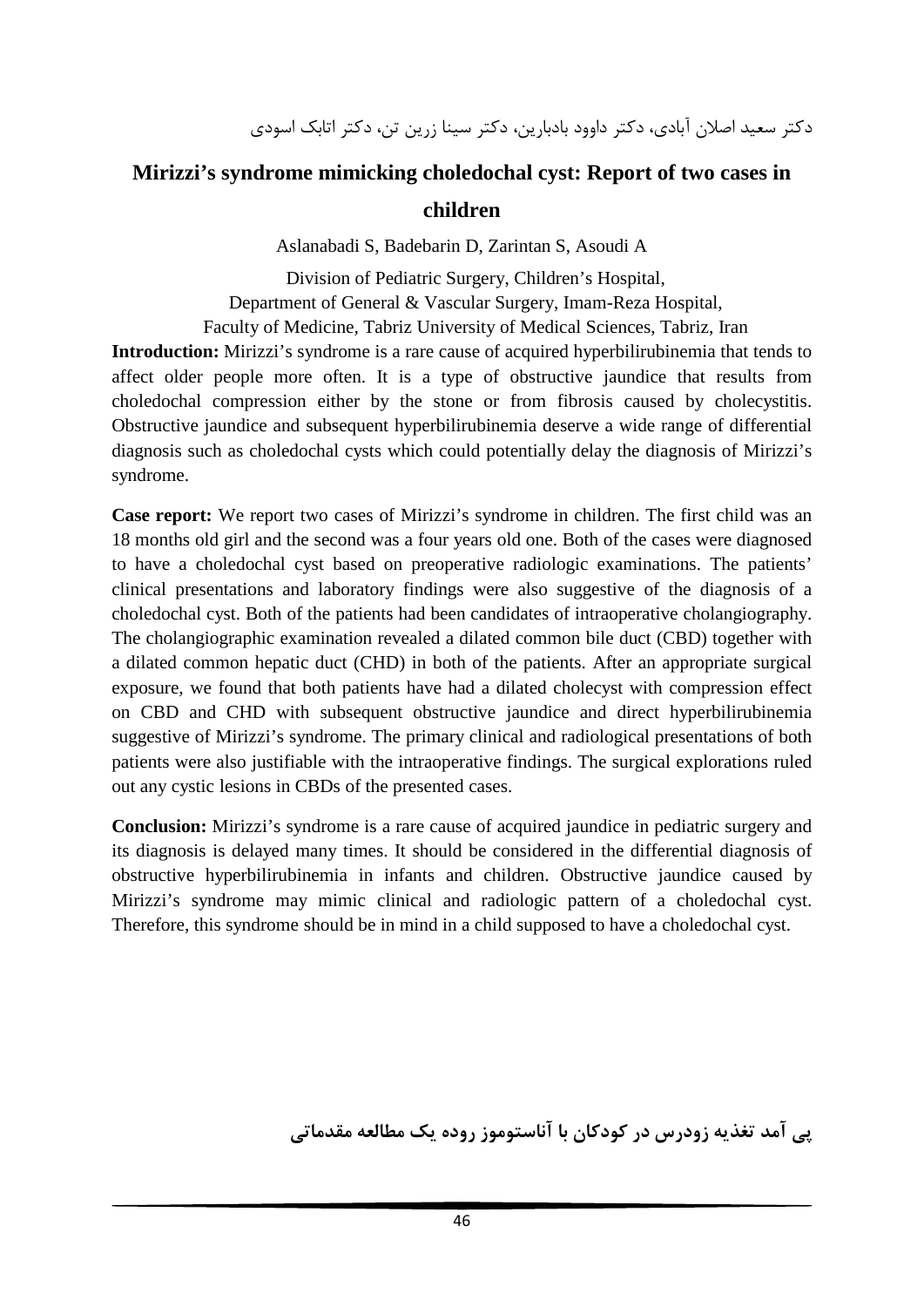دكتر سعيد اصلان آبادي، دكتر داوود بادبارين، دكتراصغراسماعيل زاده، دكتر نويد علم دوست سليمي، دكتر سينا زرين تن

## **Outcome of early oral feeding in children undergoing intestinal anastomosis: a preliminary study**

Aslanabadi S, Badebarin D, Esmaeil zadeh A, Alamdoust Salimi N, Zarintan S

Division of Pediatric Surgery, Children's Hospital, Department of General & Vascular Surgery, Imam-Reza Hospital, Tabriz University of Medical Sciences, Tabriz, Iran

**Introduction:** Intestinal anastomosis is followed by NPO times in adult and pediatric population. It is assumed that NPO times maintain the integrity of anastomosis and prevents early and late complications. We conducted a study to assess whether early feeding could complicate the anastomosis or not.

**Method and materials:** We studied 40 consecutive children undergoing intestinal anastomosis. We randomly divided the study patients into two groups of early and routine postoperative oral feeding. We initiated oral feeding on the third postoperative day for the patients in early feeding group; while we initiated it on the fifth day for the patients in routine group. Mean days of admission, initiation of intestinal peristaltism, gas passage, postoperative ileus, and postoperative complications were compared between two groups. Postoperative complications included leak of anastomosis, hematoma, abscess formation, and peritonitis.

**Results:** The mean age of study patients was  $6.3 \pm 7.5$  years of age. Thirty patients (75%) were male and ten patients (25%) were female. Background diseases necessitating intestinal anastomosis were Hirschsprung's disease, imperforate anus, gangrenous intussusceptions, ileal atresia, and intestinal obstruction. Mean admission time in early feeding and routine feeding groups were  $4.4 \pm 0.7$  and  $5.5 \pm 0.7$  days respectively ( $p < 0.001$ ). The mean day of initiation of intestinal peristaltism was  $2.9 \pm 0.7$  in early feeding group; while it was  $3.1 \pm 0.7$ in routine feeding group ( $p > 0.001$ ). There was not also any significant difference in postoperative ileus between two groups ( $p > 0.001$ ). Postoperative complications did not occur in any of the study patients.

**Conclusion:** Early initiation of oral feeding in children undergoing intestinal anastomosis deserves the integrity of anastomosis similar to routine NPO days. Early feeding does not complicate gastrointestinal anastomosis and it should be considered in pediatric bariatric surgery.

**يك مورد نادر MERMAID ,SIRENENOMELIA و بررسي متون**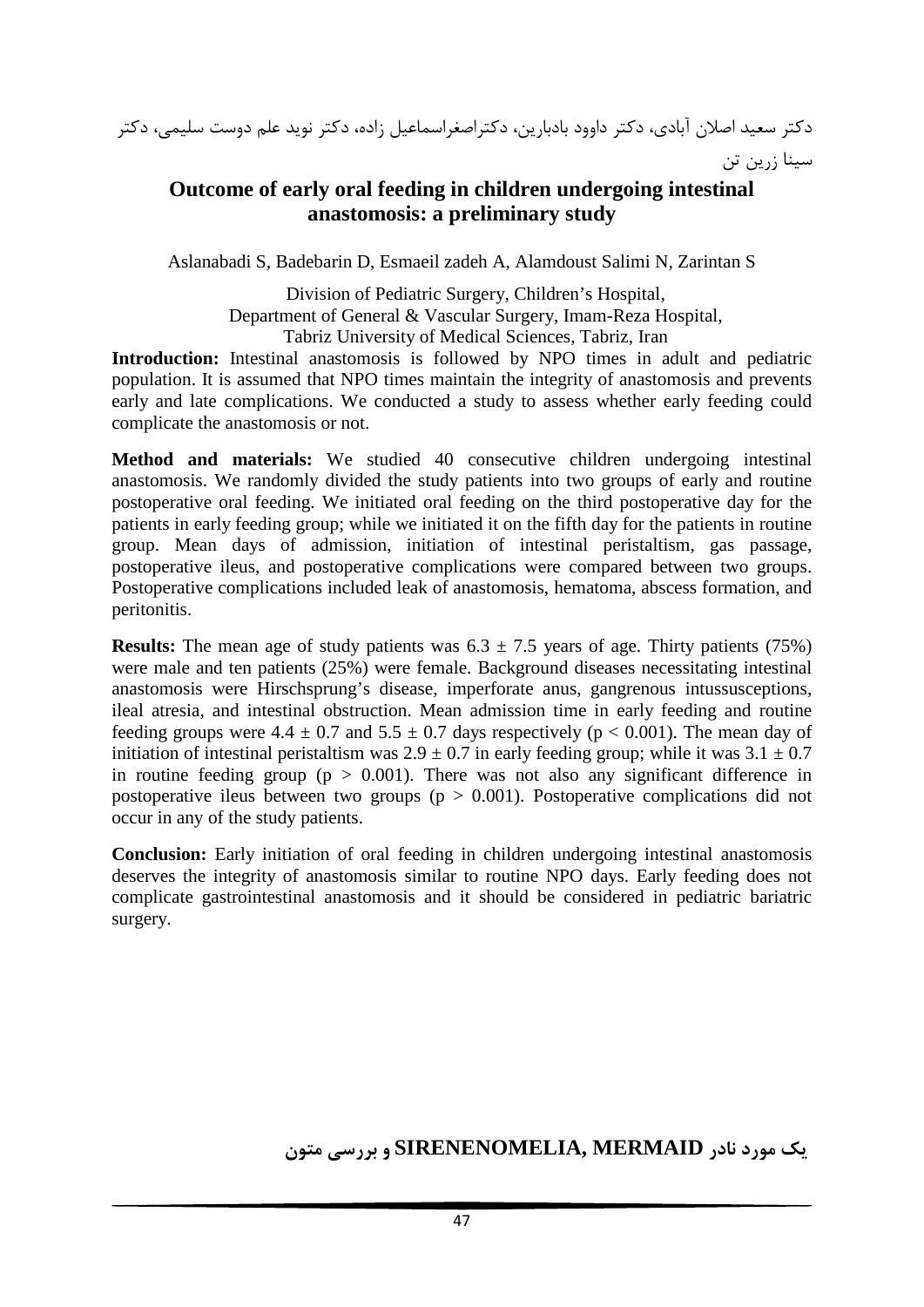# **Sirenenomelia, the Mermaid Syndrome a Rare Case Report and Review of Literacture**

Sadeghipour Roudsari S

Qods Children's Hospital Research Center

Qazvin University of Medical Sciences, Qazvin, Iran

Sirenomelia, the Mermaid syndrome is an extremely rare and lethal congenital anomaly with incidence of to 1 in 60-100000 births. It is characterized by complete fusion of the lower limbs associated with external genitalia absence, renal agenesis and anorectal defects. Sirenomelia represents the most severe of caudal regression syndrome. Although prenatal diagnosis reported as early as the first trimester, we present an infant delivered from a 19 – year- old primigravida at 33 weeks gestation. A single, dysmorphic lower limb, agenesis of external urogenital and anorectol atresia were detected at delivery. X- Ray

(Baby gram) and autopsy revealed other anomalies in the latter.

**انحراف داخلي صفراوي در كودكان با PFIHC**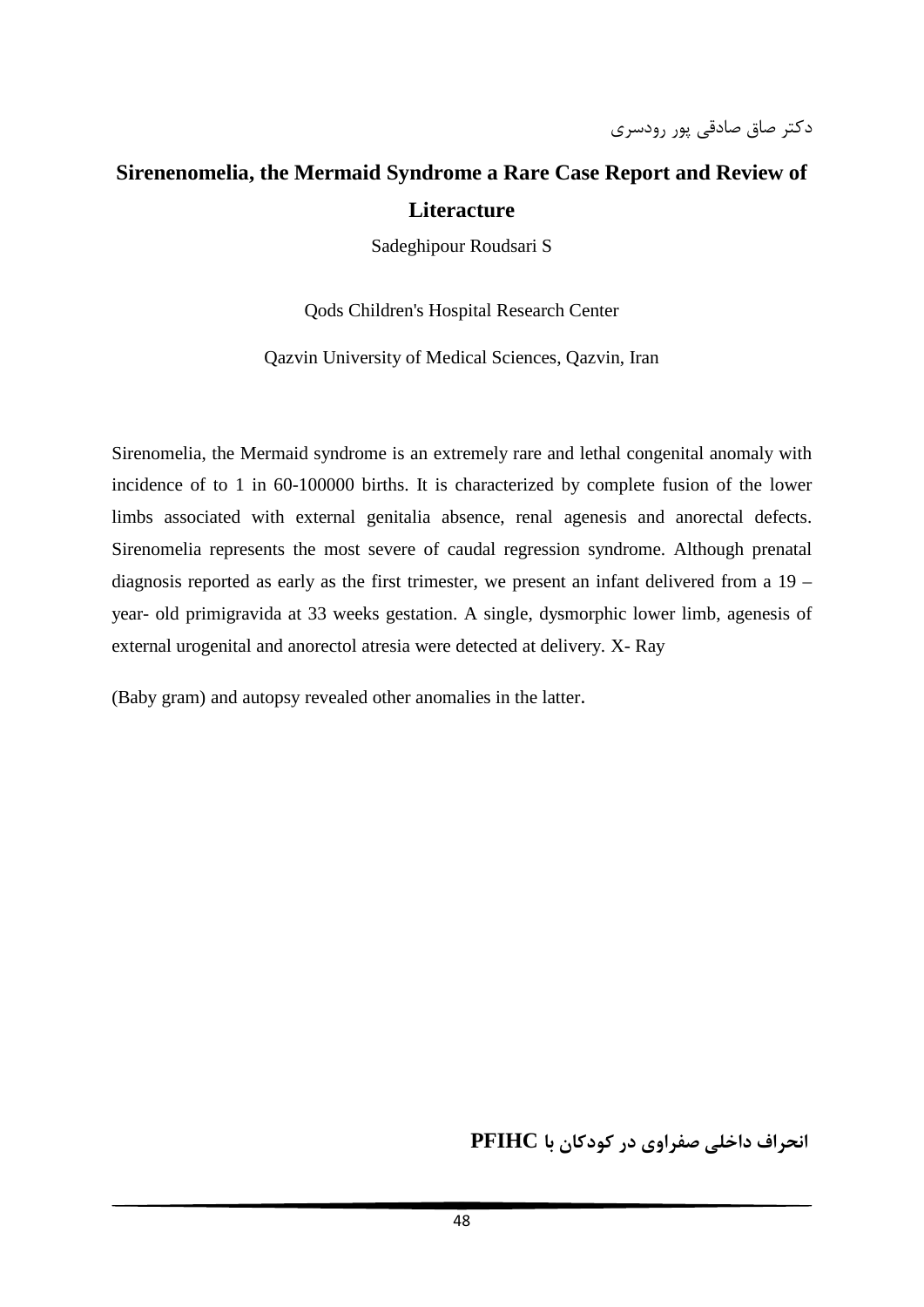## **Internal Biliary diversion in children with PFIHC**

Foroutan H, Bahador A, Soltan Najafi M

Department of Pediatric Surgery, Shiraz University of Medical Sciences

### Shiraz, Iran

**Introduction and Purpose**: PFIC remain a difficult problem for both physician and parent of patients. The aim of the present study was survey of effect a new surgical approach (internal drainage) for progressive familial intrahepatic cholestasis disease emphasizing the indications for surgery, surgical techniques complication and results.

**Method**: In our study ten patient with PFIC were operated in our center. These cases were reviewed for treatment response and determinate level of bilirubin (total, direct), score of pruritus described by Whitington and Whitington and primary or early complication which was happened in during time of fallow up.

**Result:** Ten patients presented with severe pruritus underwent surgical treatment (9 patients had PFIC, one patient known case of Alagille Syndrome), all patient had elevated bilirubin before surgical intervention and the diagnosis was documented by liver biopsy and (role out) another disorder. There were 8 patients clinically and paracilinically good response to surgery. There were significant improvements in pruritus score and level of serum bilirubin. Two patients were not responded by this surgical technique.

**Conclusion**: We recommended internal drainage in the treatment of PFIC who was suffering from sever pruritus (itching).

**گزارش يك مورد تومور نوروآندوكرين پانكراس در يك كودك سه ساله**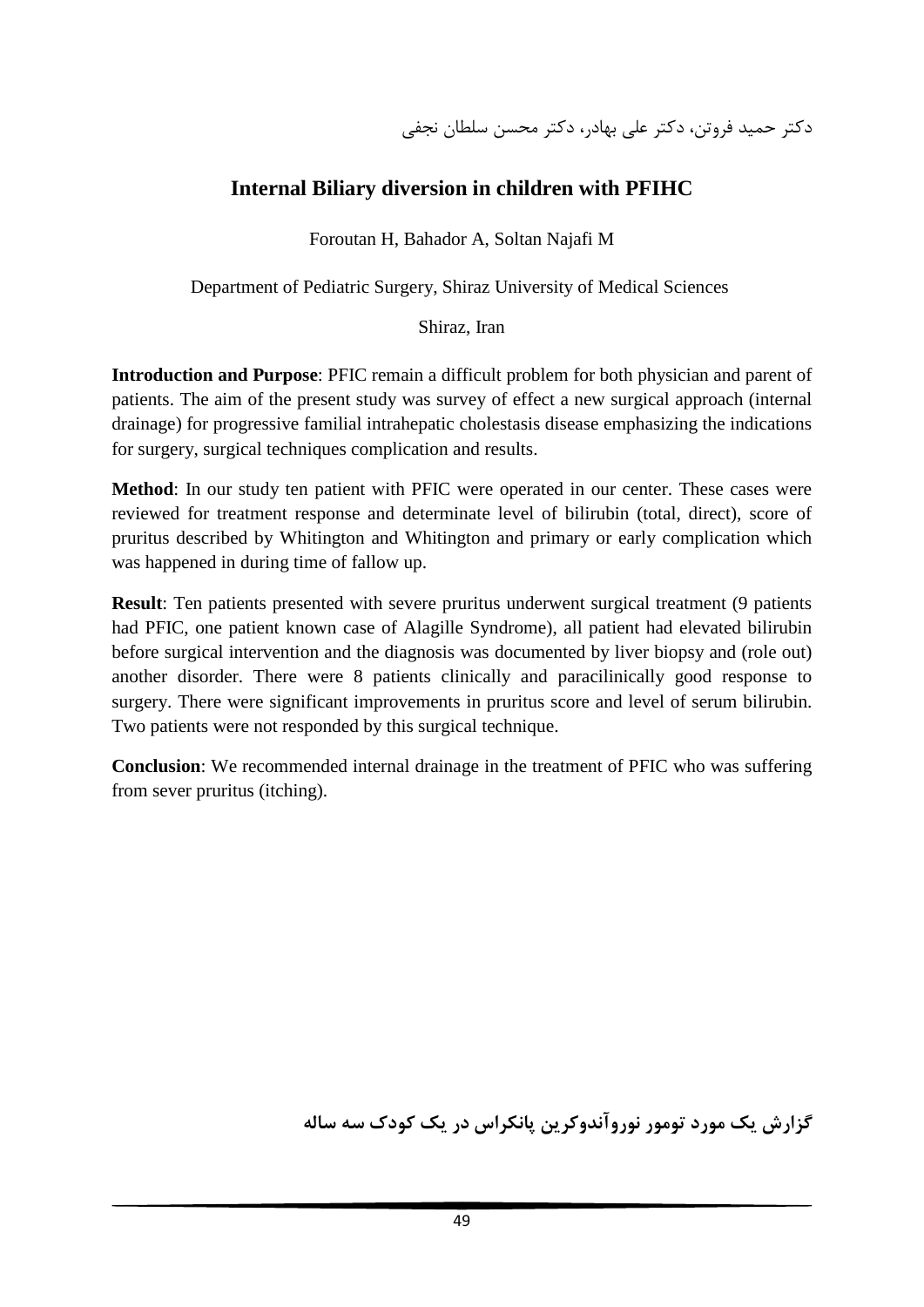دكتر سيد جواد نصيري، دكتر شيرين سياح فر، دكتر ميترا مهرآزما، دكتر مهناز صادقيان

#### **Report of a case of Neuroendocrine Pancereatic Tumor in a three years old child**

Nasiri J, Sayyahfar Sh, Mehrazma M, Sadeghian M

Ali Asghar Children's Hospital, Tehran University of Medical Sciences, Tehran, Iran

Neuroendocrine tumors of the pancreas are rare specifically in pediatric age group. One of the Symptoms of these tumors is jaundice which may be misleading especially in countries with high prevalence of hepatitis A. We report a 3.5- year -old girl with four weeks of icterus with primary misdiagnosis of hepatitis A , differential diagnosis of fusiform choledochal cyst and final diagnosis of well differentiated low grade neuroendocrine carcinoma of the pancreas. With our best knowledge this is the first report of this tumor in under -5 -yeargroup.

> **مطاله كودكان با نزيديوبلاستوزيس در اهواز** دكتر شهنام عسكر پور، دكتر مهران پيوسته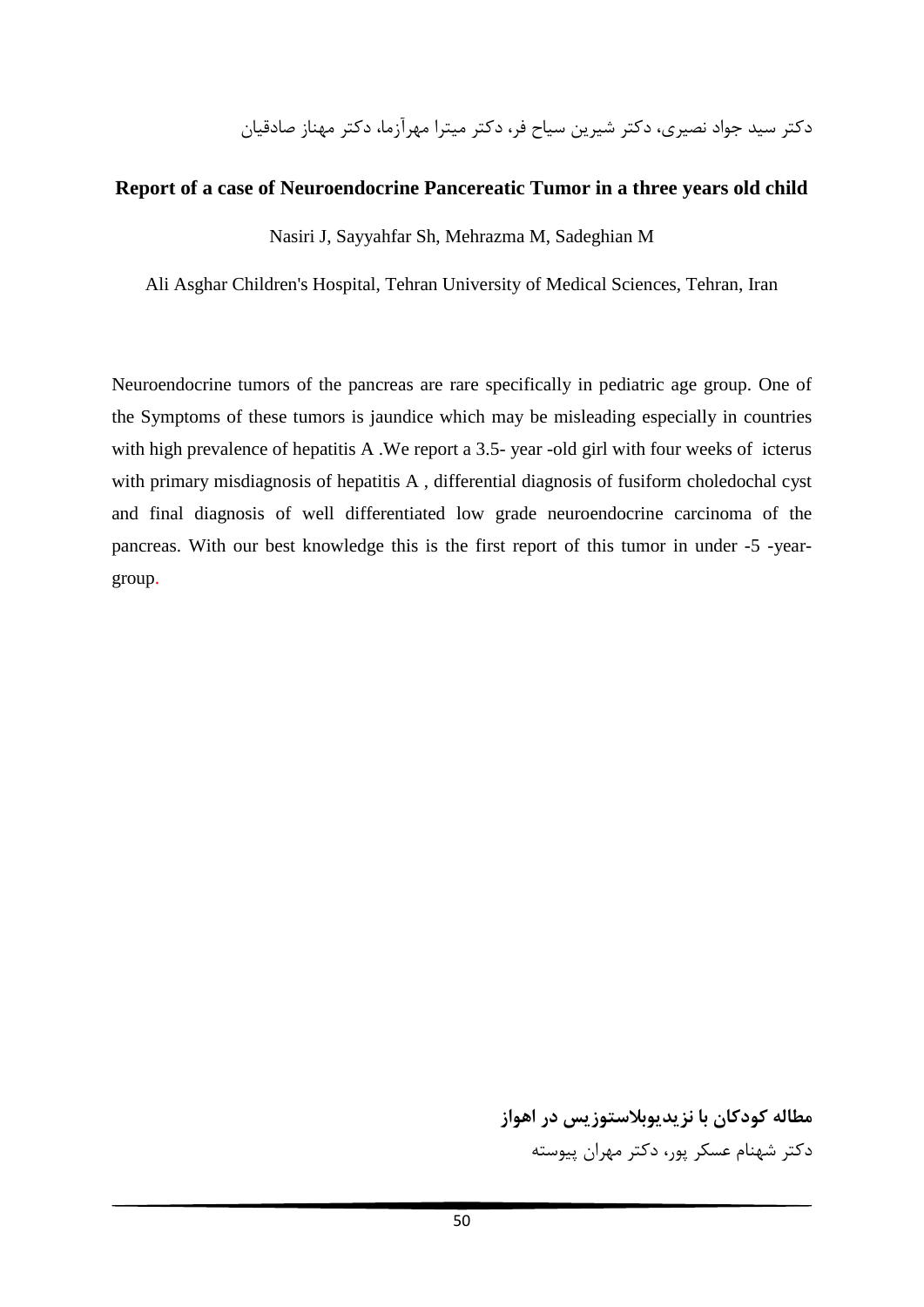## **Nesidioblastosis in children: A study from Ahvaz**

Askarpour Sh, Peyvasteh M

Ahvaz Jundishapur University of Medical Sciences, Ahvaz, Iran

**Introduction:** Persistent hyperinsulinemic hypoglycemia of infancy (PHHI) is the most common cause of persistent hypoglycemia in infants. Consists of a group of distinct genetic disorders causing dysregulation of insulin secretion, the current standard treatment is near total pancreatectomy. However, the long-term outcome following surgery needs further attention. Recurrent episodes of hyperinsulinemic hypoglycemia may expose to high risk of brain damage. Hypoglycemias are diagnosed because of seizures or any other neurological symptoms, in the neonatal period or later, usually within the first two years of life. Near-total pancreatectomy is the procedure of choice for diffuse form. Oral Diazoxide is a first line treatment. In case of unresponsiveness to this treatment, somatostatin analogues and calcium antagonists may be added**.**

**Material and Methods:** A retrospective review of 9 patients diagnosed with CHI between 2000 and 2011 was performed .all patients underwent near total pancreatectomy. Data were collected on age, gender, clinical presentation, medical and surgical management, and complications**.**

**Result**: 6 patients developed symptoms within 72 hours after birth (early-onset).Convulsion, cyanosis, and lethargy; refusing milk sucking, irritability and sweating were common symptoms. The laboratory findings displayed persistent hypoglycemia and hyperinsulinism in all of the 9 infants. The glucagon test showed positive and no urine ketones were detected in all of the 9 infants. 6 presented with seizures. All were initially treated with Diazoxide, and all patients required near total pancreatectomy .4 developed permanent diabetes mellitus

**Conclusion:** The aim of management of PHHI should be preventing mental retardation due to severe and persistent hypoglycaemia, and on the other hand to avoid the induction of diabetes mellitus following surgery. Satisfactory outcome depends on early effective medical treatment and judicious use of surgery by an experienced operator 95% pancreatectomy is an effective treatment modality in PHHI not responding to medical treatment. In our experience; recurrence of hypoglycemia following surgery responds well to medical treatment. There is a high risk of secondary DM in these children; however, the serious risk of brain damage and neurological abnormalities could be avoided by early surgical intervention

**اخلاق در جراحي**

دكتر ايرج فاضل

**Surgical Ethics**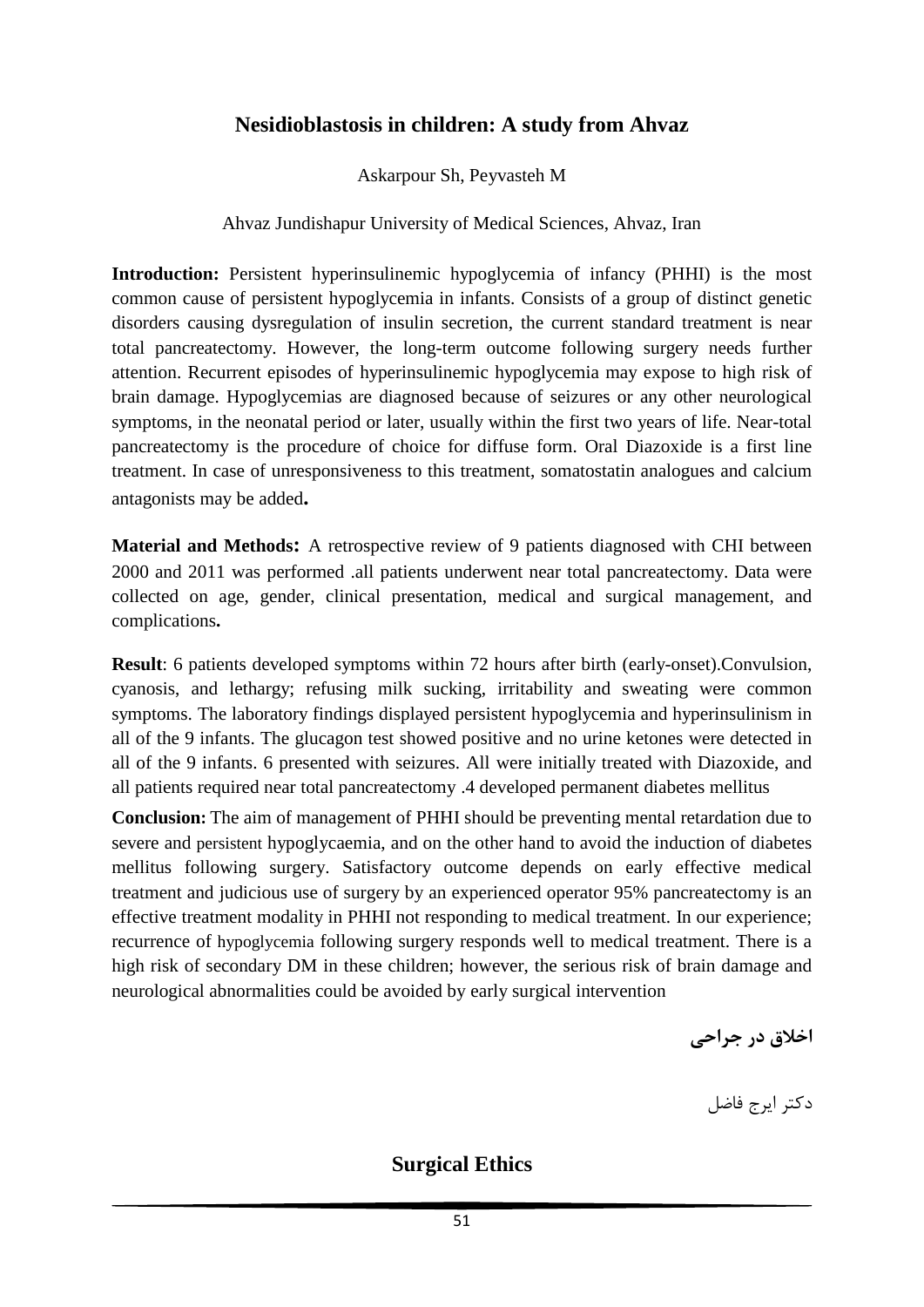#### Fazel I

Department of surgery, Taleghani General Hospital, Shaheed Beheshti, University of Medical Sciences

**Duties of surgeons to patients:** A surgeon must: 1- Maintain the highest professional standard and practice his profession without a profit motive. 2- Be obligated to preserve human life. 3- Be loyal to his patients. 4- Call for a second opinion if a certain type of treatment is out of his ability.5- Maintain confidentiality on his knowledge of patients. 6- Give emergency care where needed as a duty unless others are able and willing to administer such care. **Four areas of communication: 1- What to tell:**  Tell the truth if at all possible, use clear non-puzzling language, tell the truth calmly, sit at the same level as the person to whom you are speaking, discuss treatment options.**2-When to tell:** When all relevant results are available try to tell the patient and relatives as soon as possible.**3-Whom to tell:**  Tell the patient, use carefulness when the prognosis is very poor, permit the patient to ask questions, he has a right to know what is happening to him, discuss the clinical aspects of the diagnosis with the closest relatives, reassure them that a truthful approach will permit maximum co-operation from the patient and also justify future admissions, treatments, or continued follow-up at hospital.**4-Where to tell**: Speak to the patient or his relatives in privacy not in the corridor. If in the open ward, draw the screens and ask the nurse responsible for the patient's care to accompany you. **Informed consent:** For agreement to account as consent to treatment, patients need to be given appropriate and accurate information about: Their condition and the reasons why it warrants surgery, what type of surgery is proposed and how it might correct their condition, what the proposed surgery requires in practice. the anticipated prognosis of the proposed surgery, the expected side-effects of the proposed surgery, the unexpected hazards of the proposed surgery, any alternative and potentially successful treatments for their condition other than the proposed surgery, along with similar information about these, the consequences of no treatment at all.

**Who should be responsible for taking the consent?** Ideally, the person providing the treatment or a delegated person who is sufficiently trained and qualified and has sufficient knowledge of the proposed procedure. **Who should give the consent?** The patient, the presence of relatives and friends can sometimes be useful. However, no one else may make decision on behalf of a competent adult. If there are language difficulties, the use of an independent interpreter should ensure that the correct information is delivered to the patient. If a patient asks you withhold information or make decision on their behalf, you should stress the importance of them knowing the different options, and you should still provide the basic information about the treatment. **Duties of surgeons to one another:** A surgeon must:1- Behave respectfully and professionally towards colleagues. 2- Not attempt to or succeed in attracting patients from surgical colleagues. **Unethical Practice:** 1- Self advertisement.2- Collaboration in medical practice where clinical independence is not maintained.3- Receiving monies, other than proper professional fees.4- Acts or advice which could. weaken the mental or physical status of a person and which could result in profit of some kind for the surgeon.**Warning:**1- Beware of new discoveries and techniques unless they are properly tried and tested.2- Give certification or testify only to that which you can confirm personally.

**كيستهاي معده دوپليكاسيون فورگات**

دكتر عبدالحميد عمويي، دكتر محمد وفايي

#### **Foregut Duplication cysts of the stomach**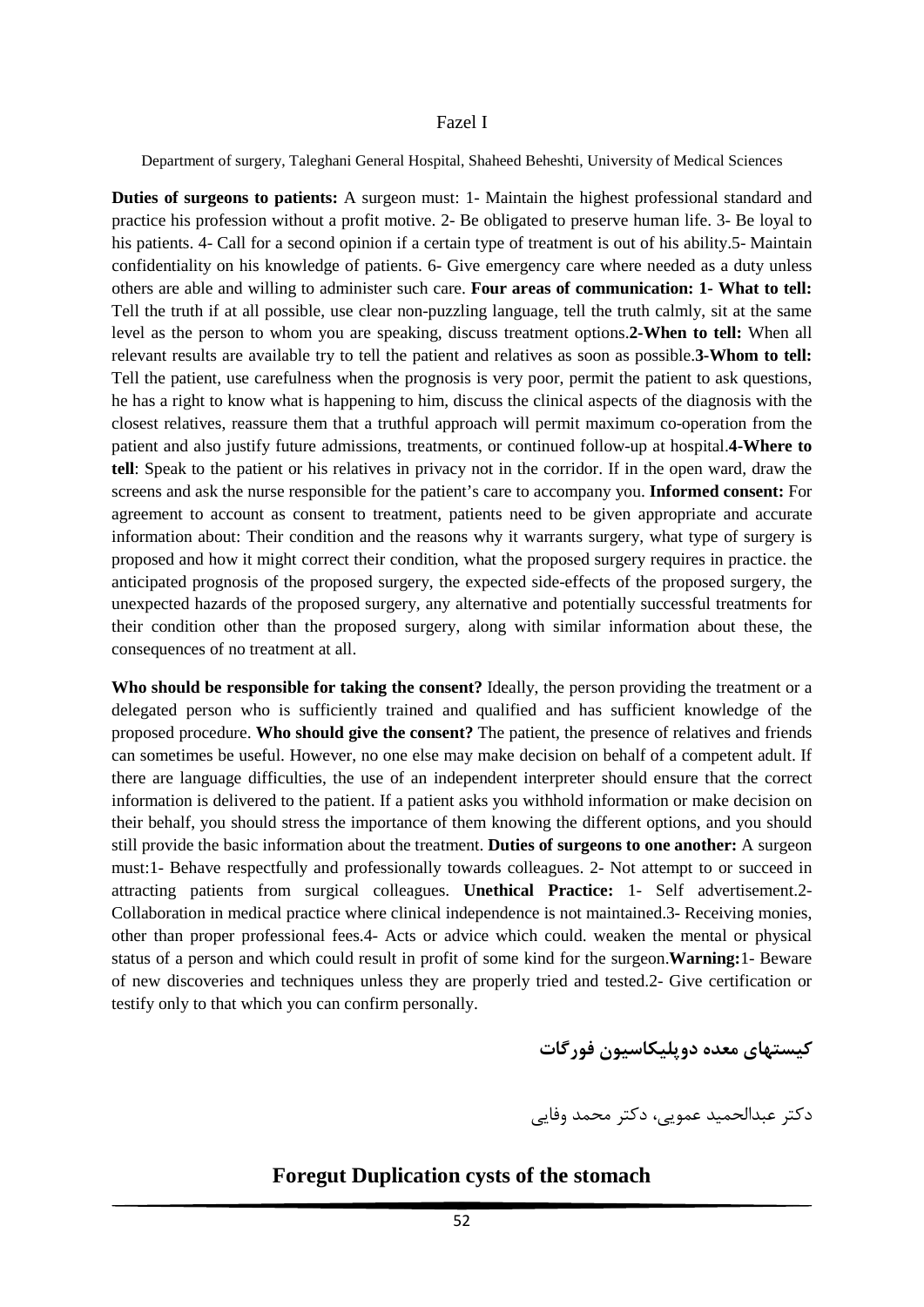### Amooei A H, Vafaei M

### Department of Pediatric Surgery, Aliebneabitaleb Hospital

Rafsanjan University of Medical Sciences, Rafsanjan, Iran

**Introduction:** The term "gastric duplication" implies the presence of gastrointestinal mucosa (usually gastric, but may be small intestinal or colonic), whereas the term ''foregut duplication'' is preferred when pseudo stratified ciliated epithelium predominates. Duplication cyst of the stomach with pseudo stratified columnar ciliated epithelium is extremely rare

**Case Report:** Our patient9-year male presented with massive upper G.I bleeding. Abdominal examination and routine laboratory tests except low Hb and Hct were normal. The patient was resuscitated with serum ringer and packed red blood cells. The patient underwent upper G.I endoscopy, which revealed an extrinsic compression at fundus of stomach with big ulcer (3 cm diameter) in central portion, with active bleeding and normal-appearing gastric and duodenal mucosa. Gross examination of the surgical specimen revealed a unilocular cyst measuring 10cm in diameter with a grey-white, rubbery wall. Histopathological examination showed a cyst lined by pseudo-stratified, ciliated, columnar epithelium with a partial lining of smooth muscle bundles

**Discussion:** Alimentary tract duplications are rare congenital anomalies that can occur anywhere along the alimentary tract from the tongue to the anus with the most common site, the ileum. Gastric duplication cysts as a subset make up approximately 4% of all alimentary tract duplications with a review of 80 cases demonstrating a 2:1 female-to-male ratio. Duplication cyst of the stomach with pseudo stratified columnar ciliated epithelium is extremely rare clinically, gastric duplication cysts can present with vague abdominal pain, vomiting and occasionally a palpable abdominal mass but are usually asymptomatic and, therefore, difficult to diagnose. Due to surrounding gastric inflammation and ulceration, marked haematemesis, melaena stool are the only presenting symptoms, as was the case in our patient. A high index of suspicion is needed when dealing with the evaluation of haematemesis of unknown cause in children and experience as well as review of endoscopy may be required even when using the gold standard.

# **دومورد گزارش PDPV : Preduodenal portal vein**

دكتر حليم بردي طعنه، دكتر غزاله دزياني

## **PDPV :Two case of preduodenal portal vein**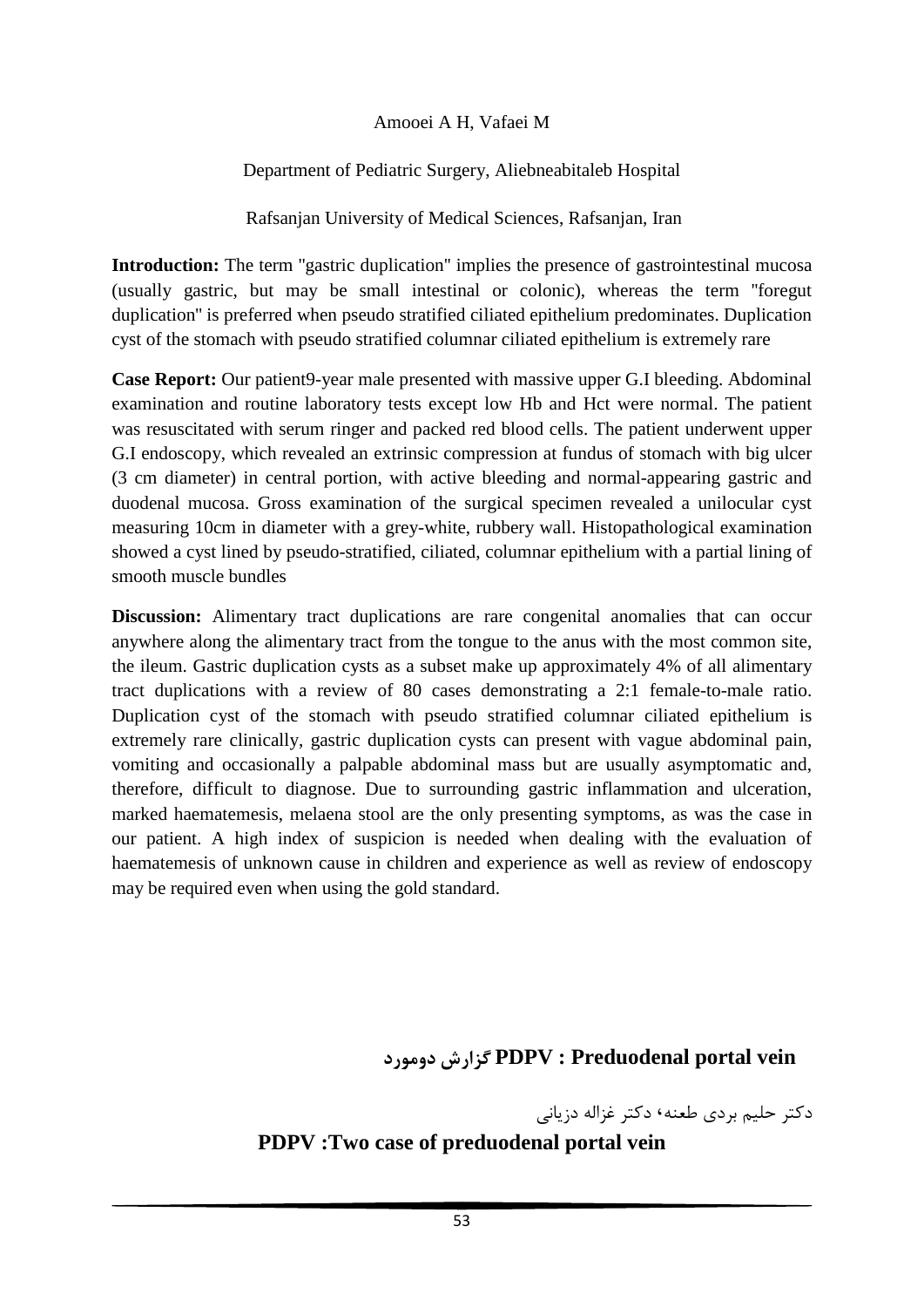### Taneh A H, Dezyani GH

### Talaghani's Hospital, Golestan University of Medical Sciences, Golestan, Iran

PDPV is rare developmental anomaly. Injury to these structures because failure to recognize them during operations way.

Result in thrombosis or hemorrhage. We recently encountered this anomaly. Twice: once in a neonate with failure to pass meconium and history of maternal Polyhydramnios and another one in a 7 month old infant with recurrent biliary vomiting and upper abdominal distention.

**Case 1**: A 10 day –old female neonate weighting 2/4 kg born to G4P4L3 Mother at 35 weeks of gestation by cesarean section elsewhere. She was born with tachypenia and admitted in the hospital and was treated with antibiotics, after ten days she was referred for complaints of failure to pass meconium and upper abdominal distention. Polyhydramnios was reported on the antenatal ultrasonography in the third trimester of pregnancy and she got GDM and Preeclampsia.

At second admission, the patient was quiet and vital sign were normal. There was minimal upper abdominal distention; she was icteric from face to abdomen. Gastric peristalsis was visible. The patient was managed with intravenous fluids and antibiotics. Naso-gastric aspirates were bilious. Blood biochemistry was normal except bilirubin. Total bilirubin was high. Whole laboratory test for sepsis were reported normal.

Upper GI study (fluoroscopy) was done and oral contrast media entered through NG tube but it did not pass through duodenum and abdominal distention was seen. After that laparotomy was undertaken that revealed a prominent PDPV obstruction between the first and second part of duodenum **(d1 and d2**).

Duodenojejunostomy was done. After operation, she received antibiotics and NG tube was fixed for her. After 7 days, NG tube was disconnected and started breast feeding. After 14 days, she discharged with well general condition.

**Case 2**: A 7 month-old female weighting 6 kg born to G1P1L1.she was referred for complaints of biliary vomiting after take the semisolid diet upper abdominal distention. The patient was managed with intravenous fluid and antibiotic. Naso-gastric aspirates were bilious. Upper GI study was done and was reported partial obstruction in the second part of duodenum. Laparotomy was undertaken that revealed a prominent PDPV obstructing between the first and second part of duodenum. After 7 days she discharged with well general condition

**استنوز مادرزادي كولون يك گزارش مورد**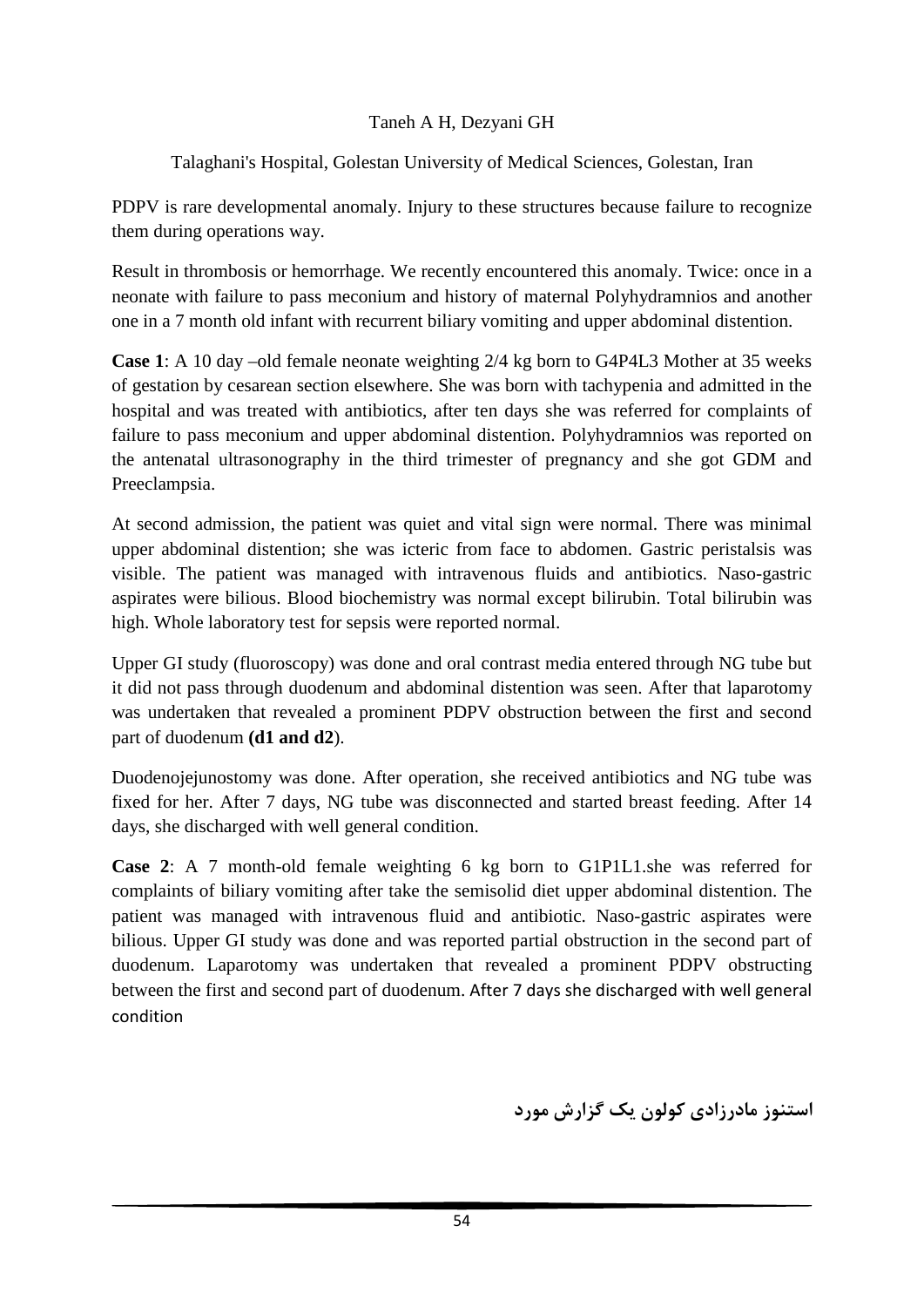دكتر حليم بردي طعنه، دكتر آيدا آرمون، دكتر نسرين فتاحي، دكتر محمد كوچكي قربان

### **Congenital colonic stenosis a case report**

Taneh H, Armoon A, Fattahi N, Kouchaki Ghorban M Talaghani's Hospital, Golestan University of Medical Sciences, Golestan, Iran

**Introductions:** Colonic atresia and stenosis are the rare entities with an incidence (colonic atresia) of 1 in 20,000 live births and comprise about 1.8-15% of intestinal atresias. The colonic stenosis is even rarer and to date not more than 10 cases have been reported in the English literature. (1) We describe the case of a 2-month-old female infant coming to our attention because of an intestinal sub occlusion due to a congenital colonic stenosis of the colon.

**Case report:** A 2-month-old female infant presented with abdominal distension and vomiting. She had these symptoms from twenty-days of birth and one week before this admission, she was admitted because of premarurity (30\_31 weeks), icterus and sepsis. On clinical examination Abdomen was distended with visible bowel loops. Bowel sounds were absent. Digital rectal examination revealed empty rectum. Nasogastric tube was passed and intravenous fluids and antibiotics started and surgery planned.

Abdominal radiograph showed distended abdominal loop. During contrast enema sigmoid colon filled with contrast and a narrowing was seen in distal of descending and sigmoid colon; Suspecting an organic intestinal obstruction.(Figure 2)An explorative laparotomy was deemed necessary and between distal of descending and sigmoid colon a stenosis was found. (Figure 3) This portion of colon was resected and an end to end primary colo-colic anastomosis performed. The post operative recovery was uneventful. Naso-gastric tube was removed on 4th post operative day and patient started orally and discharged. According to literature review and our experiment while congenital colonic stenosis is rare but it seems that can cause complete or partial intestinal obstruction, not only in newborns but also throughout the first year of life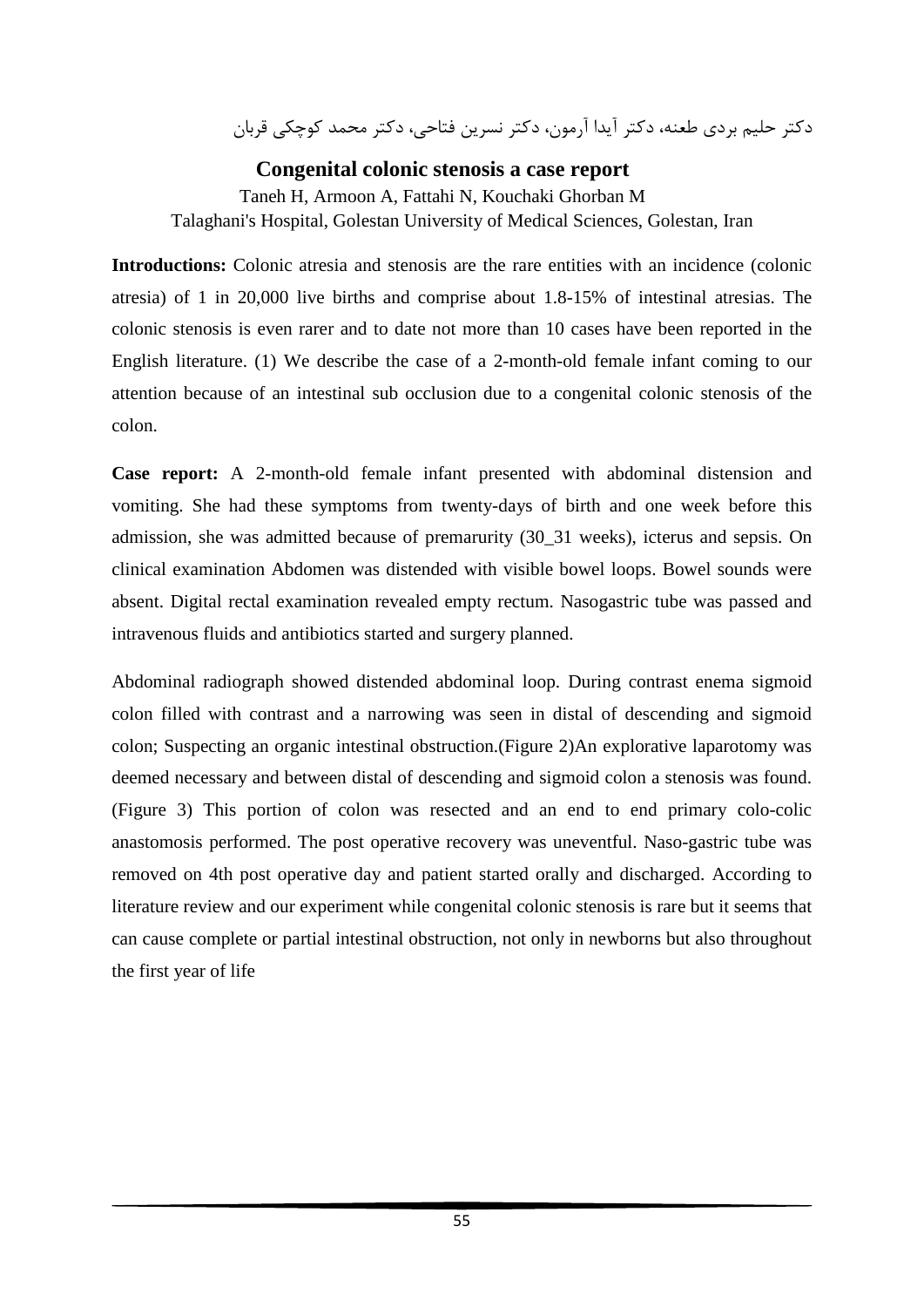**نتايج ترميم گاستروشيزيز در مركز طبي كودكان**

دكتر جواد احمدي، دكتر بهار اشجعي

## **A study of Gasrochisis repair in Children's Hospital Center**

Ahmadi J, Ashjaei B

Department of Pediatric Surgery Children's Medical Center

Tehran University of Medical Sciences, Tehran, Iran

**Introduction**: During past decades the mortality rate of gastrostschisis was reduced from 90% to almost 13% .These advantages are due to better mechanical ventilation and parenteral nutrition and staged repair by using prosthetic materials.  $\{4, 4\}$ . Other factors that can change the mortality rate of gastroschisis are prematurity and other congenital malformations and disparity between abdominal cavity and eviscerated organs.{, #1}.in general the mortality rate of gastroschisis is reduced during forty years ago.  $\{$ , #3 $\}$ 

**Materials and Methods**: This is a retrospective study that is performed in children's medical center of Tehran University of Medical Sciences. All neonates who were admitted in NICU due to gastroschisis in past 10 years and needed to silo for staged repair were included in our study. We reported the rate of coexisted congenital anomalies and the complication rates of surgical and medical managements. Staged operations were done in 42 patients based on discrepancy between peritoneal cavity and eviscerated organs. We used a sterile urine bag as silo in these patients and every 24-48 hours we made the bag smaller by wrapping the bag and suturing the top of it.

**Result**: We had 42 infants who were admitted in NICU in ten years period and undergone staged repair of gastroschisis. Coexisted congenital anomalies except malrotation and incomplete small bowel fixation were detected in 19 patients. These anomalies were biliary atresia in 2 patients, jejunal atresia in 2 patients, ileal atresia in 1 patient, bladder extrophy in 1 patient, congenital heart disease in 3 patients, undessendent testis in 10 patients, urinary anomalies in 3 patients, inguinal hernia in 12 patients and urinary tract anomalies in 2 patients. Total mortality rate was 5 in 42 cases. Cardiac anomalies in 2 patients, sepsis in 2 patients and pneumonia in one patient were the cardinal cause of death.

**Conclusion**: Mortality rate due to gastroschisis is reported from 6% to 20-35% in different centers and it is highly dependent to other congenital anomalies, the time of evisceration of bowel, the technique of facial closure and medical care.

**واسكوليت روده باريك**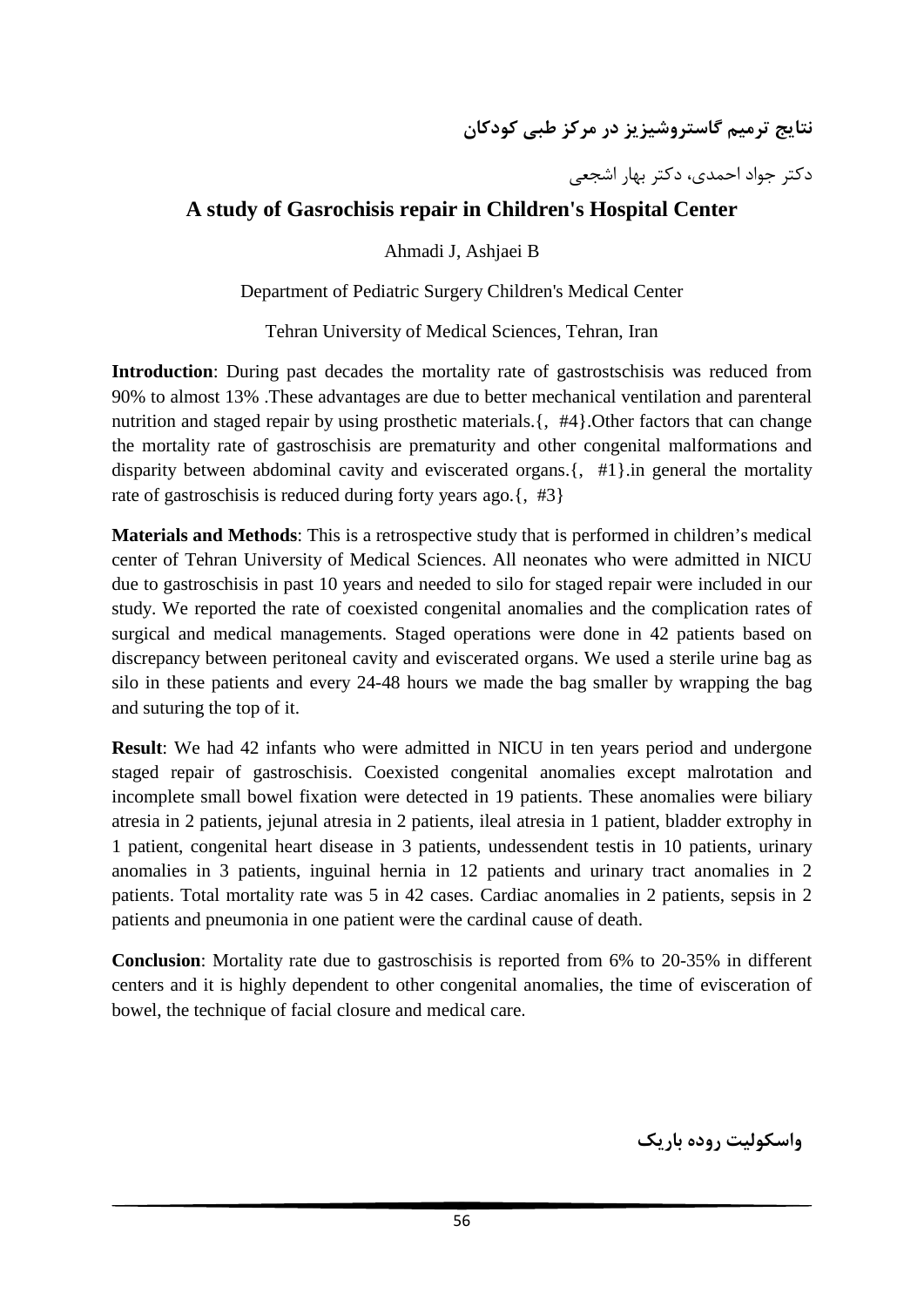دكتر سهيل بن رضوي

## **Vasculitis of small bowel**

Benrazavi S

Division of Pediatric Surgery, Shaheed Sadooghi's Hospital Shaheed Sadooghi University of Medical Sciences, Yazd, Iran

A 5 Y/O boy with sever colicky abdominal pain since 3 days ago reffered by pediatric infectious specialist for surgical intervention. Results of US and CT scan were NL, lab data was no specific. laparatomy was done with finding of multiple area of segmental thickening and Hemorrhagic pattern in a length of 5-7 cm . One of segments was resected and anastomosis was done other finding was NL.

3days after operation some purpura was appeared in body of patient. Result of pathology was in favor of H.S.P.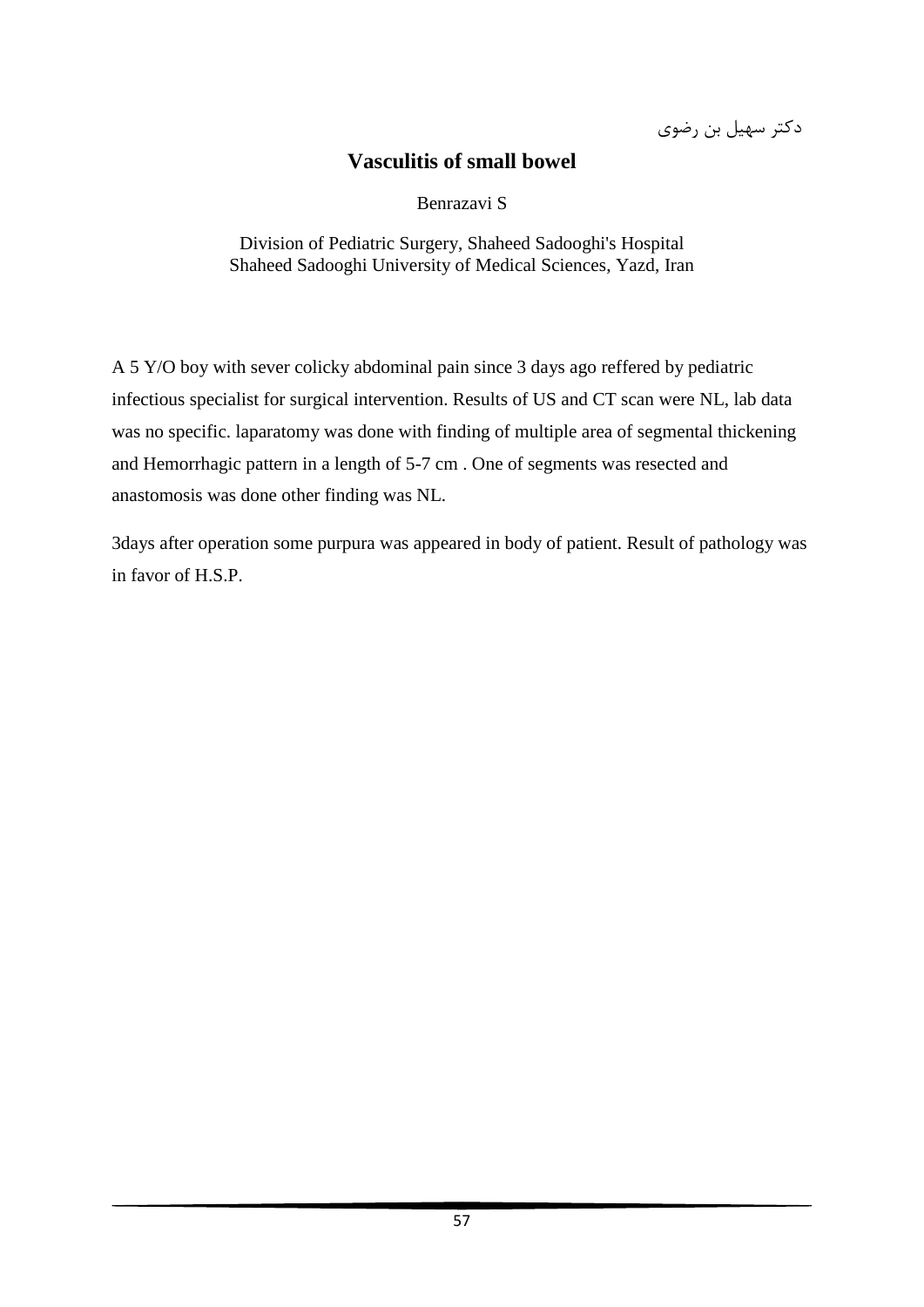# **خونريزي شديد گوارشي با علت دوپليكاسيون روده** دكتر مهران پيوسته، دكتر مهران حكيم زاده، دكتر شهنام عسكرپور، دكتر محمدرضا فتحي **Sever GI bleeding due to intestinal duplication**

Peyvasteh M, Hakimzadeh M, Askarpour SH, Fathi M R

Joundishapour University of Medical Sciences, Ahvaz, Iran

A 10 months old infant had been admitted at Abouzar Children's Hospital with severe lower GI bleeding. In the first laboratory examination patient's hemoglobin were 8.5 which gradually dropped to 5.3. After receiving crystalloid fluid and blood transfusion upper GI endoscopy was performed which was normal. In HIDA scan duplication of intestine with ectopic gastric mucosa was reported. The patient underwent laparatomy surgery. Duplication of intestine was present at ileum, 70-80cm away from ileosecal valve. Resection and end to end anastomosis was performed and patient discharged uneventfully.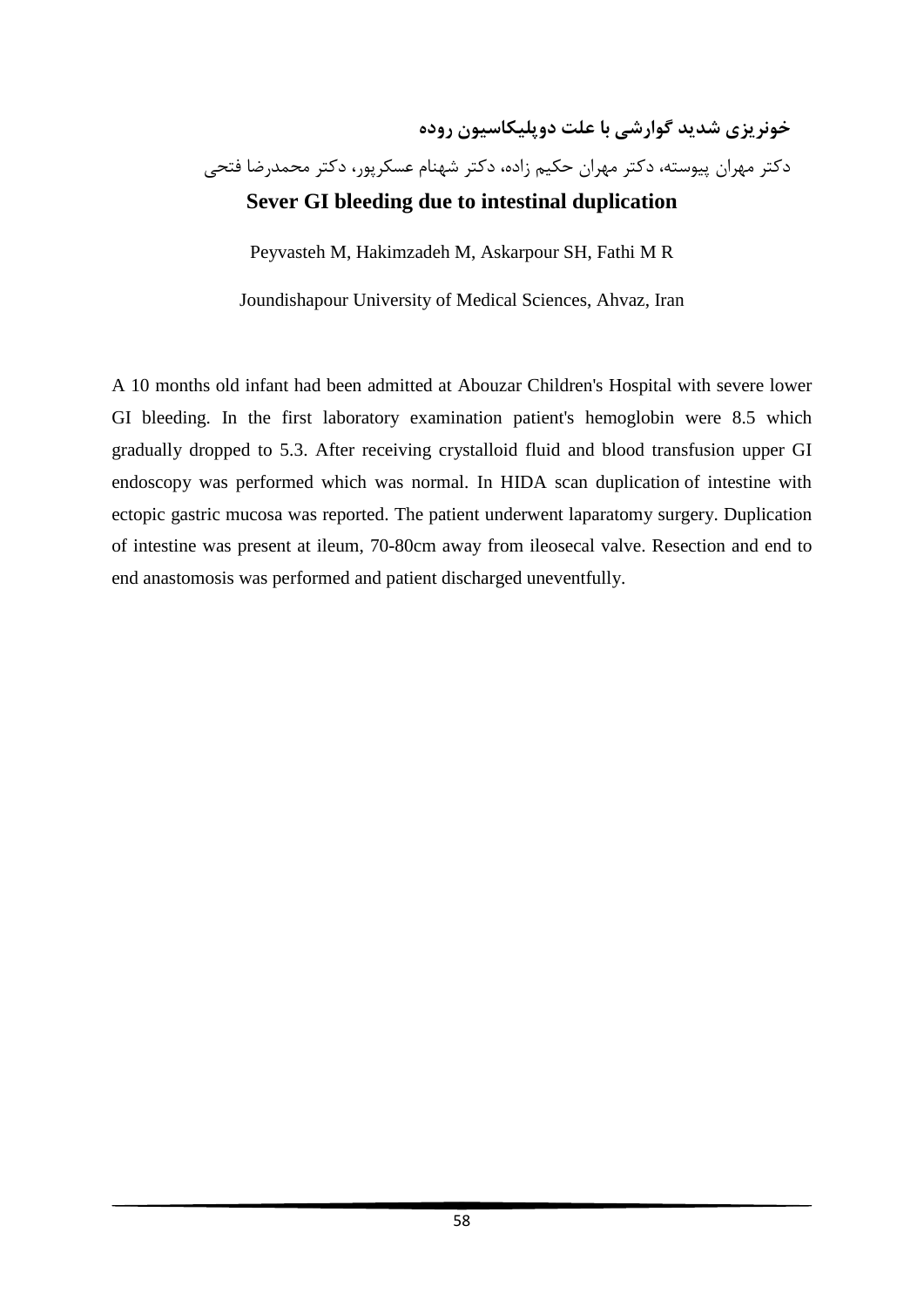**دوپليكاسيون دستگاه گوارش** دكتر فريد اسكندري، دكتر هوشنگ پورنگ، دكتر منصور ملائيان، دكتر هدايت االله نحوي، دكتر محمد اسماعيل دارابي

## **Alimentary Tract Duplication**

Eskandari F, Pourang H, Mollaeian M, Nahvi H, Darabi M E

### Pediatric Surgery Department, Bahrami Children's Hospital

Tehran University of Medical Sciences, Tehran, Iran

Alimentary tract duplication is a rare congenital disease which is presented as a mass adjacent to different parts of the alimentary tract from mouth to anus. It is either presented with GI bleeding or obstruction, abdominal distention, abdominal mass, or sometimes symptomless which discovered by accident. The majority of duplications are diagnosed by the age of two years, but may also be discovered before birth by ultrasonography.

There are multiple theories to explain GI duplication occurrence, like as "partial or abortive twining", "split notochord", and" diverticula and canalization defects" but none of them can account for all the known variants.

Duplications are benign malformations; however due to presence of ectopic gastric mucosa there might be a chance of peptic ulcer and malignancy in rare cases. They often located on the mesenteric side and share the same vascular structures of native alimentary tract. These lesions may be either cystic or tubular, and ileum is the most common enteric site of duplication

Radical resection is considered to be the best treatment but it is not always possible to do solely without resection of adjacent bowel. Treatment of large thoracoabdominal or long abdominal duplications can be challenging. The main goal of surgical treatment is to clear the symptoms and prevent any form of recurrence. Prognosis is good, yet depending on severity of the disease, pathogenicity, morbidity and mortality of the associated anomalies.

This paper introduces some patients whom were finally diagnosed with different parts of the

alimentary tract duplications including pylorus, duodenum, small intestine, and colon, and

being treated in Bahrami Children's Hospital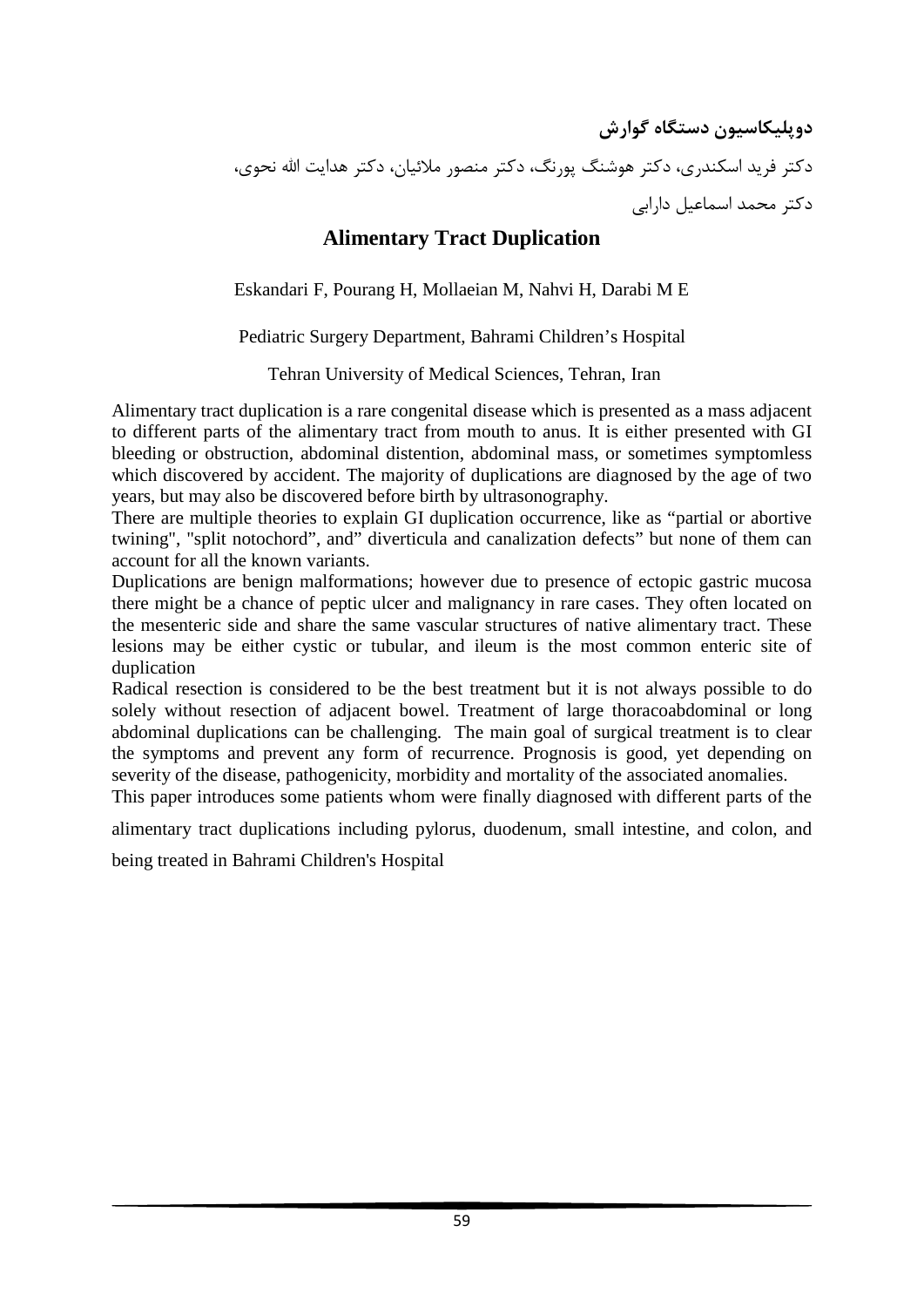# **تظاهردوپليكاسيون كامل كولون با توده لگني و پرولاپس ركتوم**

دكتر احمد خالق نژاد طبري، دكتر نسيبه خالق نژاد طبري، دكتر عليرضا ميرشميراني

## **Complete colonic duplication presented as pelvic mass and rectocele**

Khaleghnejad Tabari A, Khaleghnejad Tabari N, Mirshemirani A

Pediatric Surgery Research Center

Shaheed Beheshti University of Medical Sciences, Tehran, Iran

**Purpose:** complete colonic duplication is very rare anomalies that may have different presentation according its location and size. Complete colorectal duplication can occur in 15% of gastrointestinal duplication. This report presents a complete colorectal duplication that presented as chronic constipation, pelvic mass and rectocele.

**Case Report:** 2 year old boy presented to clinic with abdominal protrusion, difficulty to defecate, chronic constipation and prolapse of mucosa covered bulging (rectocele) since age 6 months. On examination abdomen was soft with palpable pelvic mass with doughy consistency. Rectal exam confirmed prerectal mass with soft consistency. Plain abdominal X-ray showed dilated bowel loops and soft tissue pelvic mass that pushed rectum anteriorly and cervical hemi-vertebra. Barium enema and abdominal and pelvic CT confirmed the same finding. US revealed absence of right kidney that confirmed by DMSA scan, VCUG was normal. Laparatomy was performed, there was a complete colorectal duplication with one blinded end and accumulation of huge amount of stool that protruded as mucosa covered bulging during defecation (rectocele). The duplicated colon has common mesentery and resection of one part was impossible. The mucosal web was resected and the two ends of duplicated colon were fenestrated to each other and opened to common anal canal and all fecal impaction was evacuated and patient had very good post operation recovery and discharged from hospital in a week time. In two year follow up has normal defecation and good weight gain without any problem with duplicated colon.

**Conclusion:** The Side to side total colorectal duplication may associated with urinary and vertebral anomalies and can be treated with simple resection of distal common wall, fenestration.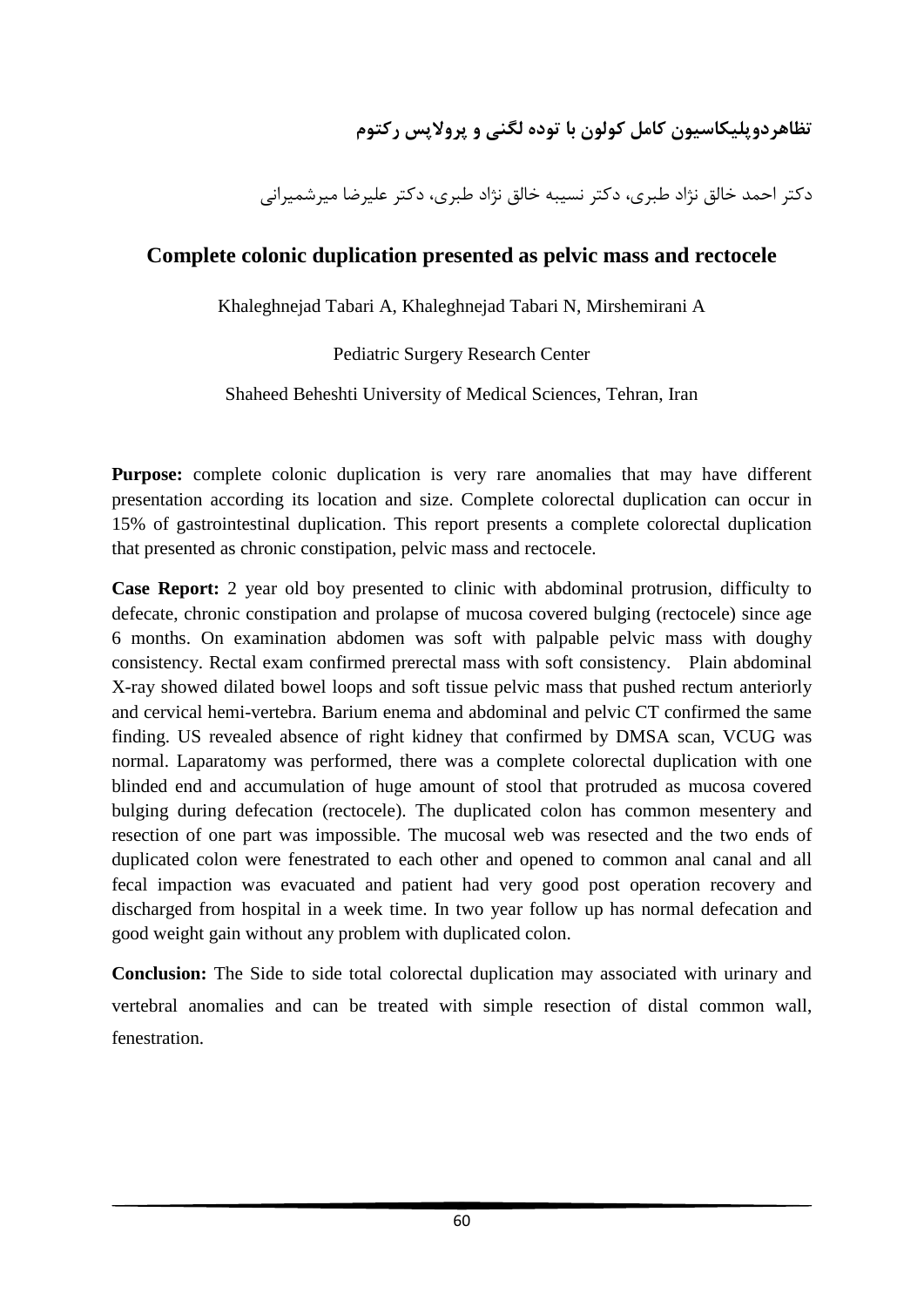**يك متد تازه وموثر در جلوگيري ازايجاد و لولوس روده بعداز عمل درAtresia Jejunal Peel Apple**

دكتر احمد محمدي پور

## **A new and useful method for prevention of postoperative volvulus in Apple Peel Jejunal Atresia (Christmas – tree deformity**)

### Mohammadipour A

Talaghani's Hospital, Golestan University of Medical Sciences, Golestan, Iran

Type III(b) Atresia (apple peel, Chrismas tree or Maypole deformity) consist of a proximal jejunal atresia, absence of the superior mesenteric artery beyond the origin of middle colic branch, agenesis of the dorsal mesentery, significant loss of intestinal length and large mesenteric defect .The decompressed distal small bowel lies free in abdomen and assumes a helical configuration around a single perfusing vessels. The vascularity of the distal bowel is often impaired. UP to 50%may have malrotation .short bowel syndrome is present in nearly 75% of case. Mortality is 54% in this population.

Apple Peel deformity of the small bowel is a variant of Jejunal atresia with high mortality. Forty five percent of these patients can be expected to die, most from anastomotic leaks with sepsis or anastomotic failure with prolonged ileus and malnutrition [3]. This report documents survival of three patients who have atresia near to ligament of teritz, short bowel and large mesenteric gap.

IN this type of atresia bowel blood supply, distal to atresia, is provided from ileocolic or right colic or inferior mesenteric arteries in a retrograde fashion by an anastomotic arcade. For prevention of post operative volvulus in distal segment of intestine in our subjects, we have done a new method of mesoplasty with seromuscular flap of bowel for large mesenteric gap. In this technique, we incised and separated a segment of dilated bowel before anastomosis, with incision and dividing of segment, while preserving of vascular pedicle, with electrocutery denude mucosa of this segment.

This seromuscular flap has been used for large mesenteric defect with fine suturing of the mesenteric edge to this flap. All three patients had a benign postoperative course and made uneventful recovery and no postoperative obstruction was seen.

Based on this experience, I think this method would be a good way in preventing postoperative distal segment volvulus.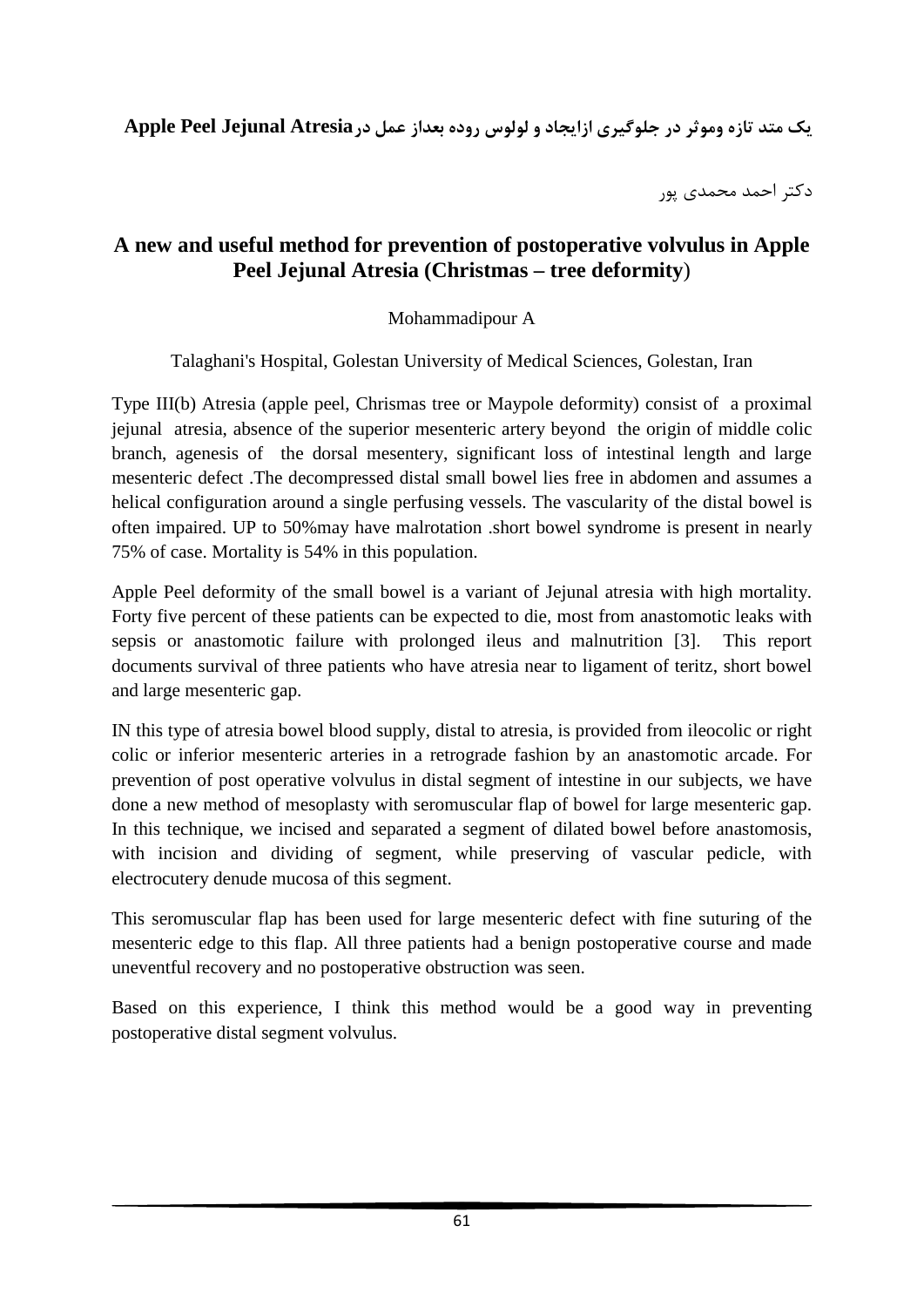# **پرفوراسيون خود بخودي وراجعه روده در يك شيرخوار ترم : گزارش موردي** Dr Mathew Kripail, Dr Zainab Al balushi, Dr Mohammad.Adellatif

## **Recurrent Spontaneous Intestinal Perforation in a full term infant: A case report**

### Kripail M, Al Balushi Z, Adellatif M

### Sultan Qaboos University Hospital, Masqat, Oman

Spontaneous isolated intestinal perforation (SIP) typically found in very low birth weight (VLBW) and extremely low birth weight (ELBW ) preterm infants is a distinct entity from necrotizing enterocolitis (NEC).

Only few cases have been described in full term infants.these case reports described association with intestinal atresias, anorectal malformations, Hirschprung's disease, segmental absence of the muscularis mucosa in the distal intestine.

We report a case of a full term neonate who was otherwise normal presented with spontaneous intestinal perforation on day 2 of life with no demonstrable cause .The infant had two subsequent episodes of intestinal perforation at six weeks of life requiring surgical intervention with reformation of stoma. All the biopsies revealed nonspecific signs of inflammation and ruled out Necrotizing enterocolitis and Hirschprung's disease.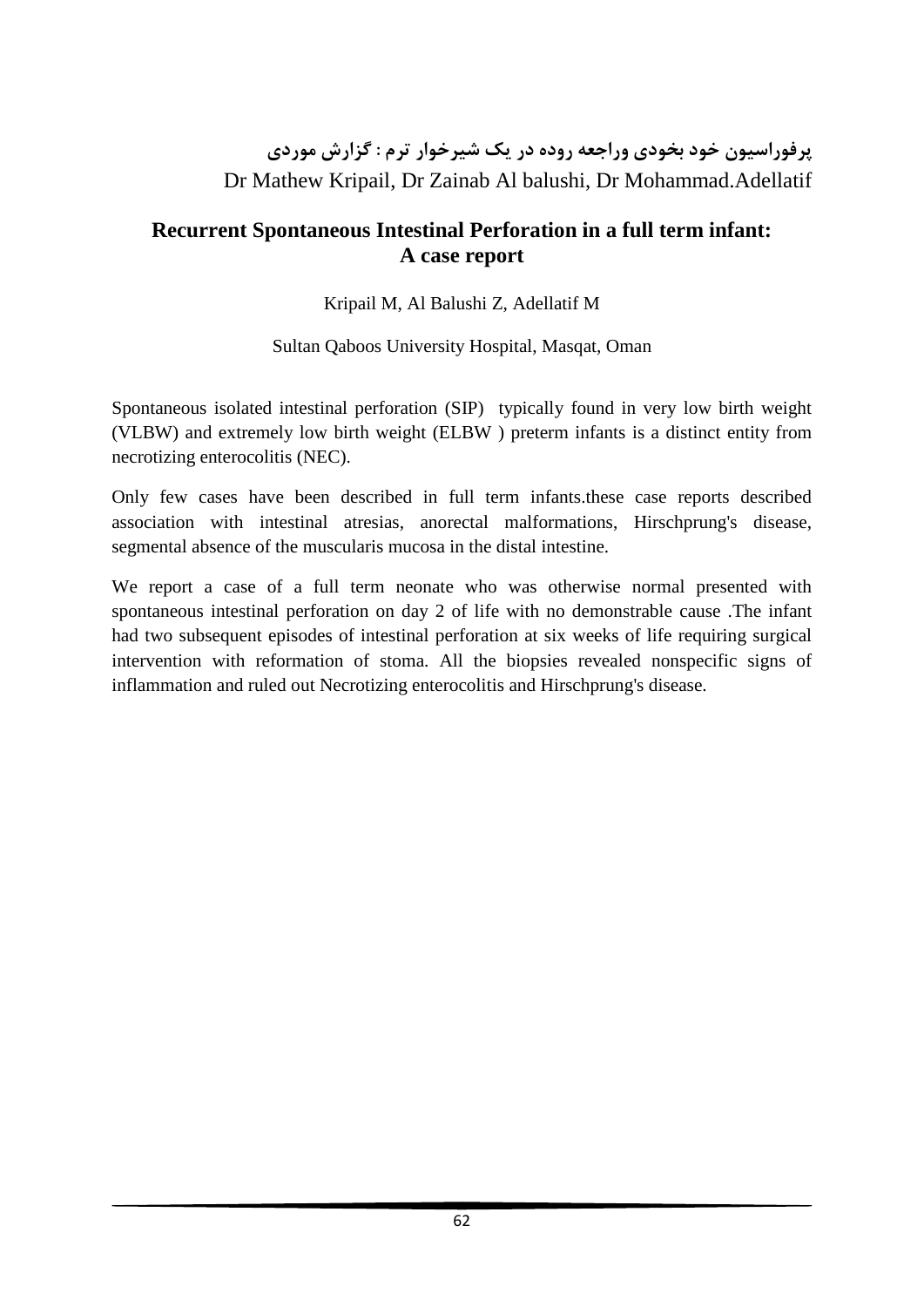**توده مزانتريك روده** دكتر سهيل بن رضوي

## **Mesenteric mass of small bowel**

### Benrazavi S

Division of Pediatric Surgery, Shaheed Sadooghi's Hospital Shaheed Sadooghi University of Medical Sciences, Yazd, Iran

A5 Y/O girl admitted due to lower abdominal pain since 6 months ago. On P/E has no any problem except mild lower abdominal discomfort. Sonography showed a cystic mass in pelvic area. CT scan showed a mass in R.L.Q with Extension to pelvic area.

On Laparotomy a Huge chylous cyst of mesentry of ileum was seen that resected with adjacent bowel completely and anastomosis was done.

Patient was discharged on good condition.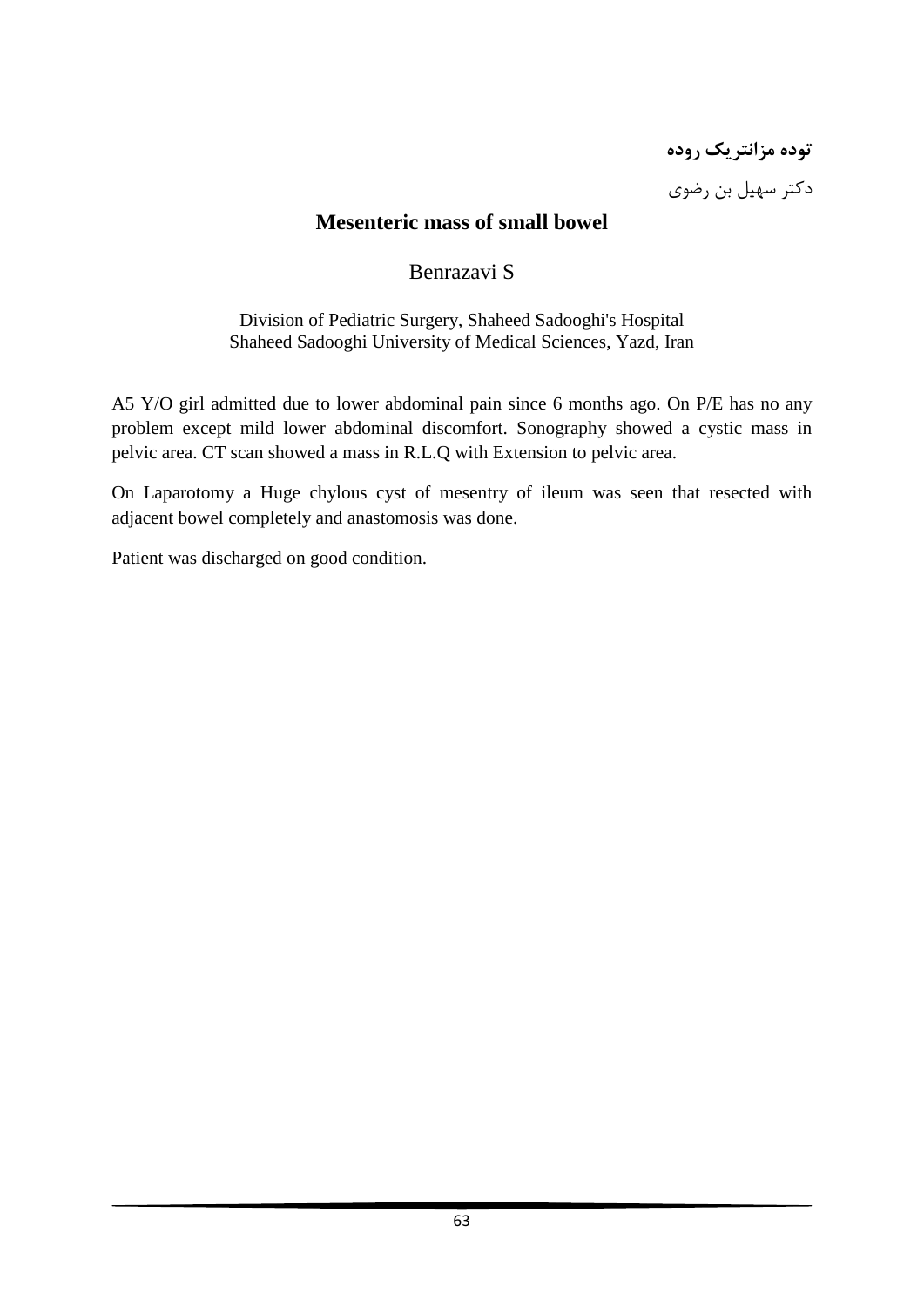**نحوه ترميم امفلوسل بزرگ با روش كجاوه** دكتر مريم قوامي عادل، دكتر ولي اله محرابي

### **How to repair giant omphalocele: Case report**

GhavamiAdel M, Mehrabi V

Tehran University of Medical Sciences, Aliasqar Pediatric Hospital, Tehran, Iran

**Background:** The management of patients with a giant omphalocele remains a difficult problem. Many surgical and nonsurgical methods have been advocated for giant omphalocele management but many of them have difficulties and potential hazards. Here we present an effective surgical method for the management of a large omphalocele easily performs with least complications.

**Case presentation**: A term girl operated with this method on 9<sup>th</sup> day of birth. After insertion of two 2 mm pins longitudinally in subfascial position below the defect in both sides of the baby, stay sutures passed around the pins and hanged with elastics from a device like camel litter. The omphalocele sac did not open and covered with a nylon stockings stick to the abdominal wall around the defect which was hanged from the mid portion of the device. After 19 days the liver and intestines reduced easily and the remaining fascial defect repaired with a dual mesh and skin defect covered with a z-plasty. The patient had an uneventful recovery and discharged on 34th days of operation.

**Conclusion**: This method can be a safe and easy one in large omphalocele repair with minimal complications.

**بهبود پي آمد درمان مالروتاسيون روده مطالعه دو بيمارستان كودكان دانشگاه تهران**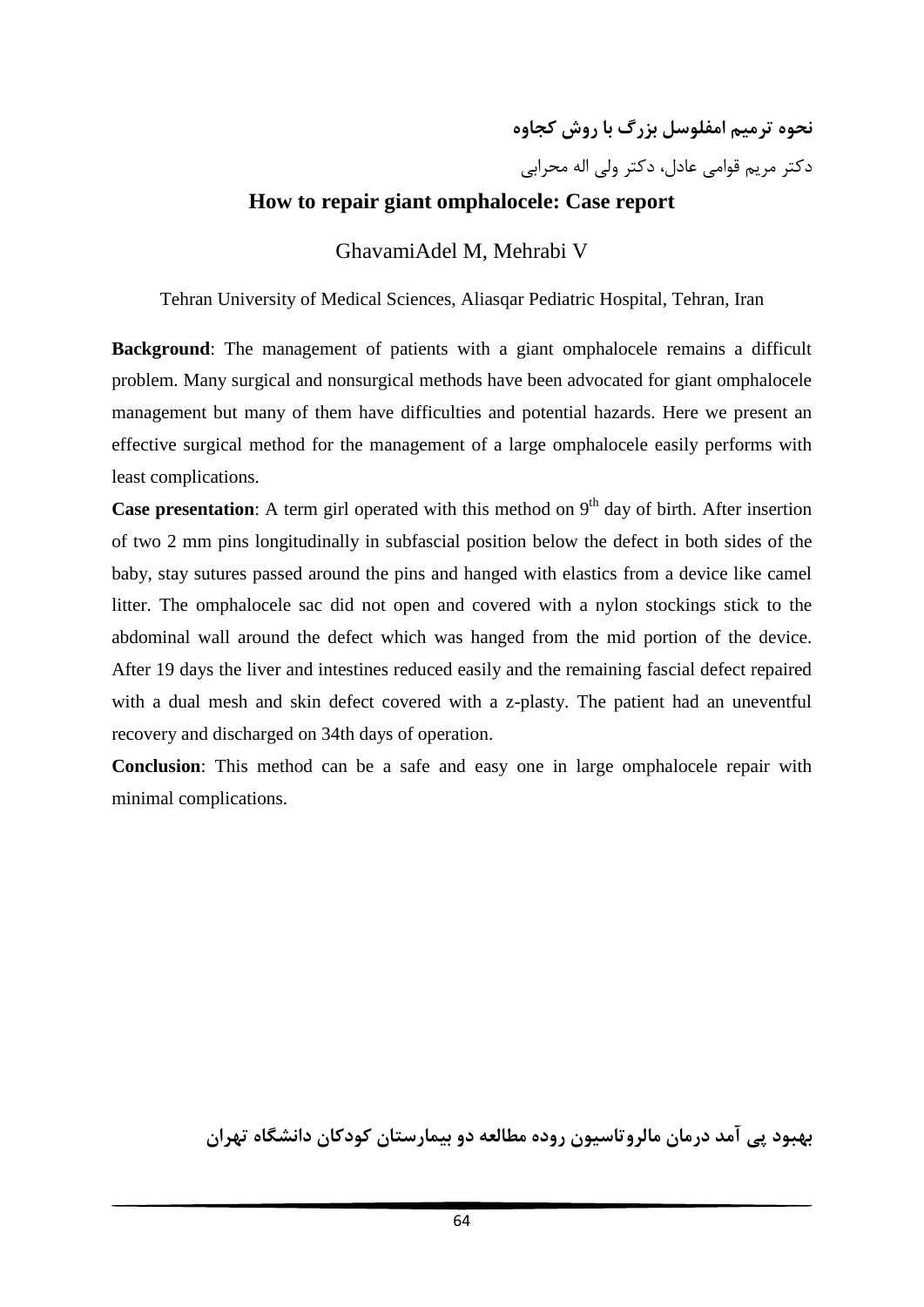دكتر هدايت االله نحوي،دكتر مهرداد گودرزي، دكتر ميترا آذر شاهين، دكتر كاميار كامراني، دكتر جواد احمدي، عليرضا نحوي،

دكتر هومن عليزاده، دكتر محسن ناصري، دكتر منصور ملائيان، دكتر هوشنگ پورنگ

### **Improvement in outcome of children with intestinal malrotation: A study in 2 Children's Hospital**

Nahvi H, Goodarzi M, Azarshahin M, Kamrani K, Ahmadi J, Nahvi A, Alizadeh H, Naseri

#### M, Mollaeian M, Pourang H

Department of Pediatric Surgery, Bahrami Children's Hospital, Tehran University of Medical Sciences, Tehran, Iran

**Introduction and aim**: infants with Intestinal mal rotation or rotation abnormalities, addition to the catastrophic risk of midgut volvulus usually associated with others congenital anomalies such as complex congenital heart disease, that required timely, meticulous clinical, radiologic diagnosis and medical management before and after performing a Ladd procedure with or without small bowel resection because known their effects on the survival and postoperative complications. The aid of this study was to review frequency of complications and deaths underwent a Ladd procedure in patients with Intestinal malrotationin recent five years in our two children's hospitals.

**Method**: The medical records of all patients Intestinal mal rotation who underwent a Ladd procedure In an experience of period of five years of a Team management between 2004 and 2009in two children hospitals centers of TUMS were reviewed. Demographic Clinical symptoms and signs, diagnostic, operative, postoperative complications, and mortality data were recorded.

**Results**: of sixty -three infants (46 boys and 17 girls) 83.1% underwent an emergency and 15.9% an elective Ladd's procedure after their medical stabilization or palliation of their other anomaly. Range of Age Of these patients at admission were 1day to2months

The median age of patients at the time of the operation was 5.7days .the most common clinical symptoms was bilious vomiting in 88.9% of patients and median stay days of hospitalization was 6.4 days (ranged between3and15days).

Range of Age Of these patients for evaluation for complications was between 2.3 and 6.04 months after the operation. Developed postoperative intestinal obstruction due to adhesion bands: lysis of adhesions was occurred in 5.9%patient; 7, 9%patient required another operation for a recurrent midgut volvulus after an incomplete initial Ladd procedure. The 6/3 deaths, after the surgery, occurred as sequelae of the underlying cardiac anomaly. Length of follow-up ranged from 2.3 months to 5 years.

**Conclusions**: our recent 5 years' experience suggests by a team management, preoperative support with timely performing Ladd procedure of patients with malrotation has an acceptably low morbidity and. Allow risk of 12.2% of postoperative bowel obstruction comparing to significant risk of mid gut volvulus.

**دوپليكاسيون متعدد روده يك گزارش موردي وبررسي متون**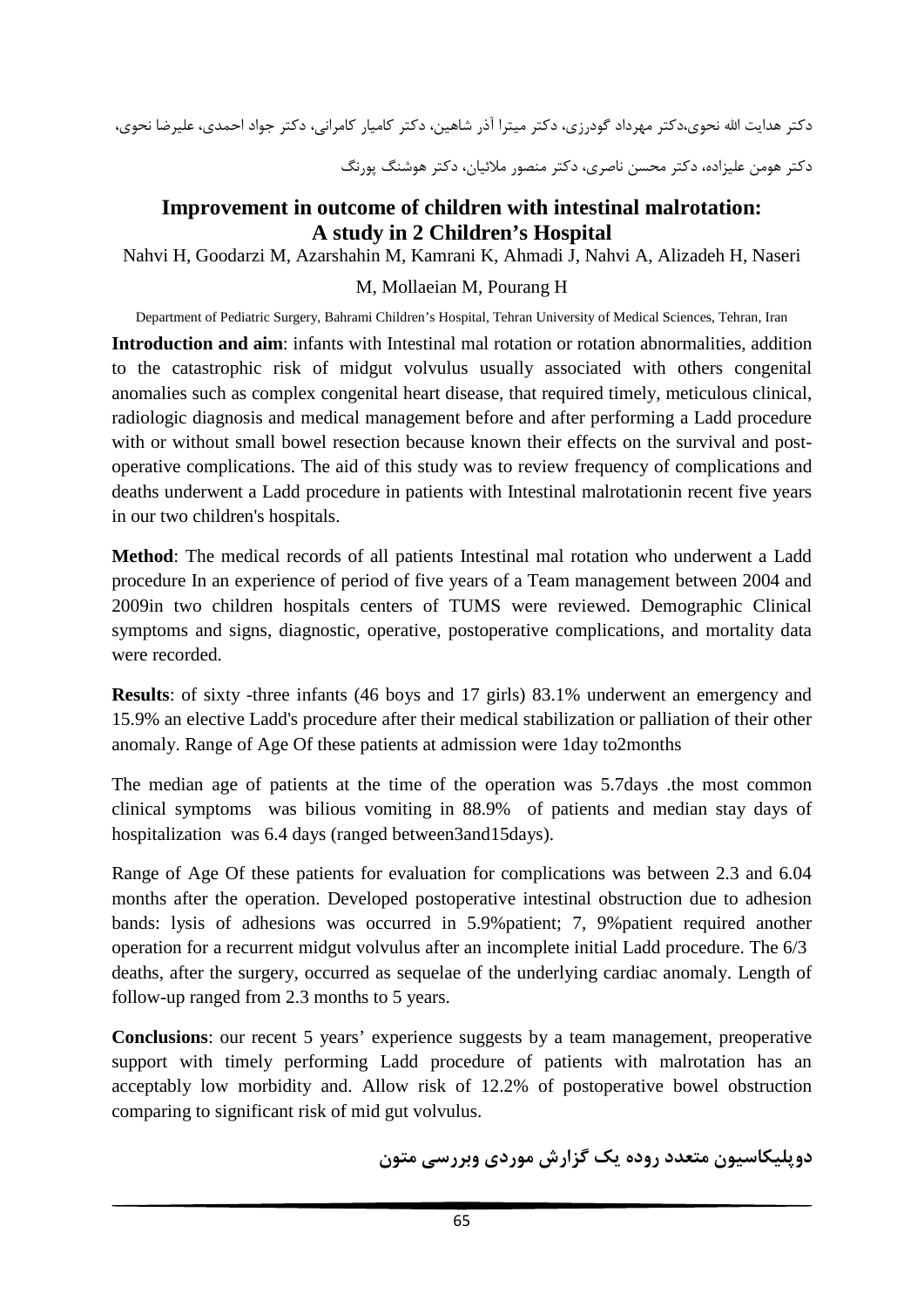## **Multiple Intestinal Duplication: A case report and brief entity review**

### Diaz D

Department of Pediatric Surgery, Zanjan University of Medical Sciences, Zanjan, Iran

**Introduction**: Intestinal duplications are very uncommon congenital malformations located in the mesenteric edge of the small bowel, particularly in the ileum. Over 60% of the patients become symptomatic during the first year of life whereas the remainder demonstrates symptoms at school age or adulthood. The wide spectrum of symptoms and unspecific signs frequently simulate other diseases. Gastrointestinal hemorrhage is the most noteworthy complication, which can cause severe anemia and shock.

**Aim**: In this presentation the intestinal duplication is analyzed and the importance of considering it as a differential diagnosis in any kind of bleeding of the digestive tube is discussed.

**Methods**: In the case we describe an 8 month-old boy who experienced massive intestinal hemorrhage and anemic syndrome. In this patient, hemoglobin levels rose up to 5 g/dL necessitating hemotransfusion. Multiple diagnosis and examinations were carried out until finally the gammagram with Tc99m disclosed an ectopic gastric mucosa. Using a laparotomy three intestinal duplications were found in the mid jejunum that were resolved by means of bowel resection and anastomosis. The post-op course was uneventful and the patient was discharged at the fourth day.

**Conclusion** Pediatric patients with unexplained gastrointestinal symptoms must be diagnosed for the possibility of alimentary tract duplication, even though it rarely occurs. With proper treatment, children born with enteric duplications should do well and have excellent longterm outcomes and quality of life.

**پي آمد آترزي قسمت فوقاني دستگاه گوارش در يك مركز اطفال**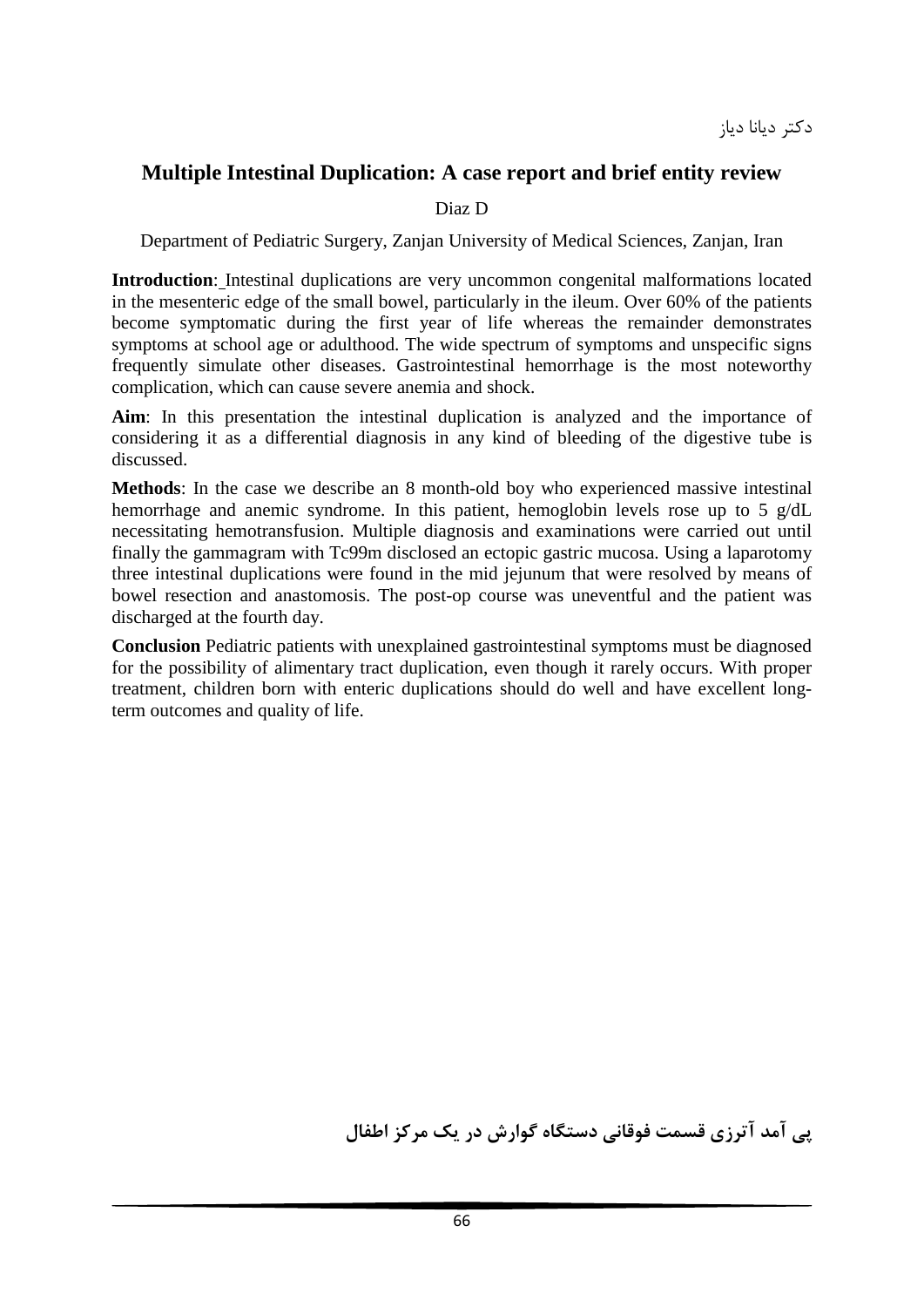دكتر مريم قوامي عادل ، دكتر سيد مجتبي موسوي خوشدل، دكترسيد جواد نصيري، دكتر فريبا جهانگيري، دكتر پيروز فرهود، دكتر صلاح الدين دلشاد

### **Overview of outcomes in upper gastrointestinal atresia in a pediatric center**

Ghavami Adel M, Mousavi Khoshdel M, Nasiri J, Jahangiri F, Farhood P, Delshad S Aliasqar Pediatric Hospital, Tehran University of Medical Sciences, Tehran, Iran

**Background**-Intestinal obstruction occurs in approximately 1 per 500-1000 live births and about 50% is due to atresia. Despite improvements in care and survival, intestinal atresias are associated with prolonged hospitalization and occasionally mortality. Although each type of atresia is distinct, there are obstacles predicting the outcome. This study performed to identify factors that may predict the outcome.

**Material & Method**- Records of patients with small intestinal atresia were analyzed retrospectively (2006-2011) for location, demographics, prenatal diagnosis, diagnostic evaluations, birth weight, associated anomalies, cost, beginning the oral feeding, and mortality. SPSS 18 used for data analysis.

**Results**- A total of 40 infants with 20 males and 20 females were evaluated including 28 with duodenal, 11 with jejunal/ileal, and 1 with pyloric atresias. Associated congenital anomalies identified in 19 patients with 6 Down syndrome. There were 22 preterm infants with mean birth weight 2365.38 grams (1700-3700). Overall mortality was 22.5%. Using Binary logistic regression, there was no correlation with sex  $(P=0.7)$ , birth weight  $(P=0.49)$ , associated anomalies ( $p=0.46$ ), Down syndrome (0.63), type of atresia ( $P=0.35$ ), presence of cardiac anomaly  $(p=0.17)$  and mortality, but mortality was significantly higher in preterm infants (P=0.04). Also there was no correlation between the duration of hospitalization and birth weight (P= 0.74), the site of atresia (P=0.99), associated anomaly ( $p=0.37$ ), interval between admission and operation ( $p=0.69$ ) and gestational age ( $p=0.05$ ). Beginning the entral feeding had no correlation with weight  $(P=0.31)$ , associated anomalies ( $p=0.5$ ), site of atresia  $(p=0.33)$  and gestational age  $(p=0.17)$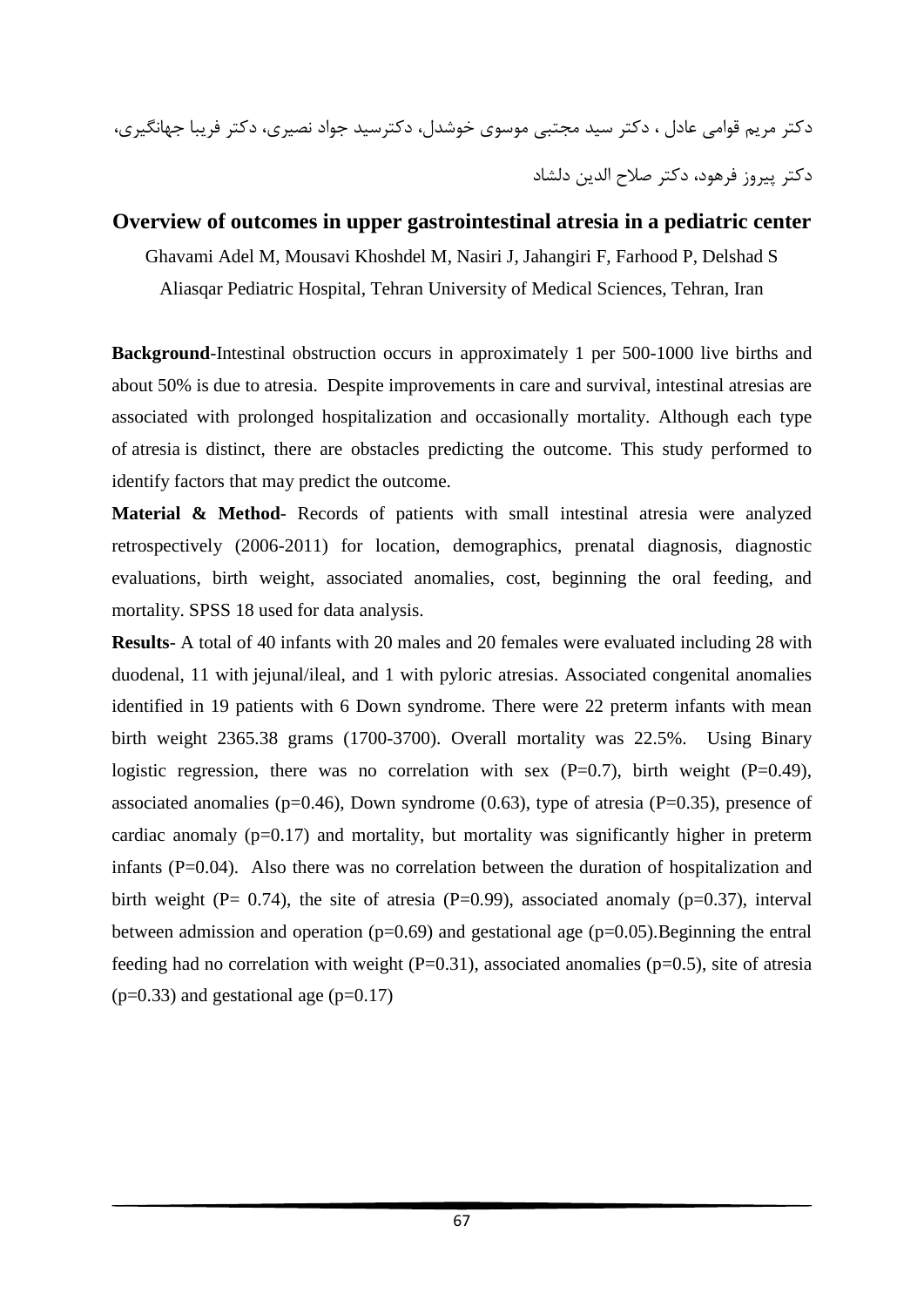**مقايسه دوره بيدردي "بيوپيوكائين"،"بيوپيوكائين- ميدازولام "و بيوپيوكائين- كتامين" براي بي حسي كودال در عمل هاي جراحي پائين شكم در كودكان** دكتر ابراهيم اسپهبدي، دكتر احسان نجمي

## **Comparison of analgesic duration of Bupivacaine and Bupivacaine - Midazolame and bupivacaine –ketamine for Caudal Anesthesia in Children with lower abdomen surgery**

Espahbodi E, Najmi E

Departement of Anesthesiology, Bahrami Children's Hospital Tehran University of Medical Science, Tehran, Iran

**Background**: Caudal anesthesia is one of the most popular regional blocks in children (1). This technique is usually performed after an inhaled or IV induction and is a useful adjunct during general anesthesia and for providing postoperative analgesia after genital, lower abdominal, and lower limb operations (2). We performed a prospective randomized doubleblinded study to test Bupivacaine alone or in combination with preservative-free S (+)- Ketamine and Midazolame for intra- and postoperative caudal blockade in pediatric surgery over a 24-h period.

**Methods:** The study protocol was accepted by our department review and ethical committee. We obtained written informed parental consent to perform this study. 60 children  $(1-3yrs)$ were divided into 3 groups of 20 in each scheduled for lower abdomen surgery were caudally injected with Bupivacaine 0/25% 1cc/kg (Group A ), Bupivacaine 0/25% 1cc/kg +Ketamine-s 0/5cc/kg(group B) and Bupivacaine 0/25% 1cc/kg+ Midazolame 50mic/kg (group C) during Sevoflurane anesthesia

Intraoperative monitoring included heart rate, blood pressure, and pulse oximetry; postoperative monitoring included a pain discomfort scale and a sedation score. No additional analgesic drugs were required during surgery.

**Results:** The observed data showed that the mean duration of postoperative analgesia was 19 hours in group C, 14.5 hours in group B and 8 hours in group A. nausea; vomiting and psycho logic reaction was higher in group B.

**Conclusion:** We conclude that the combination of S (+)-Ketamine 0/5 mg/kg or Midazolam 50mic/kg with Bupivacaine 0/25% 1 cc/kg for caudal blockade in children provides excellent analgesia without significant side effects over a 24-h period.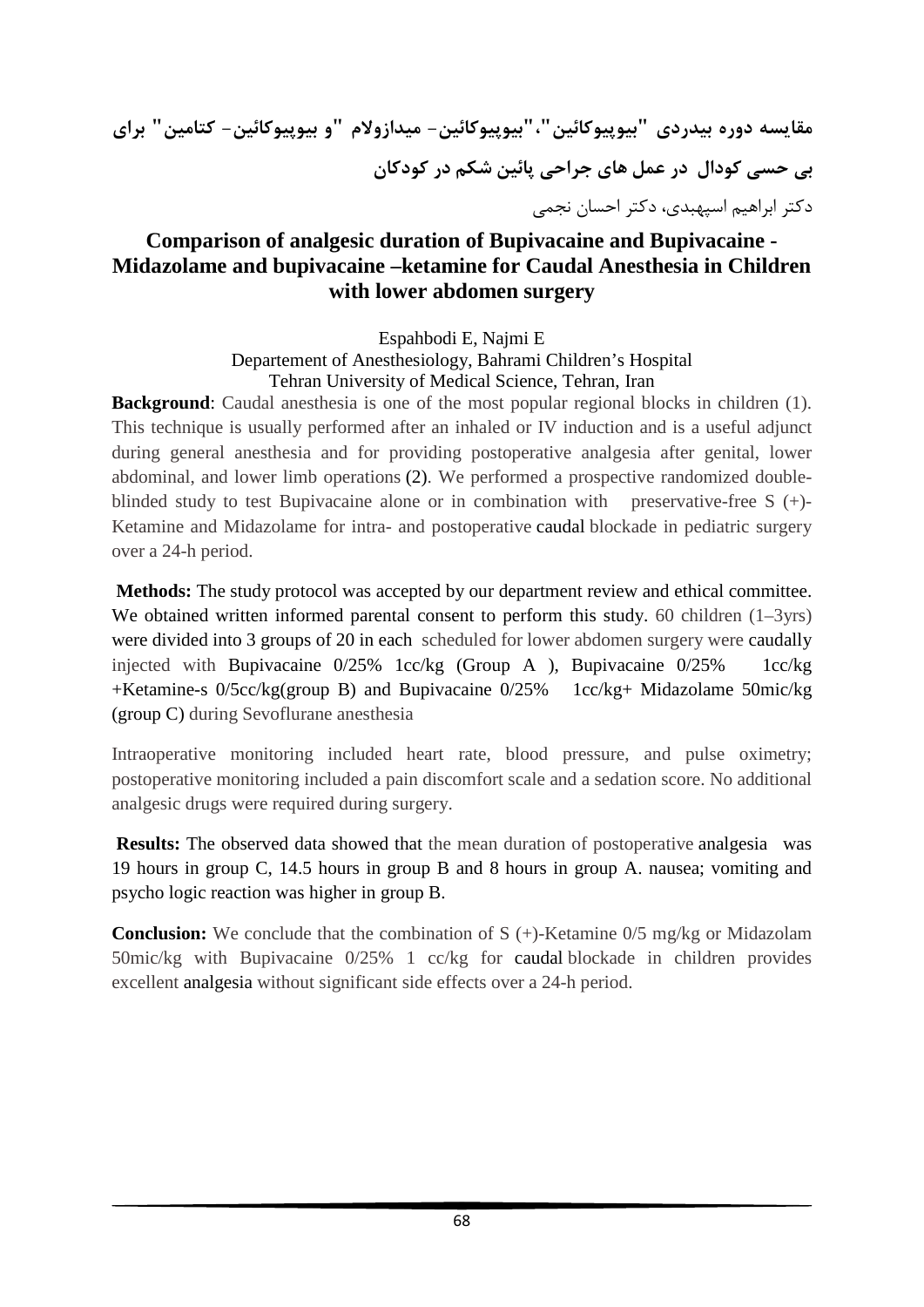# **تنگي آناستوموز كولوآنال شايع ترين عارضه جراحي ترانس آنال پولترو بيماري هيرشپرونگ** دكتر محسن روزرخ، دكتر احمد خالق نژاد طبري، دكتر ليلي مهاجرزاده، دكتر حيدري، دكتر مولايي

## **Coloanal Anastomosis Stricture as a most common compilication of Trans anal pullthrough in patients with Hirshsproung disease**

Rouzrokh M, Khaleghnejad Tabari A, Mohajerzadeh L, Heidari, Molayi

Pediatric Surgery Research Center, Shahid Beheshti University of Medical Sciences

#### Tehran, Iran

**Background:** Hirschsprung's disease (HD) is a relatively common congenital disease that could be suspected by clinical symptoms, abdominal plain X-ray, and finally diagnosed by rectal biopsy. In 80% cases, rectosigmoid junction is involved. Recently, one-stage transanal pull-through (TAPT) procedure has been popular and may have several complications.

**Method and patients:** During a 4-year period, 86 infants (28 girls, 58 boys) with mean age 8 days (3-33) and clinically suspected to HD were admitted in our center. HD was proved by rectal biopsy. All patients after full bowel preparation and rectal washout were candidates for TAPT operation. A Swenson-like procedure was performed and the anastomosis was done between the well blood supply ganglionic colon and the rectum at 1 cm above dentate line. Interrupted suture with 5-0 Vicryl was used. Nelaton tube (12 F) inserted in the pelvis via transprineal for drainage of blood or collection. From February 2008 in 30 cases, prophylactic Hegar dilatation was performed 2 weeks after operation.

**Results:** Anal stricture in 12 cases (14%) was treated by anal dilation in 10 cases and 2 cases corrected by surgical management. Entrocolitis in 4 cases (5%) was treated by medical management. In two cases, retrocolic abscess had spontaneous drainage via tube drain. There was no anastomotic stricture after starting prophylactic anal bouginage.

**Conclusion:** TAPT has many advantages, low complications and the results are excellent. It seems the most common complication is anastomotic stricture that responds well to prophylactic bouginage. We recommend prophylactic anal bouginage with Hegar probe at 2 weeks after operation. Long-term follow-up is needed to evaluate the outcomes of our operations.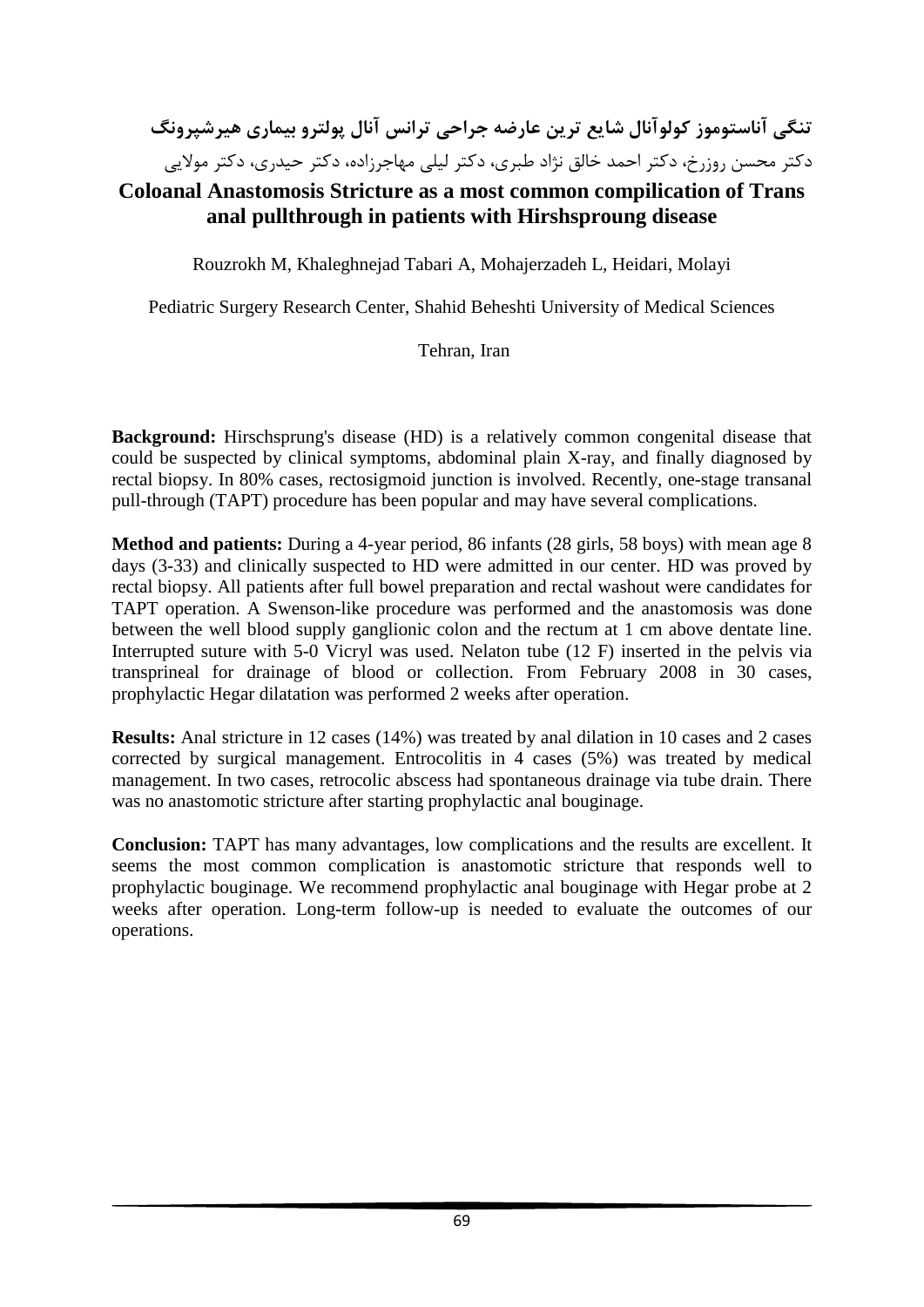**كولكتومي توتال و آناستوموز ايلئوركتال همراه با ماياتومي انوركتال روش جديد درمان هيرشپرونگ توتال كولونيك و اختلالات حركتي روده** دكتر احمد خالق نژاد طبري، دكتر حميد فروتن، دكتر عباس بناني، دكتر ليلي مهاجرزاده، دكتر محسن روزرخ، دكتر عليرضا ميرشميراني

## **Total Colectomy and Ileorectal Anastomosts with Anorectal Myotomy: a new procedurefor treatment of total colonic aganglionosis and gastrointestinal dysmotility**

Pediatric Surgery Research Center, Shaheed Beheshti University of Medical Sciences Department of Pediatric Surgery, Mother and Child Hospital, Shiraz University of Medical Sciences

**Introductions and Aims**: We have performed State pull-through as ileoproctostomy with long posterior myotomy in total colonic aganglionosis and sever dysmotility disorders.

**Methods**: 13cases, 10 total colonic aganglionosis, 1intestinal neuronal dysplasia (IND) and 2 chronic intestinal pseudo obstruction syndrome (CIP)) from1992 to2012 underwent total colectomy and resection of part of involved small intestine and ileorctal anastomosis in one layer with 4/0 Vicryl with long posterior rectal myotomy. All patients had barium enema and rectal biopsy.

Leveling ileostomy was done in 12 cases of which one had distal jejunostomy.2 of 13 children, proximal diverting loop ileostomy had been established. 3cases, 2 weeks after initial operation, myotomy from anus, performed.

**Results**: 13 female patients at the age of 6 months to years. Rectal biopsy of10 Patients reported no ganglion cell of which one had extended aganglionosis to distal jejunum, one had IND and two had ganglionic bowel with clinical presentation of CIP.

Follow up time was 6months to 10year.There were no significant complication in this group of patients except episodes of diarrhea and severe dehydration that need hospitalization and hydration. .All have acceptable bowel function following operation (2-6 times a day).Now, 5 children of 13patients are above the age of toilet training have voluntary bowel movement with little or no medication (Leopromid).

**Conclusion**: State pull-through is recommended in all cases of total colonic aganglionosis and severe dysmotility problems of colon. This technique is less difficult to perform, and avoid the complications and disadvantages of removal of the rectum and has satisfactory results.

**درمان بيماري هير شپرونگ بروش ترانس آنال در نوزادان مطالعه 4 ساله**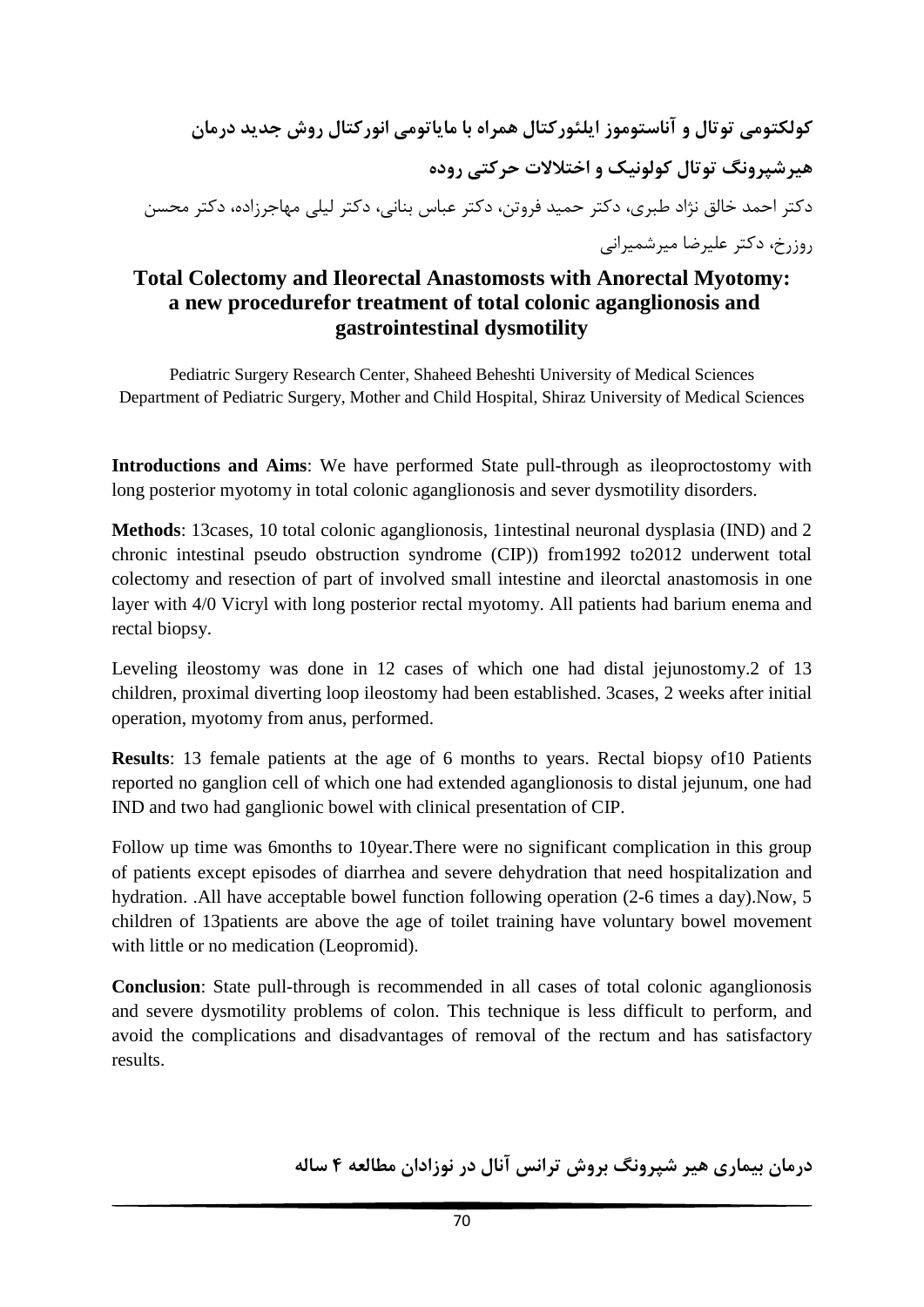## **Trans anal pull through in neonates with Hirshsproung disease: 4years experience**

Ashjaei B, Ahmadi J

Department of Pediatric Surgery, Children's Medical Center,

Tehran University of Medical Sciences, Tehran, Iran

**Background:** Hirshcsprung's disease or absent of ganglion cells in bowel is a congenital disease that is cured by resection of aganglionic segment of the bowel.

In the past decades a stoma was placed in distal of ganglionic segment before pull through procedure and at least the operation was done in two stages. Today trance anal pull through is done in one stage without any stoma placement.

**Material and methods:** in this study we performed a rectal biopsy for any neonate who was admitted in our hospital and suffering from delaying of me conium passage for at least 48 hours without any predisposing factor and the barium enema were suspicious of HD. We performed trance anal pull through in cases that ganglion cells were not seen frozen section pathologic evaluation. In patients whose rectal biopsy had ganglion the operation were finished without any other procedures.

 **Results:** we recognized 23 patients with HD by this method in 4 years and all of them underwent one stage trance anal pull through. The hospital stay was lower than the traditional methods of pull trough and the main complication was barium trance location in retroperitoneum in one case who was underwent barium study before operation. We had not other serious complication in other cases. Furthermore in all cases the cosmetic results were better than traditional methods.

**Conclusion:** one stage trance anal pull through can be a good replacement for the other methods of pull trough in patients with irschsprung's diseses.